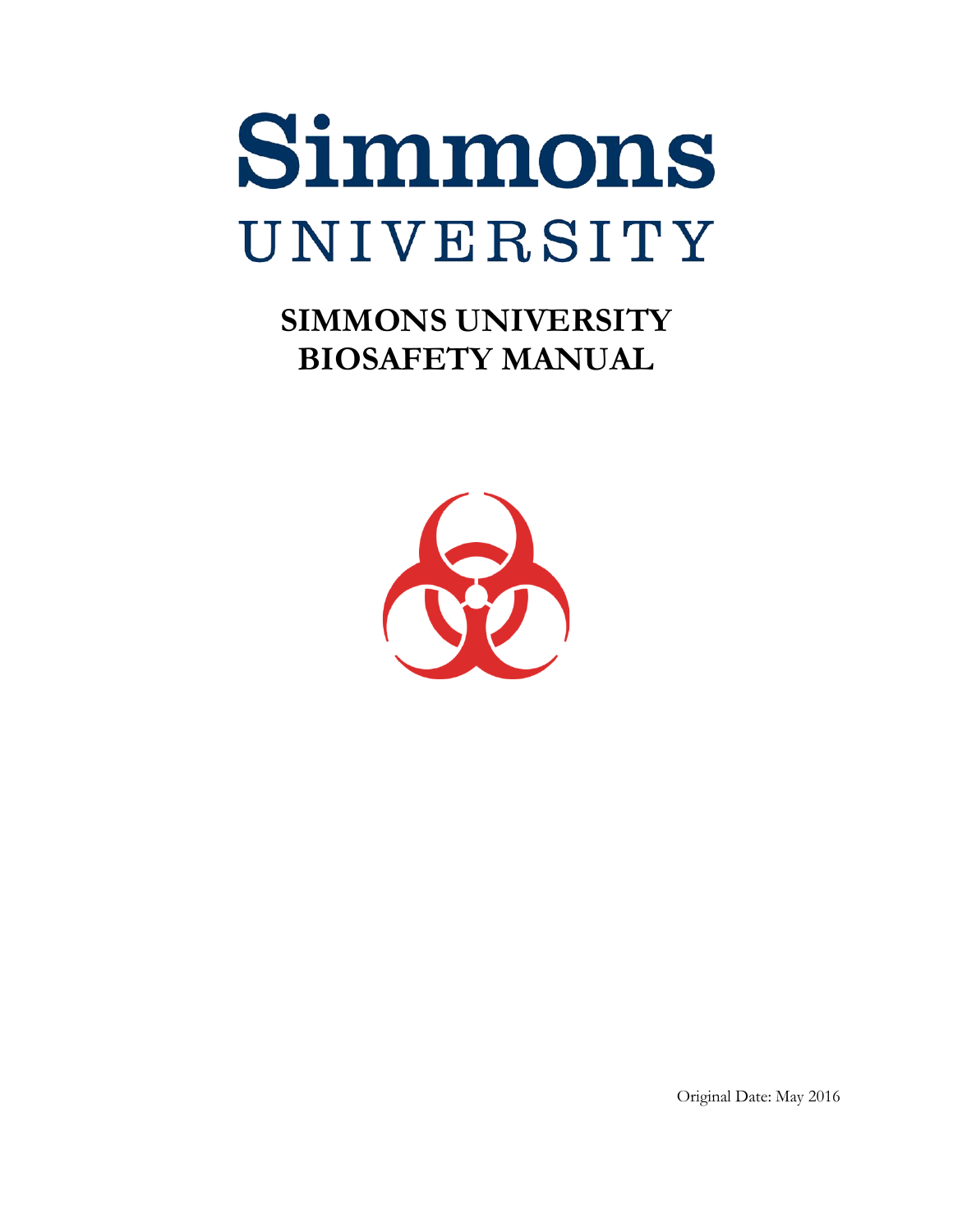# **BIOSAFETY MANUAL ANNUAL REVIEW**

| Revision | By | Affiliation | Date | <b>Changes</b> |
|----------|----|-------------|------|----------------|
|          |    |             |      |                |
|          |    |             |      |                |
|          |    |             |      |                |
|          |    |             |      |                |
|          |    |             |      |                |
|          |    |             |      |                |
|          |    |             |      |                |
|          |    |             |      |                |
|          |    |             |      |                |
|          |    |             |      |                |
|          |    |             |      |                |
|          |    |             |      |                |
|          |    |             |      |                |
|          |    |             |      |                |
|          |    |             |      |                |
|          |    |             |      |                |
|          |    |             |      |                |
|          |    |             |      |                |
|          |    |             |      |                |
|          |    |             |      |                |
|          |    |             |      |                |
|          |    |             |      |                |
|          |    |             |      |                |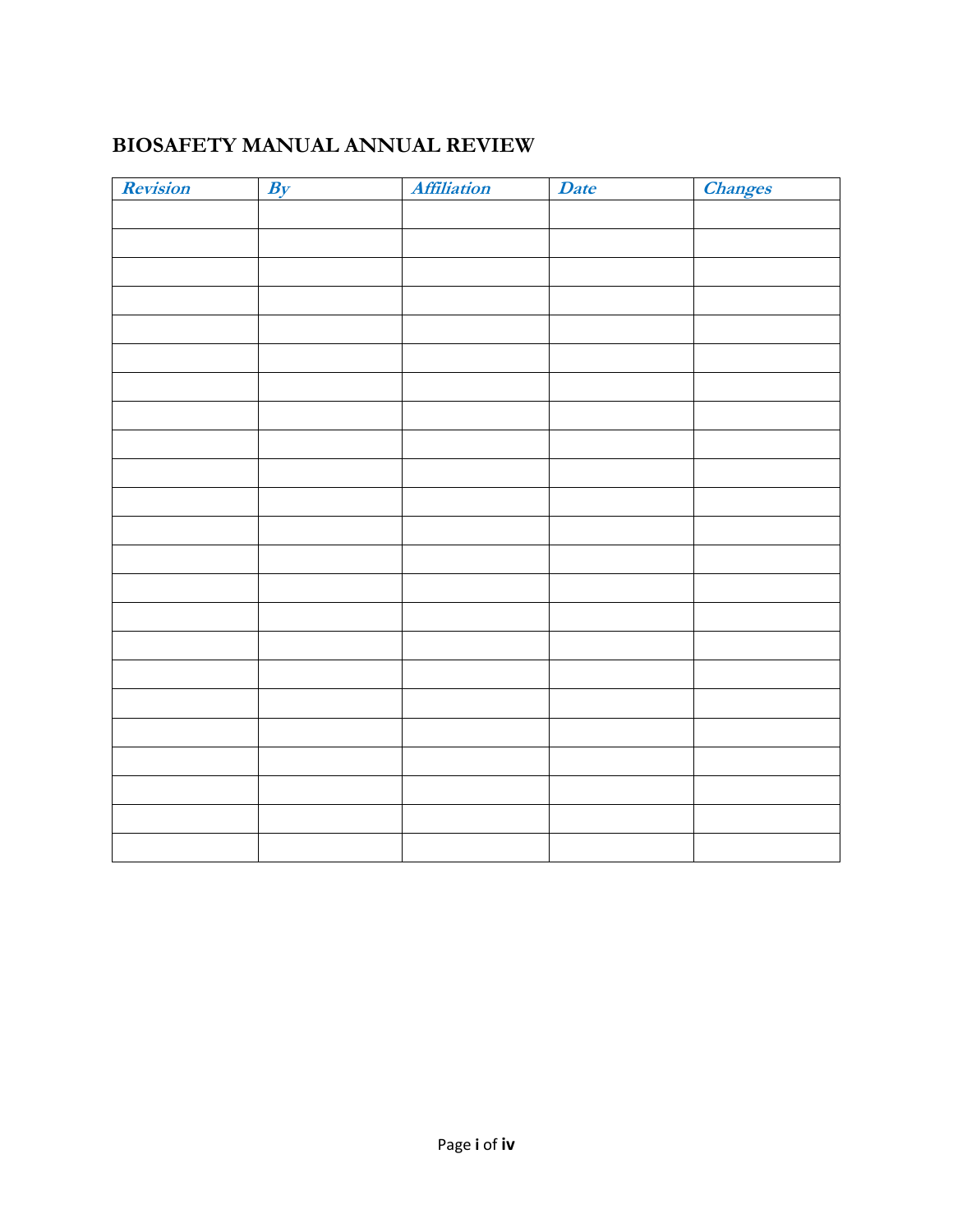# **Table of Contents**

| 1.0  |  |
|------|--|
| 2.0  |  |
| 3.0  |  |
| 4.0  |  |
| 5.0  |  |
| 6.0  |  |
| 7.0  |  |
| 8.0  |  |
| 9.0  |  |
| 10.0 |  |
| 11.0 |  |
| 12.0 |  |
| 13.0 |  |
| 14.0 |  |
| 15.0 |  |
|      |  |
|      |  |
|      |  |
|      |  |
|      |  |
|      |  |
|      |  |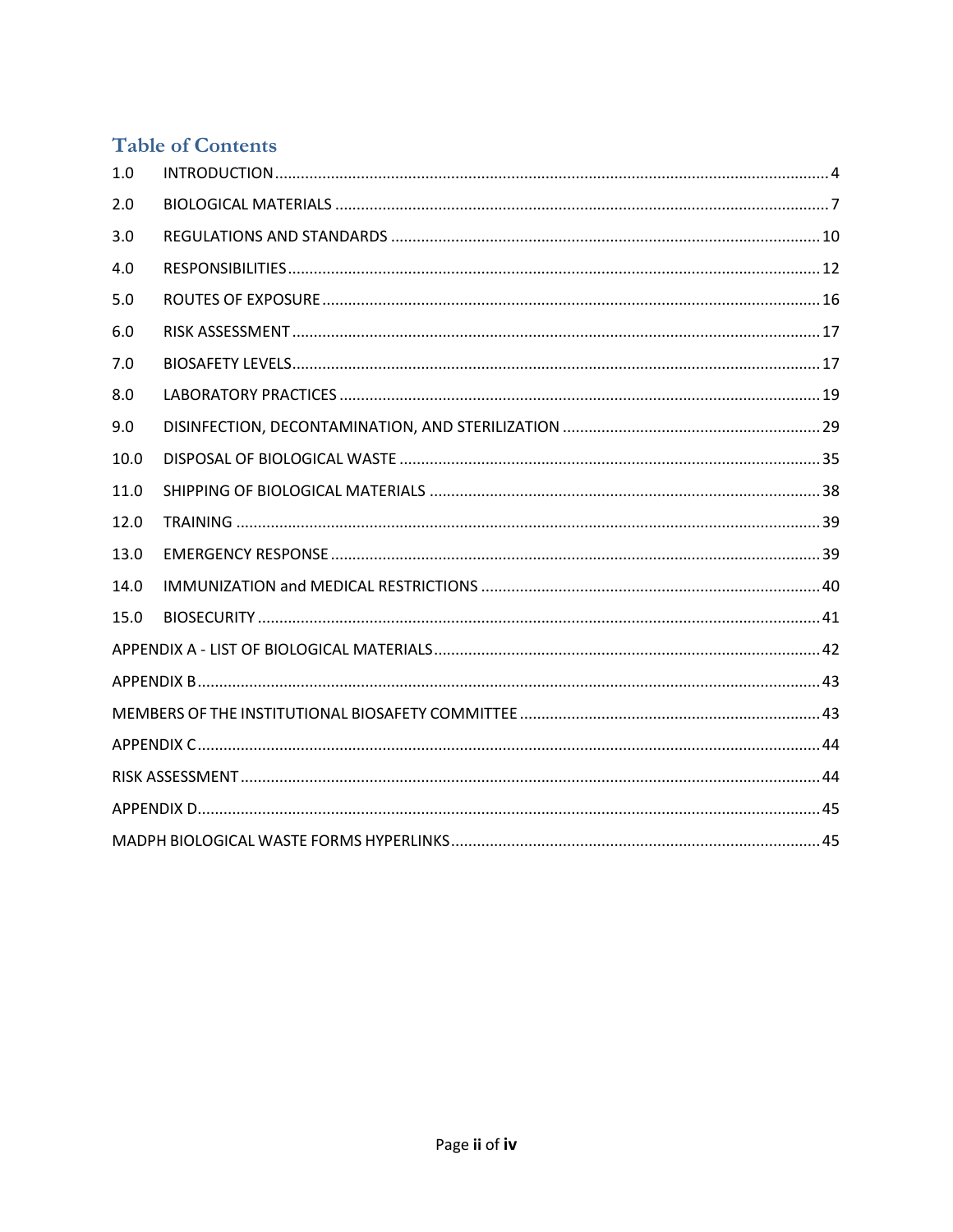#### **Figures**

- 1 Hierarchy of Controls
- 2 Blood Cells
- 3 Cell Culture Media
- 4 Class II, Type A2 Airflow Diagram
- 5 Example of Aspiration Flask Set-up
- 6 Autoclave Diagram
- 7 Universal Biohazard Symbol

#### **Tables**

- 1 Summary of Biosafety Levels
- 2 PPE Selection Guide by Task
- 3 Biosafety Cabinet Characteristics
- 4 Types of Disinfectants and Uses

#### **Appendices**

- A List of Biological Materials
- B Members of Institutional Biosafety Committee and Laboratory Safety Committee
- C Biological Risk Assessment
- D MADPH Biological Waste Forms Hyperlinks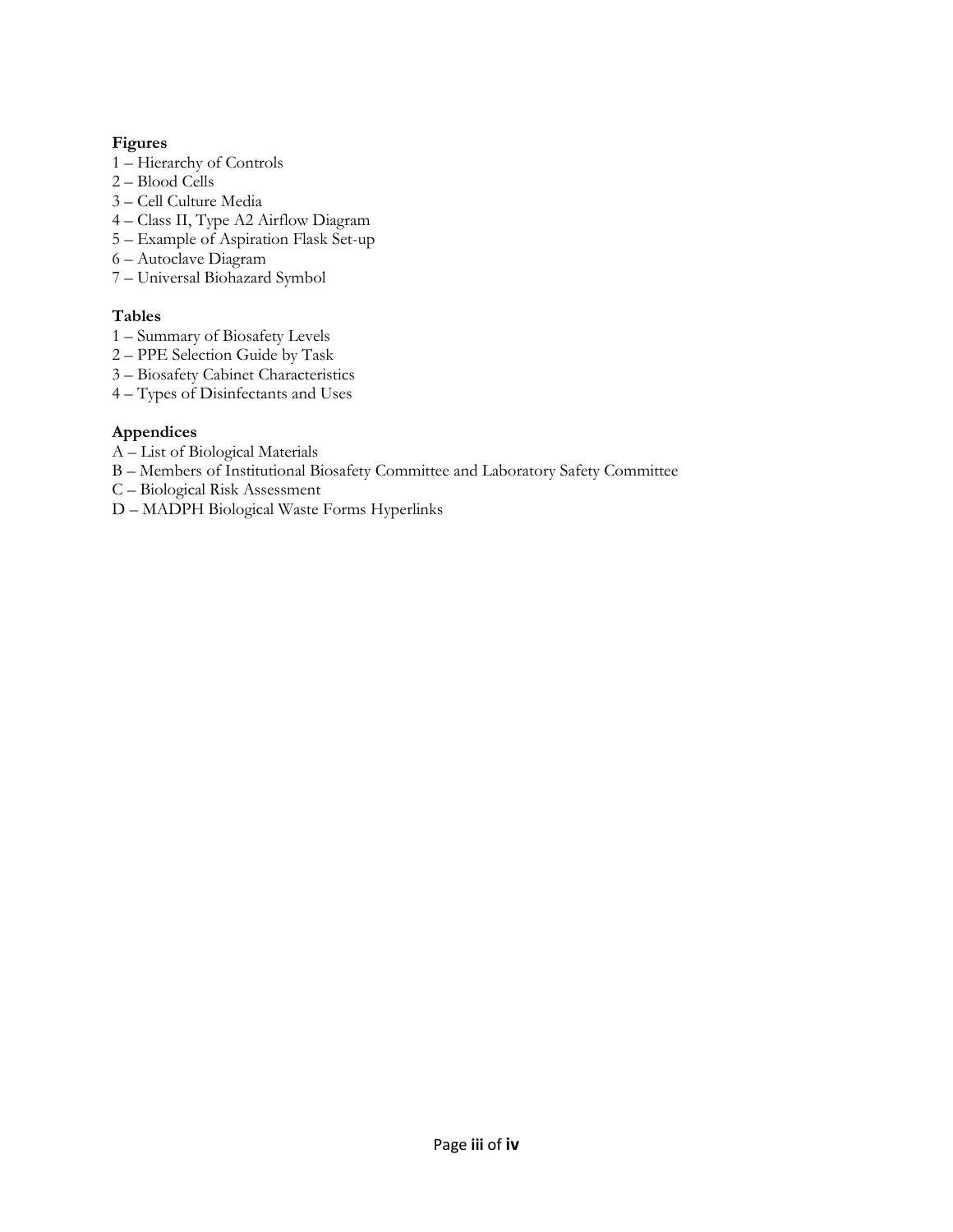# <span id="page-4-0"></span>**1.0 INTRODUCTION**

The purpose of this manual is to serve as a resource for researchers and staff and to support and encourage their activities in a manner that:

- Protects all University personnel and visitors from laboratory-acquired infections;
- Maintains the security and integrity of specimens and other research materials;
- Provides environmental protection to minimize risks to those outside the laboratory and beyond the confines of the campus; and,
- Ensures compliance with existing Federal, State, and City health, safety, and environmental regulations and guidelines.

The main regulations covered in this manual are:

- [NIH Guidelines for Research Involving Recombinant or Synthetic Nucleic Acid](https://osp.od.nih.gov/wp-content/uploads/2013/06/NIH_Guidelines.pdf) Molecules (NIH [Guidelines\)](https://osp.od.nih.gov/wp-content/uploads/2013/06/NIH_Guidelines.pdf)
- [Biosafety in Biomedical and Microbiological Laboratories \(BMBL\)](https://www.cdc.gov/labs/pdf/CDC-BiosafetyMicrobiologicalBiomedicalLaboratories-2009-P.PDF)
- [OSHA Bloodborne Pathogen Standard](https://www.osha.gov/pls/oshaweb/owadisp.show_document?p_id=10051&p_table=STANDARDS)

No single document can address every contingency. When additional activity- or agent-specific information is required, EHS will assist investigators in developing and implementing appropriate practices to minimize the risk of laboratory infection or environmental contamination.

When required, the expertise of the Institutional Biosafety Committee or other resources may be called upon for additional input. Principal Investigators are responsible for seeking out these and other resources. They must also ensure that all personnel under their supervision are appropriately trained, informed of applicable regulations and guidelines and that they are capable, based on academic background and hands-on experience, of working within these regulations and guidelines.

Research laboratories and classes at Simmons University (Simmons) conduct various activities, which may have the potential to expose faculty, adjuncts, staff, students and visitors to biological materials. These activities may include but are not limited to the manipulation of cells, tissues, microorganisms, and animals.

To eliminate or reduce this potential exposure, the Simmons' Institutional Biosafety Committee (IBC) has developed this Biosafety Manual to outline the practices and procedures to provide a safe working and teaching environment for faculty, adjuncts, staff, and students.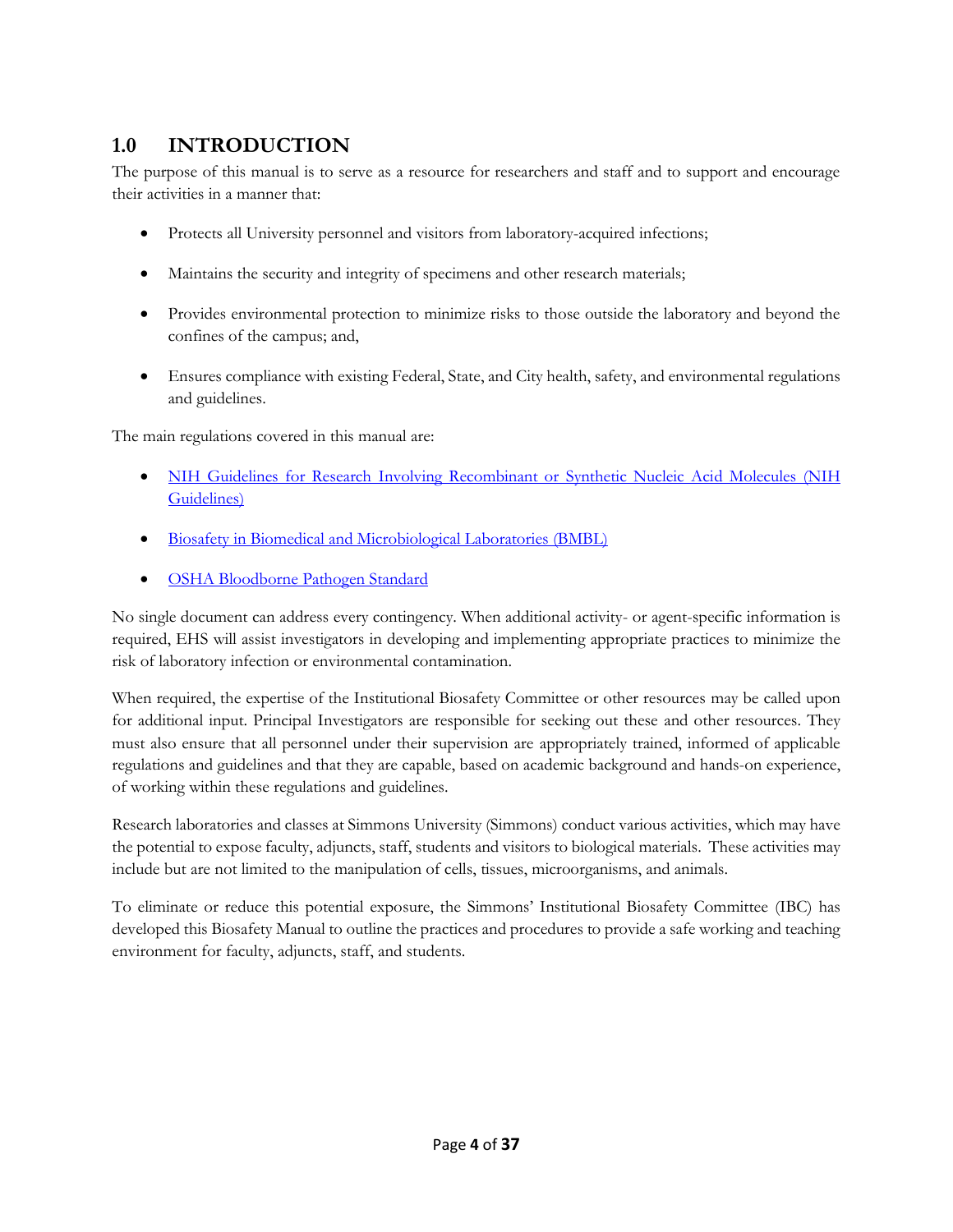## **1.1 Definitions**

**Administrative controls:** changes in work procedures such as written safety policies, work practices, rules, supervision, schedules, and training with the goal of reducing the duration, frequency, and severity of exposures to hazardous materials or situations

**Biohazardous Material** - infectious agents or hazardous biologic materials that present a risk or potential risk to the health of humans, animals, or the environment. The risk can be direct through infection or indirect through damage to the environment. Biohazardous materials include certain types of recombinant DNA, organisms and viruses infectious to humans, animals, or plants (e.g., parasites, viruses, bacteria, fungi, prions, and rickettsia), and biologically active agents (e.g., toxins, allergens, and venoms) that can cause disease in other living organisms or cause significant impact to the environment or community. (CDC, 2011)

**Biologic agents**: Any microorganism (including, but not limited to, bacteria, viruses, fungi, rickettsiae, or protozoa), infectious substance or any naturally occurring, bioengineered, or synthesized component of any such microorganism or infectious substance capable of causing death, disease, or other biologic malfunction in a human, an animal, a plant, or another living organism; deterioration of food, water, equipment, supplies, or material of any kind; or deleterious alteration of the environment (2).

**Biologic materials**: Any biologically derived materials or materials that contain biologic species, including bacteria, viruses, microorganisms, genetically modified organisms or microorganisms, or prions, including but not limited to cellular lines, DNA materials, tissues, organs, body fluids, biologic agents and toxins, allergens and cultured cells. Biologic materials are not necessarily pathogenic or hazardous.

**Biologic waste**: any biohazardous or non-biohazardous waste containing biologic material, including but not limited to blood and blood products, clinical specimens, pathological waste, animal carcasses and soiled bedding, cultures and stocks of microbial materials, sharps and other items that have been in contact with biohazardous materials, biotechnology byproduct effluents designated for disposal, and laboratory supplies, plastics, or glassware that have been in contact with biologic materials.

**Biosecurity**: the system to prevent unauthorized entry to laboratory areas, access to dangerous pathogens, or the unwarranted or accidental release of materials to the outside environment.

**Containment**: methods used to shield or protect personnel, the immediate work environment, and the community from exposure to hazardous, radiologic, chemical, or biologic materials.

**Decontamination**: The removing of chemical, biologic, or radiologic contamination from, or the neutralizing of it on, a person, object, or area (6).

**Disinfection**: the process of reducing or eliminating microorganisms from a surface or space.

**Engineering controls**: refers to methods to remove a hazard or place a protective barrier between the worker and the workplace hazard, which usually involves building design elements and specialized equipment.

**Hazard communication**: a written program that identifies the process for ensuring that information concerning hazards is transmitted appropriately to personnel, to include, but not be limited to, use of signage, symbols, container labels, material safety data sheets, and other written sources describing hazards of a material or space.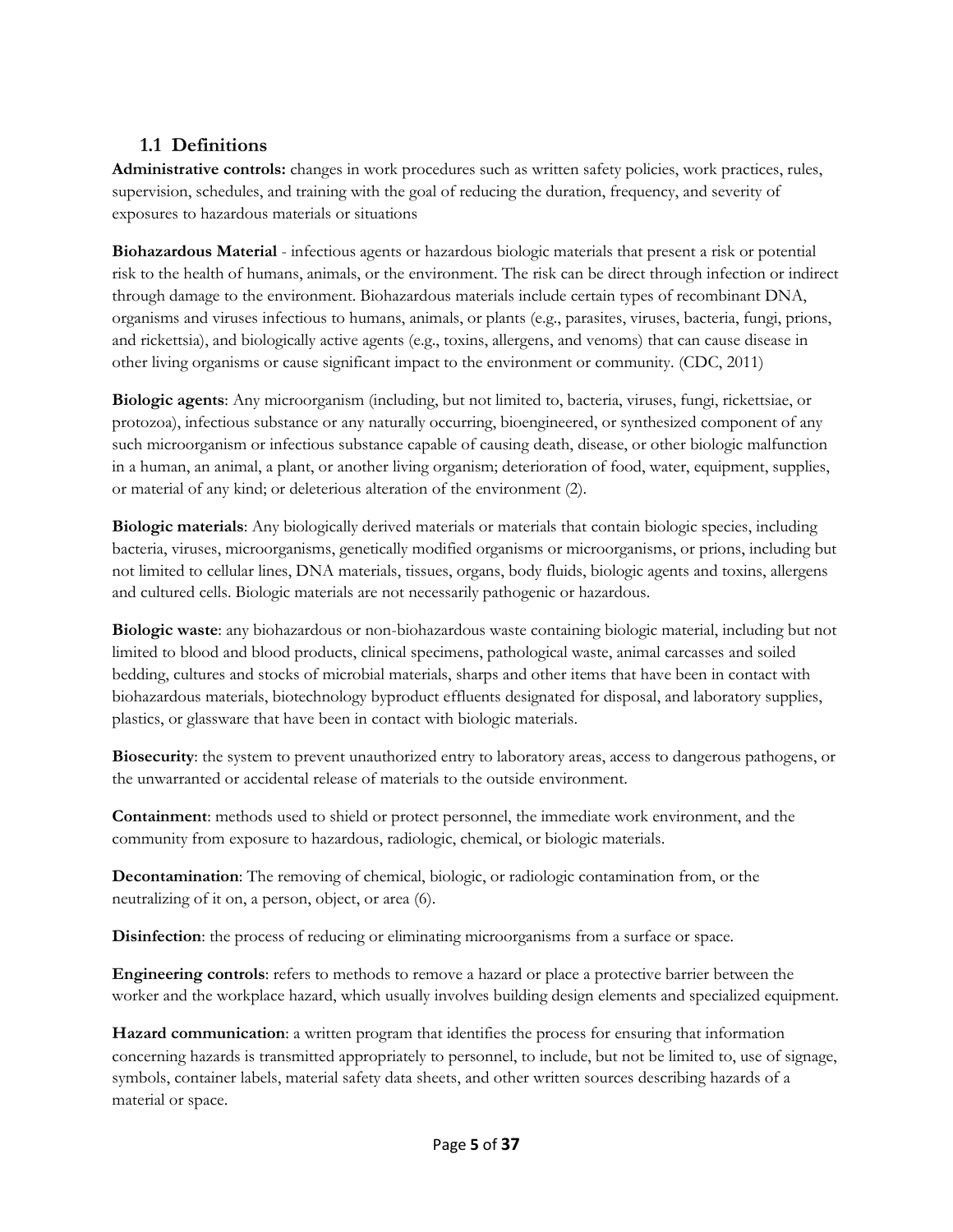**Hazard control**: methods used to eliminate or reduce the potential for exposures to a hazard.

**Medical surveillance program**: the ongoing, systematic collection of health data that signal either biomarkers of exposure or early signs of adverse health outcomes from known biologic materials and toxicants in persons working with those materials. Includes a program for preemployment screening, ongoing monitoring, and postexposure management.

**Primary barriers**: specialized laboratory equipment with engineering controls designed to protect against exposure to hazardous laboratory materials, including, but not limited to, biologic safety cabinets, chemical fume hoods, enclosed containers, bench shields, animal cages, and engineered sharps injury-protection devices (e.g., safety needles, safety scalpels, and sharps containers).

**Risk assessment**: a process to evaluate the probability and consequences of exposure to a given hazard, with the intent to reduce the risk by establishing the appropriate hazard controls to be used.

**Routes of exposure**: paths by which humans or other living organisms come into contact with a hazardous substance. Three routes of exposure are breathing (inhalation), eating or drinking (ingestion), and contact with skin (dermal absorption).

**Sterilization**: the use of physical or chemical methods to completely destroy or eliminate all forms of microbial life.

**Universal precautions**: guidelines recommended by CDC for reducing the risk for transmission of bloodborne and other pathogens in hospitals, laboratories, and other institutions in which workers are potentially exposed to human blood and body fluids. The precautions are designed to reduce the risk for transmission of microorganisms from both recognized and unrecognized sources of infection in hospitals, laboratories, and other institutions to the workers in these facilities (9).

## **1.2 Scope**

This Biosafety Manual applies to all work with biological agents, and covers all personnel, regardless of employment status, including Faculty, Adjuncts, Staff, Students, Contractors, and any other personnel that may come in contact with biological material as part of their duties.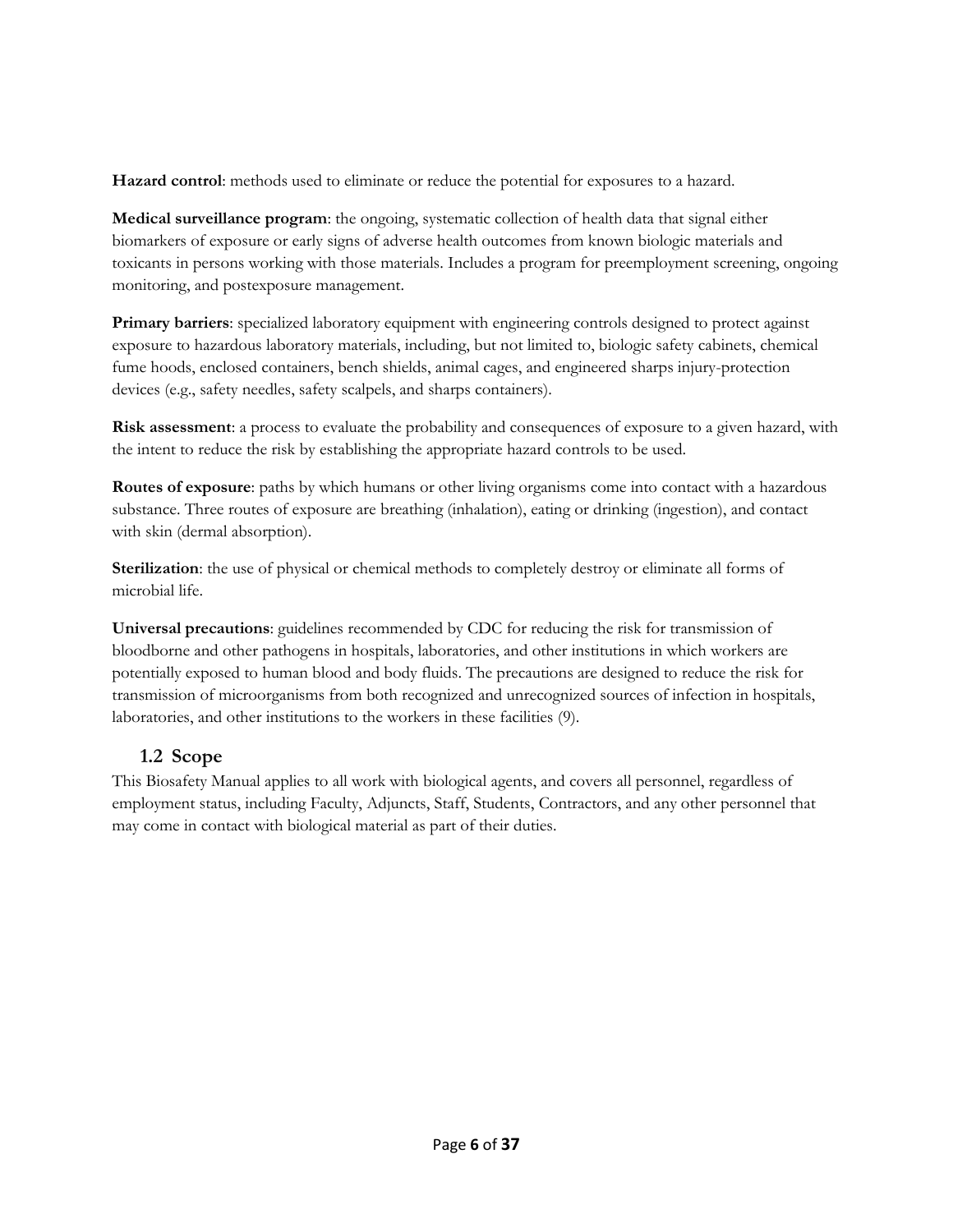

**Figure 1 – Hierarchy of Controls**

This Biosafety Manual applies to Simmons laboratories only and not to other department within Simmons, who may be exposed to biological materials. In addition, this document does not provide information regarding animal, select agent or toxin, and chemical safety since these topics are covered under separate documents.

The IBC will review this Biosafety Manual on an annual basis or when there is a change in operations associated with biological materials. The IBC will recommend to the Safety Committee whether or not to approve the biological material work and the revised Biosafety Manual. An official copy of the Biosafety Manual is located in the Building and Grounds Offices, Suite E-008, 300 The Fenway, Boston, MA 02115.

# <span id="page-7-0"></span>**2.0 BIOLOGICAL SAFETY PROGRAM**

## **2.1 Biological Use Authorization**

All work with BSL-2 material must be authorized by the Institutional Biosafety Committee.

## **2.2 Working with Biological Materials in the Laboratory**

## **2.3 Human Pathogens**

All work with Human Pathogens must be authorized by the Institutional Biosafety Committee

## **2.4 Recombinant and Synthetic Nucleic Acid Experiments**

All work with rDNA at Biosafety Level 2 must be authorized by the Institutional Biosafety Committee. As of March 2019, no work with rDNA at BSL-2 is authorized at any time.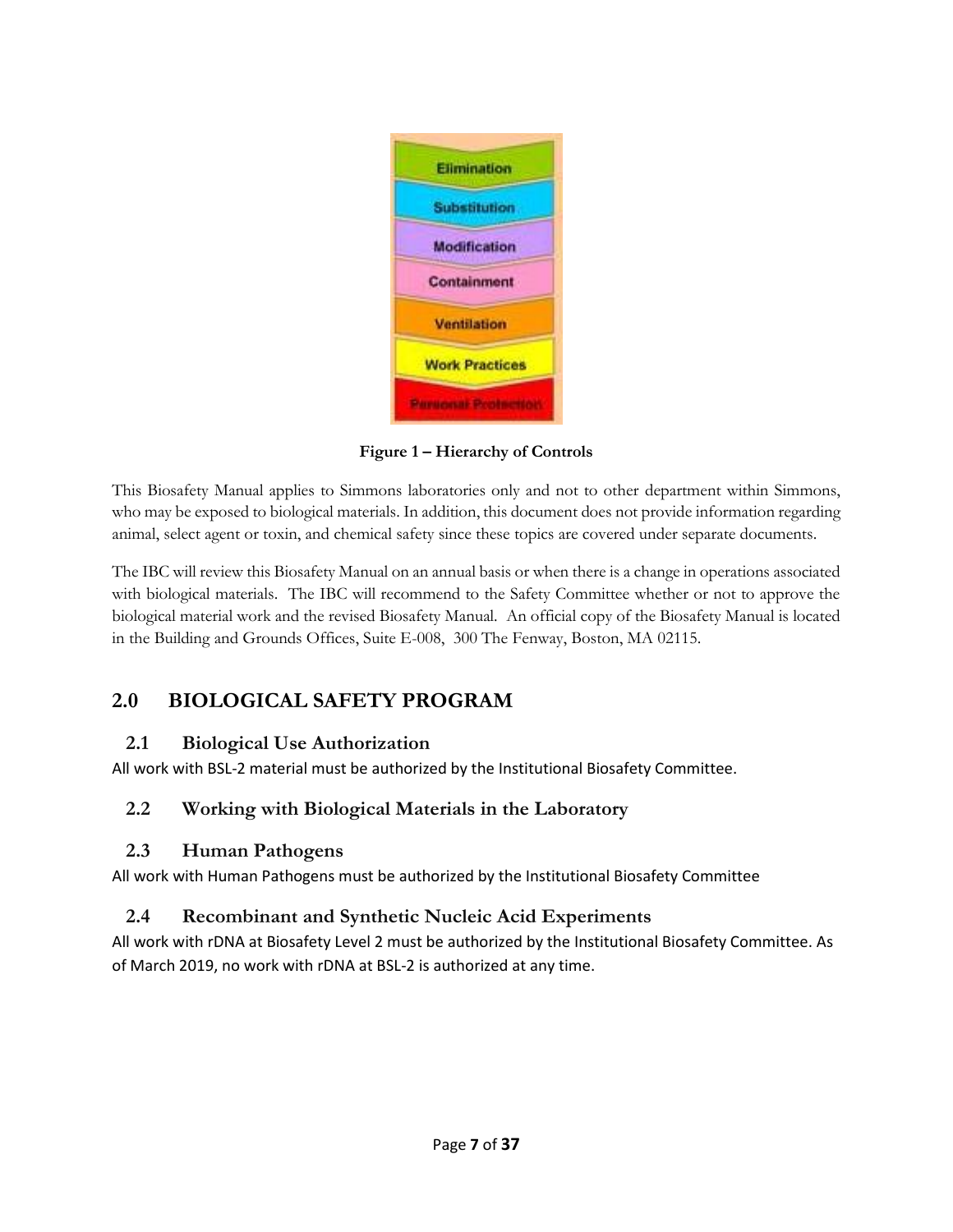- **2.5 Human Blood, Body Fluids, and Other Potentially Infectious Materials**
- **2.6 Select Agents and Toxins**
- **2.7 Research Animals**

## **2.8 Transportation of Biological Materials**

## **2.9 Risk Assessment and Mitigation**

Biological materials are natural biocompatible materials that comprise a whole or a part of a living structure or biomedical device that performs, augments, or replaces a natural function. Biological materials are most often engineered for medical, biotechnology and pharmaceutical applications.

Many materials are considered biocompatible or biological materials including human derived, natural materials, laboratory support products, and application specific products.

## **2.10 Laboratory Signage and Labeling of Equipment**

Door Signage

Laboratory Equipment Signage

# **3.0 ACCIDENTS**

## **3.1 3.1 Emergency Procedures for Exposure Incidents**

Percutaneous Injury Splash to Face Exposure to Aerosols

## **3.2 3.2 Reporting Incident**

**3.3 3.3 Medical Assistance**

## **3.4 3.4 Investigation of Laboratory Incidents**

# **4.0 BIOHAZARDOUS MATERIALS**

- **Antibodies** Antibodies are specialized proteins. They are produced when an antigen is introduced into the body and they have the ability to combine with that antigen to destroy it.
- **Blood and plasma** Blood contains white and red blood cells which transport nutrients and removes wastes throughout the body. Plasma is the liquid part of the blood which contains antibodies and other proteins but does not contain cells. Blood and plasma can be donated and used in medical procedures.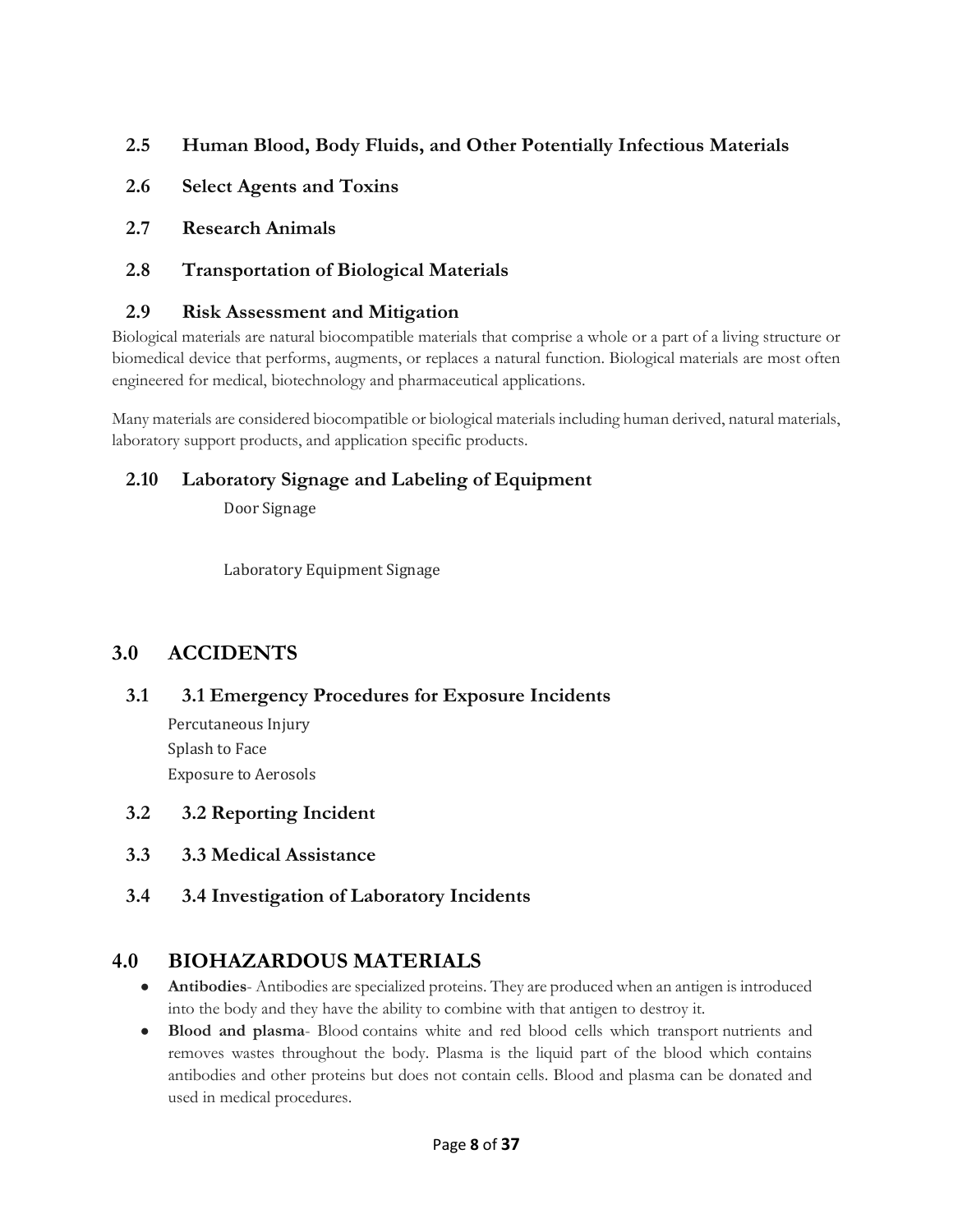

**Figure 2 – Blood Cells**

- **DNA-**Deoxyribonucleic acid (DNA) is the nucleic acid that carries genetic information. It is found primarily in the nucleus of all living cells.
- **Enzymes-** Enzymes are proteins that cause or accelerate changes in other substances.
- **Peptides-** Peptides are molecules small enough to be synthesized from the constituent amino acid.
- **Proteins-** Proteins are large molecules composed or one or more chains or amino acids. They are required for the structure, function, and regulation of the body's cells, tissues and living organs.
- **RNA**-Ribonucleic acid (RNA) is similar to DNA but contains ribose instead of deoxyribose. RNA plays a critical role in protein synthesis.

## **4.1 2.2 Natural Materials**

- **Hydroxyapatite-** Hydroxyapatite is a natural mineral found in bone. It is also a naturally occurring ceramic material.
- **Artificial tissue-** Artificial tissue is the construction of tissue material outside of the body using several types of skin cells.
- **Bone and tissue-** Bone and tissue can also be collected from other living or once-living organisms such as cadavers, animals, and human donors.
- **Bio-polymers-** Bio-polymers are derived from renewable resources such as cellulosic plastics like cellulose acetate, starch plastics, and corn-derived plastics. They evolve to function as cellular components of the organism.
- **Starch** Starch is a carbohydrate found in plant tissues. It is an important nutrient and can be prepared as a white amorphous powder. Starch is a biodegradable material and can easily and inexpensively be converted into a bio-polymer.
- **Sugars** Sugar (sucrose saccharose) is a white crystalline carbohydrate found in many plants. Sugar is a potential scaffold material for stem cell transplantation.
- **Cellulose-**Cellulose is a long chain of linked sugar molecules. It is a natural polymer that gives wood its strength. It is a basic building block for many paper and textile products as well as a large selection of biopolymers.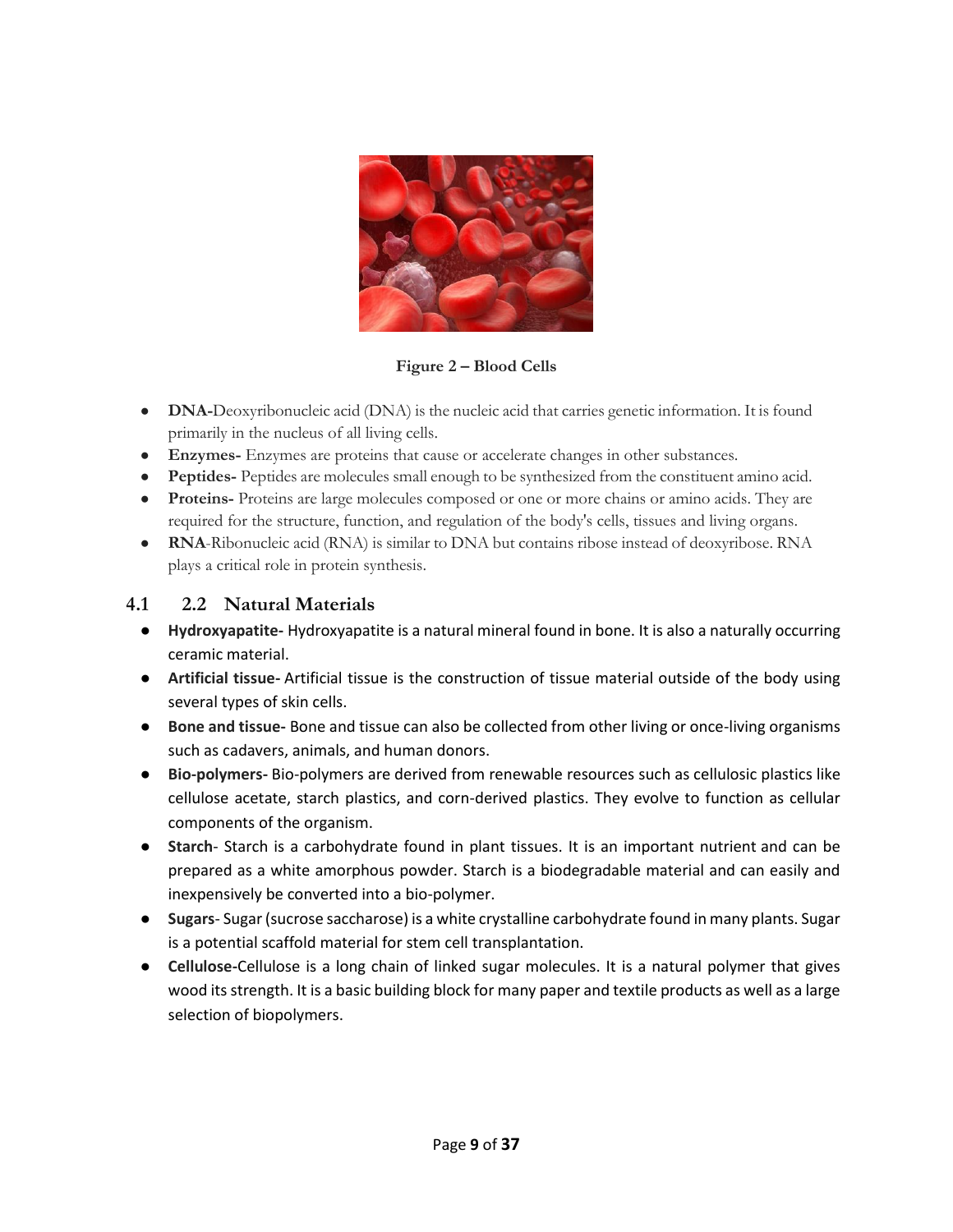## **4.2 2.3 Laboratory Support Products**

● **Cell culture growth media**- Growth media is a gel or liquid that contains nutrients and components to support cell or microorganism growth. Different types of media are available for different types of cells.



**Figure 3 – Cell Culture Media**

- **Cell scaffolding-** Cell scaffolding is an artificial structure used to support three-dimensional tissue formation. They allow for cell attachment and for certain biological and mechanical forces to influence cell development. Cell scaffolding can be made from a variety of materials including collagen and polyesters. Scaffolding is a critical component in the field of tissue engineering.
- **Cell lines and cultures-** Cells can survive outside of an organism if grown and maintained in a special media. Cell lines are the cells grown from a sample. The process of growing microorganisms is called culturing.

# <span id="page-10-0"></span>**5.0 REGULATIONS AND STANDARDS**

International, federal, state, and local agencies have developed regulations and standards for protecting faculty, adjuncts, staff, and students and the general public from potential health hazards associated with the use of biological materials in laboratories. Regulations, such as the U.S. Occupational Safety and Health Administration (OSHA) Bloodborne Pathogen Standard (BBP), have the force of the law while those from other government agencies, the National Institutes of Health (NIH) or the Centers for Disease Control and Prevention (CDC) are recommended guidelines. In some cases, these recommended guidelines are referenced in the state and local regulations, which enables them to be enforced as a law.

## **5.1 3.1 International**

Three agencies provide regulations and guidelines with regards to working with biological materials. They are the World Health Organization (WHO), International Air Transport Association (IATA), and the International Civil Aviation Organization (ICAO).

The WHO provides resources for faculty, adjuncts, staff, and students who are interested in working with biological materials aboard. Guidelines and regulations associated with the WHO only apply to Simmons if there is no existing federal, state, or local guideline or regulation. As of April 2015, the WHO guidelines, which are associated with disease and international travel, apply to Simmons.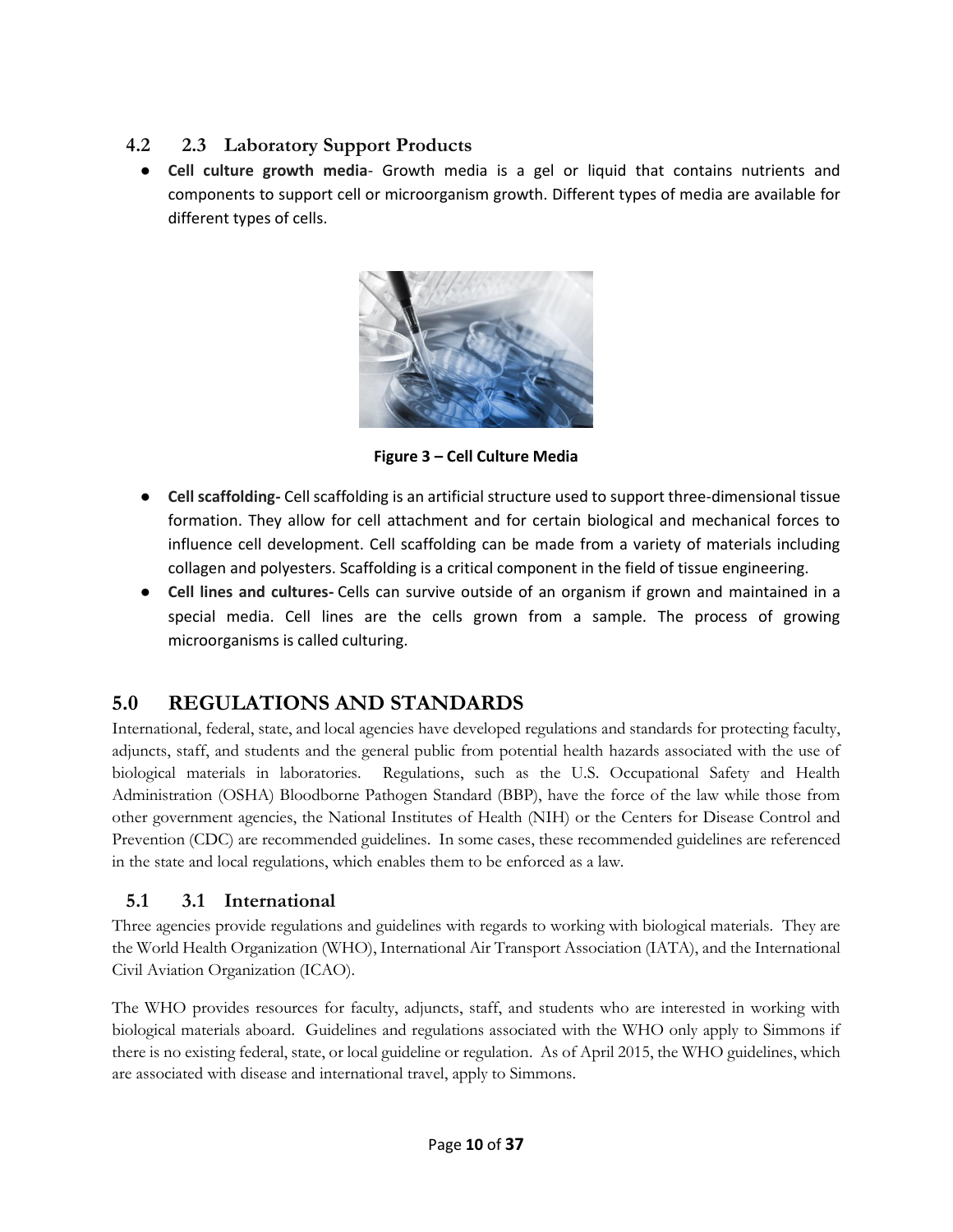The IATA/ICAO regulation is the Dangerous Good Regulation, which is the global reference for shipping dangerous goods by air and the only standard recognized by airlines. The requirements of this regulation apply when faculty, adjuncts, staff, or students want to ship a biological material via air. Additional information regarding this topic is provided in Section 11.0.

## **5.2 3.2 Federal**

## *Occupational Safety and Health Administration*

Faculty, adjuncts, and staff who come in contact with human blood and other bodily fluids are at increased risk for exposures to and infections from certain bloodborne pathogens (BBP): Human Immunodeficiency Virus, Hepatitis B Virus, and Hepatitis C Virus. The U.S. OSHA BBP Standard, 29 Code of Federal Regulations (CFR) 1910.1030 was designed to eliminate or minimize the occupational exposures to blood and other bodily fluids and the risks for developing the infectious diseases associated with them.

As of April 2016, no research or teaching laboratories are working with potentially infectious materials (human cells, human blood, human tissues, human bodily fluids, etc.). Therefore, the BBP Standard is not applicable to Simmons laboratories.

## *Department of Health and Human Services, NIH, and CDC*

Safe practices for studies involving biological materials and animals are provided in the *Biosafety in Microbiological and Biomedical Laboratories (BMBL)*, which was issued by the U.S. Department of Health and Human Services (DHHS), NIH, and CDC. In addition, NIH has developed a guideline, which outlines the safe practices and procedures for studies involving the use of rDNA, which is entitled *NIH Guidelines for Research Involving Recombinant or Synthetic Nucleic Acid Molecules (NIH Guidelines)*.

DHHS has established 42 CFR Parts 72 and 73 to provide the requirements when working with select agents and toxins. Refer to the Select Agent Policy for additional information.

## *Department of Agriculture*

The U.S. Department of Agriculture (USDA) also established requirements when working with select agents and toxins under 7 CFR Part 331 and 9 CFR Part 121. Select agents and toxins are used at Simmons. The proper method to work with select agents and toxins is provided in the Select Agent Manual, which is a separate document.

## *U.S. Environmental Protection Agency*

The U.S. Environmental Protection Agency (EPA) has approved certain disinfectants for certain biological materials. These disinfectants should be used for the corresponding biological material.

## *Postal Services and Public Health Services*

The U.S. Postal Services (USPS) and U.S. Public Health Services (PHS) have restrictions on certain materials being shipped in the U.S.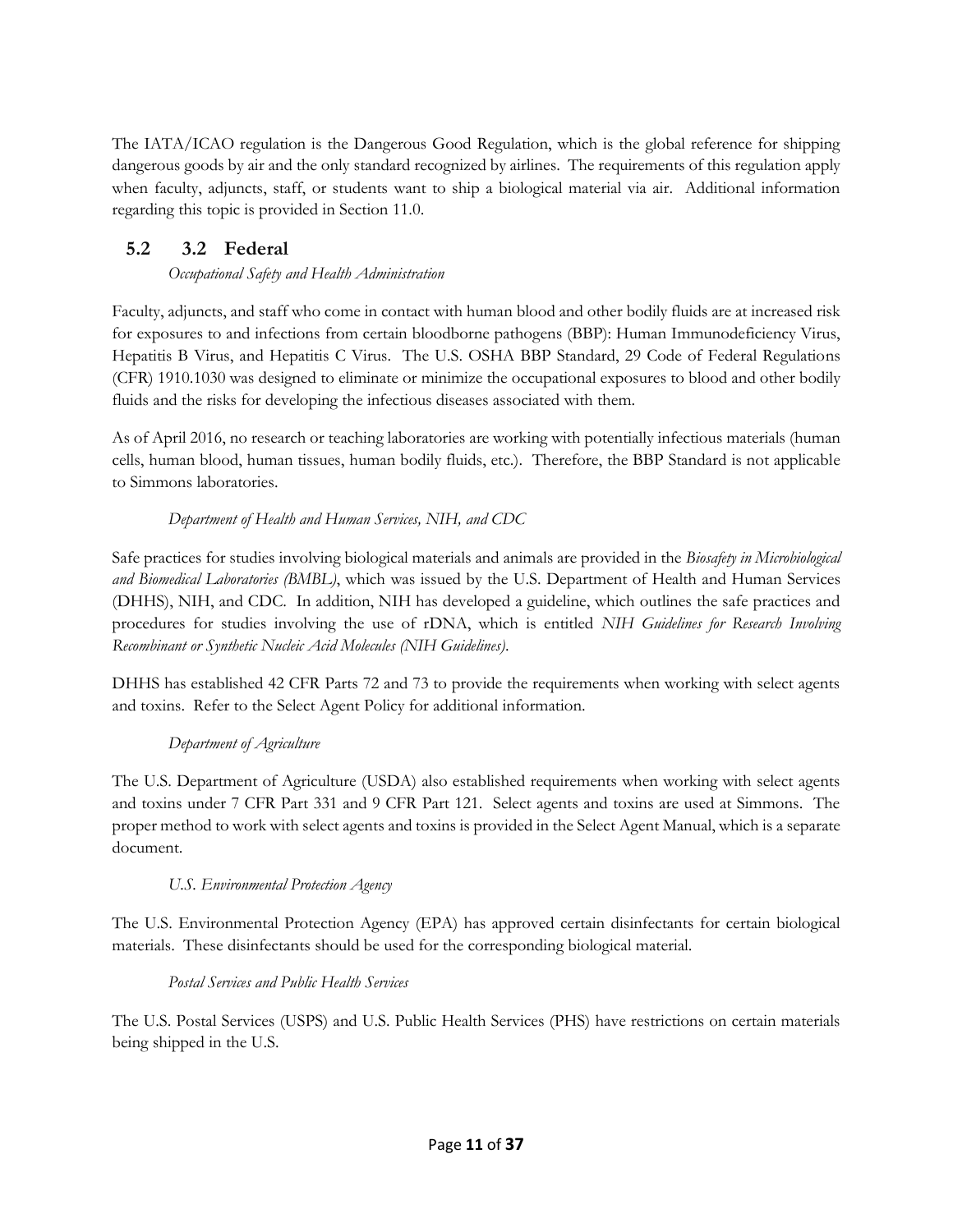## **5.3 3.3 Commonwealth of Massachusetts**

The Massachusetts Department of Public Health (MADPH) issued the following regulations with regards to biological materials:

- 105 Code of Massachusetts Regulations (CMR) 480.000, *Minimum Requirements for the Management of Medical or Biological Waste (State Sanitary Code Chapter VIII)*
- 105 CMR 300.000, *Reportable Diseases, Surveillance, and Isolation and Quarantine*

105 CMR 480.000 outlines the requirements for the management of biological waste. This regulation outlines what constitutes biological waste, how to treat the biological waste, and how to dispose of it properly. Overall, it is constant with the OSHA, NIH and CDC definition and procedures for handling biological waste. This topic is further discussed in Section 10.0.

The purpose of 105 CMR 300.000 is to list diseases dangerous to the public health as designated by the Department of Public Health and to establish reporting, surveillance, isolation and quarantine requirements.

## **5.4 3.4 City of Boston**

In September 2006, the Boston Public Health Commission (BPHC) issued the Biological Laboratory Regulations. This regulation applies to entities working with biological materials requiring biosafety level 3 and/or 4 practices and procedures. As of April 2015, this regulation does not apply to Simmons since research and teaching laboratories are not working with these types of biological materials.

The BPHC has a recombinant Deoxyribonucleic Acid (rDNA) regulation, which requires institutions to register with them if they working with rDNA. Since Simmons'faculty are working with rDNA, Simmons filed a permit with the BPHC in August 2015. Under this regulation, work involving rDNA is required to adhere to the requirements outlined in the *NIH Guidelines*.

The Boston Fire Department (BFD) has a Laboratory Registration program, which requires laboratories working with biological materials to register with them. The registration is due between January 1<sup>st</sup> and April 1st each year. This registration is submitted by the Department of Buildings and Grounds to the BFD on an annual basis.

## <span id="page-12-0"></span>**6.0 RESPONSIBILITIES**

This section outlines the specific responsibilities associated with Simmons' Biosafety Program.

## **6.1 4.1 Biosafety Officer**

The Biosafety Officer (BSO) is the primary intermediary between the faculty, adjunct, laboratory manager, or laboratory supervisor and the regulatory agencies. The BSO for Simmons is the Director of EH&S. She is responsible for:

- Managing the biosafety program.
- Implementing the biosafety program.
- Assisting laboratories in confirm to the applicable regulations and guidelines by providing training, laboratory inspections, and communication of program requirements.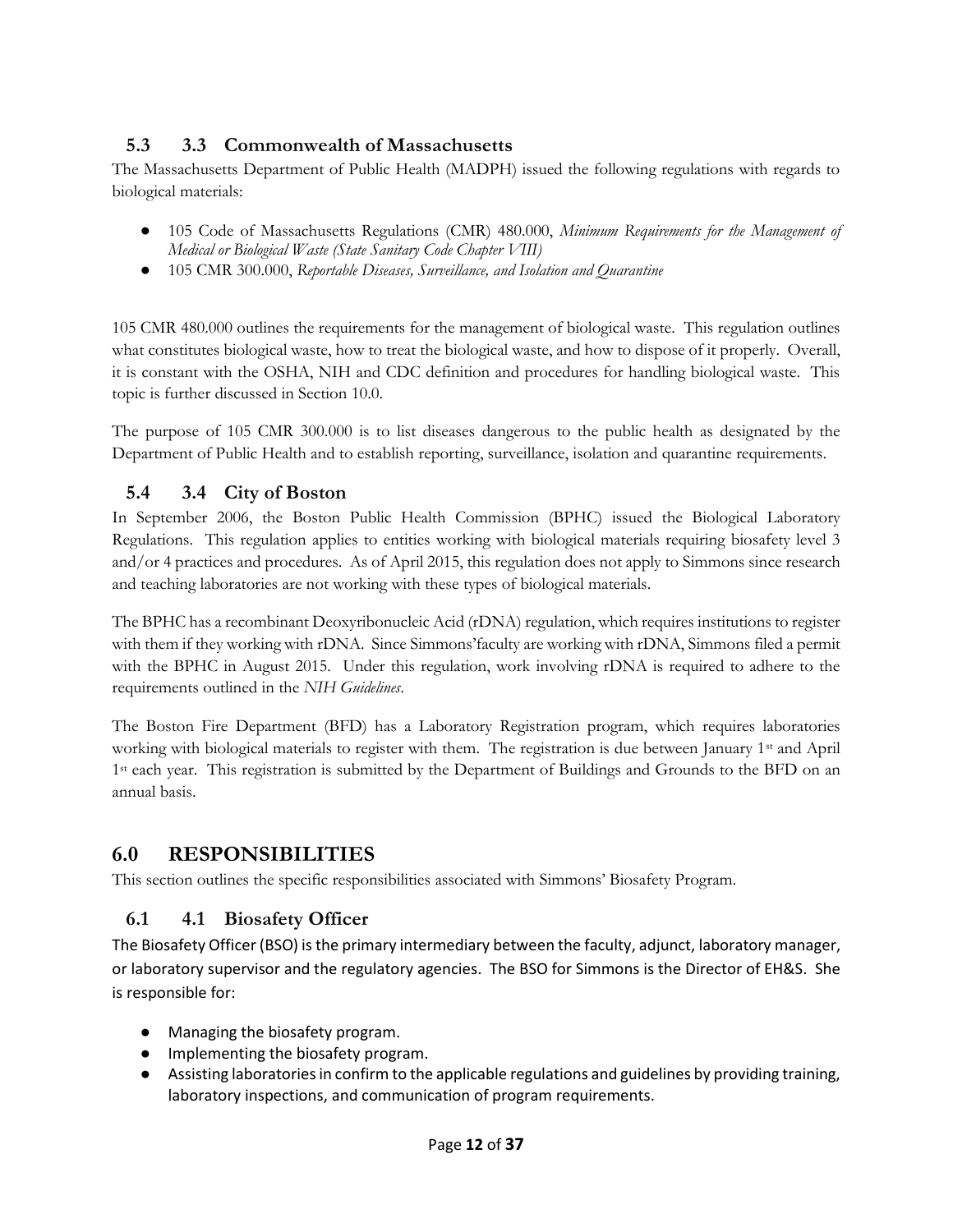- Inspecting laboratories, which require biosafety, on a periodic basis to review laboratory containment, procedures, records, and equipment. The frequency is determined by the results of the previous inspection. Refer to the Laboratory Inspection Protocol, which is a separate document, for details.
- Summarizing the results of the laboratory inspections to faculty, adjuncts, laboratory managers, and/or laboratory supervisors.
- Reviewing research and teaching protocols proposed by faculty or adjuncts to determine the biosafety level. This will be accomplished using the Risk Assessment form, which is provided in Appendix C.
- Reporting to the IBC the results of the review and recommending a biosafety level (BL).
- Reporting to the IBC on the status of the biosafety program.
- Assisting faculty, adjuncts, laboratory managers, and laboratory supervisors, when needed, in addressing biosafety-related issues.
- Providing faculty, adjuncts, laboratory managers, or laboratory supervisors with a BSO letter explaining the requirements including BL associated with their work with biological materials once approved by IBC. If the work is not approved by the IBC, providing faculty, adjuncts, laboratory managers, or laboratory supervisors with a BSO letter explaining why it was not approved by IBC.
- Providing advice on safe methods for new procedures.
- Recommending emergency response procedures in the event of a biological spill or an exposure to a biological material.
- Acting as a liaison with regulatory agencies and the Institutional Animal Care and Use Committee.

## **6.2 4.2 Department Chairs**

The Department Chairs:

- Assume responsibility for personnel engaged in the laboratory use of hazardous chemicals.
- Provide the BSO with the support necessary to implement and maintain the Biosafety Manual.
- After receipt of laboratory inspection reports from the BSO, meets with laboratory staff to discuss cited areas for improvement and to ensure timely actions to protect trained laboratory personnel and facilities and to ensure that the department remains in compliance with applicable codes, regulations, and standards of care.

## **6.3 4.3 Faculty, Adjunct, Laboratory Manager**

The faculty, adjunct, and laboratory manager are responsible for implementation of the applicable biosafety practices and procedures in their laboratories. They MUST:

- Be trained in good microbiological techniques.
- Be aware of the potential health effects of the biological materials used in her or his laboratory, the appropriate biosafety level, and any other pertinent factors that will ensure the safety of laboratory staff and students and the surrounding community.
- Ensure that the appropriate equipment and facilities (e.g., engineering controls, personal protective equipment, and emergency equipment) are available for laboratory staff and students and that they are used properly.
- Arrange for appropriate training regarding the safe use of biological materials.
- Require laboratory staff and students adhere to biosafety requirements while working with biological materials.

If the faculty, adjunct, and/or laboratory manager conducts research involving the use of rDNA, (s)he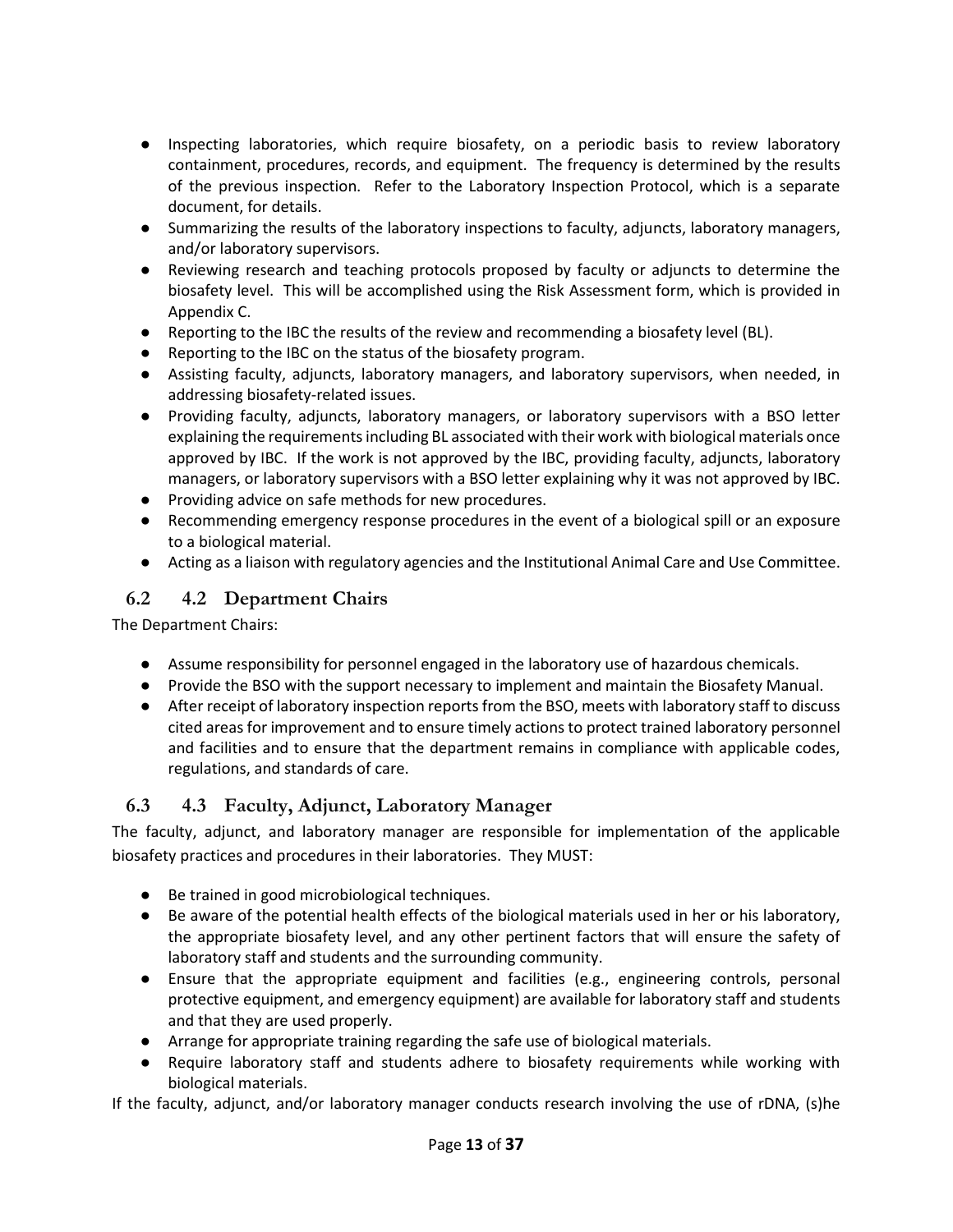agrees to maintain full compliance with the *NIH Guidelines for Research Involving Recombinant or Synthetic Nucleic Acid Molecules*(*NIH Guidelines*), which includes the following responsibilities. Additional requirements found in the *NIH Guidelines.* Failure to comply with the *NIH Guidelines* could potentially affect all NIH-funded projects at Simmons, therefore, compliance with the *NIH Guidelines* is **mandatory**.

- Ensure that no research is conducted with biological materials prior to approval by IBC.
- Obtain IBC approval for rDNA research prior to initiation.
- Determine whether experiments are covered by *NIH Guidelines.*
- Ensure that the reporting requirements are fulfilled and be held accountable for any reporting lapses.
- Report any significant problems, violations of the *NIH Guidelines,* or any research-related accidents, illnesses, or potential exposures to the Biosafety Officer (BSO) and IBC.

**NOTE:** The BSO or a representative from the IBC will contact the NIH Office of Biotechnology Activities (OBA), and the Boston Public Health Commission.

- Instruct and train laboratory, staff and students in:
	- o Practices and techniques required to ensure safety.
	- o The procedures for dealing with accidents.

The instructions should be specific to the agents and materials used in the research project.

- Make available to laboratory staff protocols that describe the potential biohazards and the precautions to be taken with the biological materials to be used in the laboratory.
- Comply with the shipping requirements for rDNA molecules provided in the *NIH Guidelines*.
- Sign the Safety Agreement, which is available from the Department Chair. This signed copy will be maintained in the faculty, adjunct, and laboratory manager file and a copy will be provided to the faculty, adjunct, and laboratory manager for her/his records.

## **6.4 4.4 Laboratory Staff and Students**

Laboratory staff and students are responsible for following the Simmons EH&S policies and procedures including biosafety policies and procedures and instructions from their faculty, adjunct, laboratory manager, laboratory supervisor, and/or BSO. In addition, they are required to:

- Comply with applicable international, federal, state, and local regulations and guidelines.
- Use safe microbiological techniques and laboratory practices.
- Inform the faculty, adjunct, laboratory manager, laboratory supervisor, and/or BSO regarding any potentially hazardous situations or conditions.
- Sign the Safety Agreement, which is available from the faculty, adjunct, and/or laboratory manager. The signed copy will be maintained in the laboratory staff or student file and a copy will be provided to the laboratory staff or student for her/his records.

## **6.5 4.5 Institutional Biosafety Committee**

Simmons' Institutional Biosafety Committee (IBC) reviews and approves all research and teaching activities involving the use of hazardous biological (biohazardous) materials, on campus under the control of Simmons' faculty, adjuncts, students and staff. The committee works to ensure that all projects and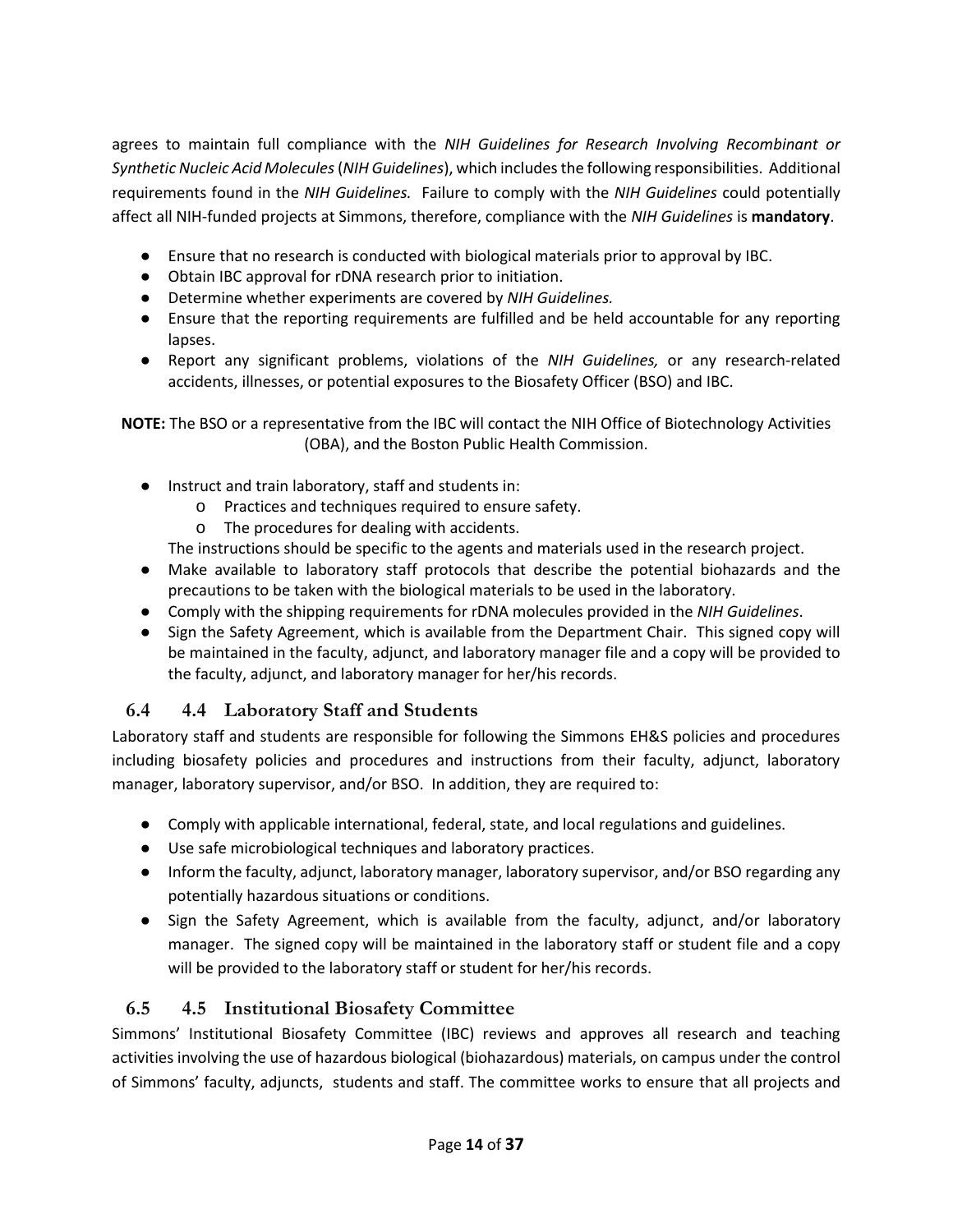research involving biological materials or agents and the facilities used to conduct the projects and research, are in compliance with existing government regulations and applicable university policies.

The IBC functions to ensure that the University upholds its responsibility and obligations outlined by current government requirements described in the U.S. Department of Health and Human Services regulations and standards, the U.S. Department of Public Health, National Institute of Health's Guidelines for Research Involving Recombinant DNA Molecules, other NIH guidelines, the Centers for Disease Control and Prevention guidelines, the U.S. Department of Agriculture regulations, the U.S. Occupational Health and Safety Administration regulations and standards, the U.S. Department of Transportation regulations and standards, the United States Postal Service requirements, the World Health Organization regulations and standards, the International Air Transport Association and International Civil Aviation Organization regulations and guidelines, the Massachusetts Department of Environmental Protection, the Massachusetts Department of Public Health regulations and standards, Boston Fire Department regulations and standards, and the Boston Public Health Commission regulations and standards.

The IBC will meet at least once a semester. A current list of members is provided in Appendix B. The IBC is responsible for the following with regards to biosafety.

- Assisting the university community in implementing university-wide biosafety policies and procedures while complying with applicable international, federal, state, and local regulations and guidelines.
- Approving proposed work with biological materials from faculty, adjuncts, and laboratory managers.
- Reviewing and approving this Biosafety Manual on an annual basis, at least, or when a change is made to this Biosafety Manual.
- Recommending to Simmons' Safety Committee on whether or not to approve work with biological materials. Also, recommending Simmons' Safety Committee to approve biosafety policies and procedures.

## **6.6 4.6 Safety Committee**

Simmons' Safety Committee has three main purposes:

- 1. Formulate policies and standard operating procedures (SOPs) governing laboratory safety, hazardous materials, laboratory processes, environmental protection, and occupational safety and health. Policies and SOPs may include but are not limited to manuals, procedures, and training presentations.
- 2. Recommend to the Colleges of Arts and Sciences (CAS) Dean policies and SOPs referenced above.
- 3. Monitor compliance at the University with respect to federal, state, and local regulations, University policy, and University SOPs pertaining to the above.

The Safety Committee shall be responsible for:

● Recommending policies and procedures for occupational and environmental safety and compliance in laboratories and in other workplaces where hazardous materials are used, including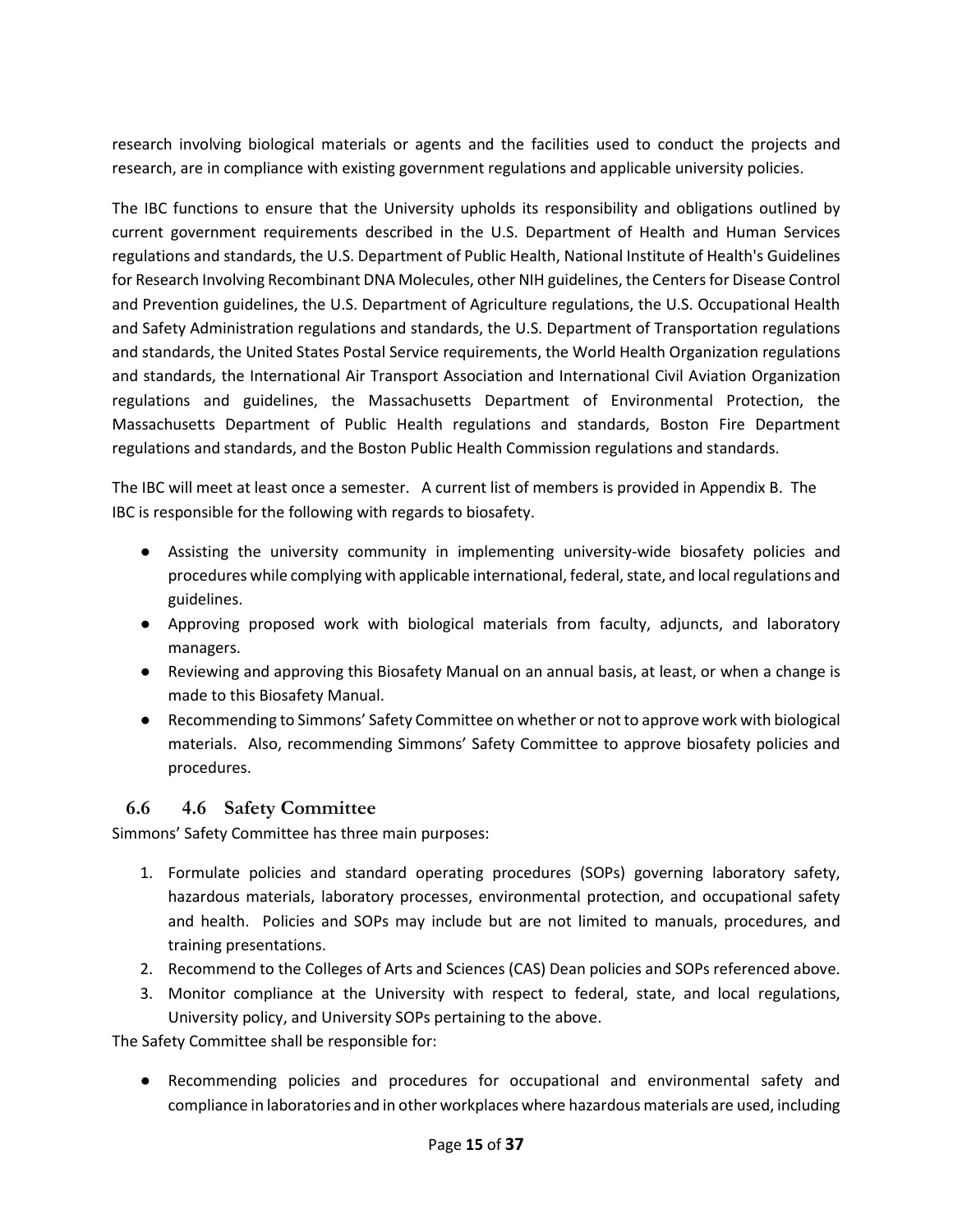but not limited to education and training, inspection and compliance, containment, waste disposal, and occupational medicine,

- Reviewing the relevant safety and compliance programs on an annual basis or more frequently if requested by the CAS Dean,
- Recommending policy development or revision when deficiencies in the safety and compliance programs are noted,
- Reviewing incident reports submitted by the individual departments or Public Safety as well as any other information or issues pertaining to occupational and environmental safety and compliance in laboratories and in other workplaces where hazardous materials are used,
- Establishing subcommittees or ad hoc committees, as necessary, to carry out its overall responsibilities, and
- Maintaining a written record of actions taken by the Committee.

The IBC will report to the Safety Committee on biosafety matters. A current list of Safety Committee members is provided in Appendix B.

## **6.7 4.7 Department of Building and Grounds**

The Department of Building and Grounds will assist in the testing and repairs to engineering controls, emergency equipment and other facility related equipment used to contain or eliminate biological hazards.

## **6.8 4.8 Talent and Human Capital Strategy and Public Safety**

Talent and Human Capital Strategy (THCS), which is the Human Resources Department for Simmons, and Public Safety will assist with emergencies and exposures involving biological materials.

# <span id="page-16-0"></span>**7.0 ROUTES OF EXPOSURE**

There are four main routes of exposure that must be avoided when working with biological materials in the laboratory: percutaneous injuries, inhalation of aerosols, exposure to mucous membranes, and ingestion.

- 1. **Percutaneous Injuries:** Percutaneous injuries can result from needle sticks, cuts or abrasions from contaminated items. These exposures are particularly serious because of the potential for immediate entry of the agent into a normally sterile bloodstream. All sharps items should be handled and disposed of as noted in Section 10.0.
- 2. **Inhalation of Aerosols:** Aerosols have the potential to be generated when biological materials are agitated in some manner. Some of these procedures include the use of vortexes, blenders and sonicators. Proper work practices must be implemented to minimize the aerosolization of all materials, especially whose main route of exposure is through inhalation (e.g., *Adenovirus, Vaccinia virus, Mycobacterium tuberculosis*, etc.). Please see Section 8.0 for more information on how to minimize and contain aerosols.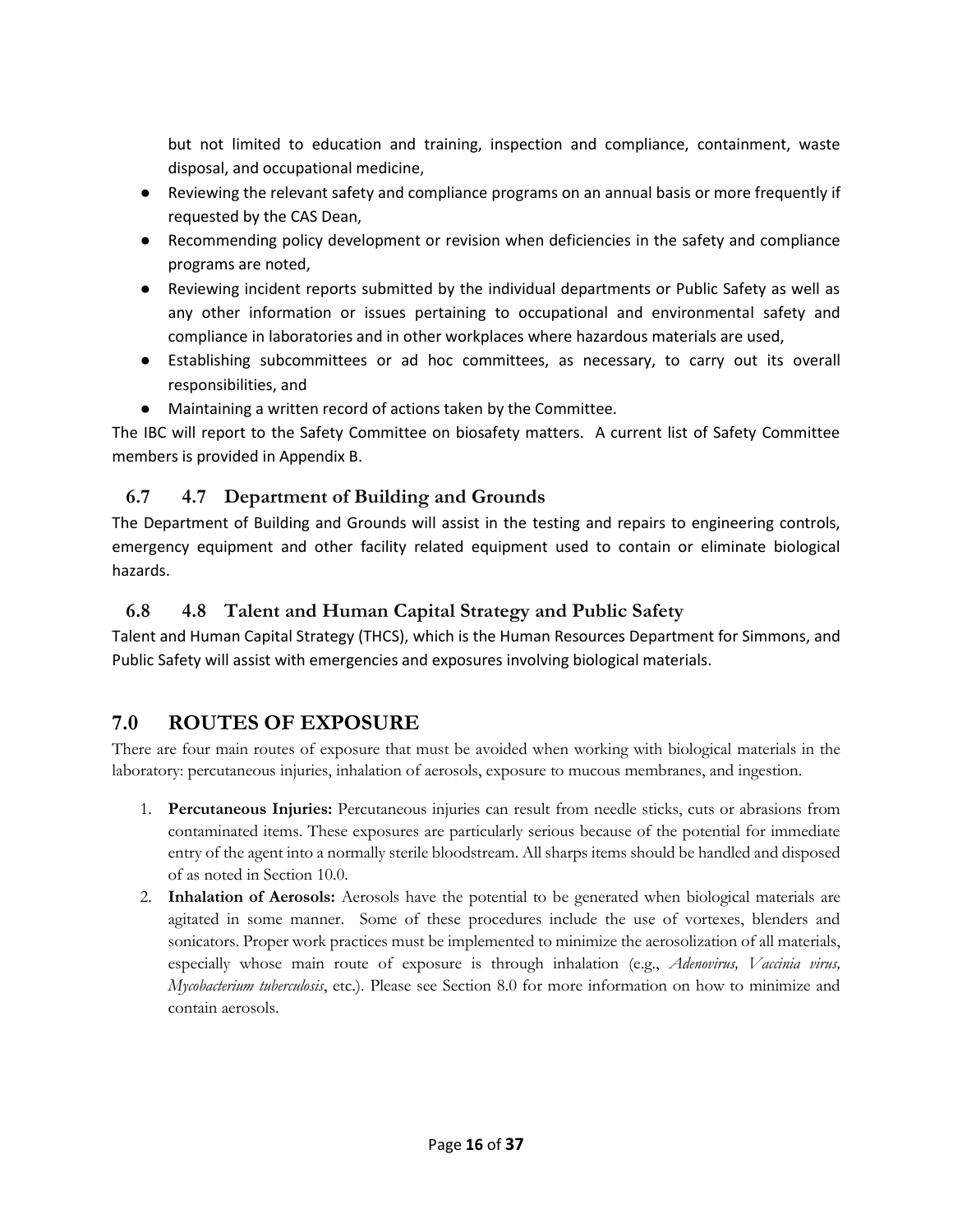- 3. **Exposure to Mucous Membrane:** Exposure of mucous membranes to infectious agents can lead to occupationally acquired infections. Mucocutaneous exposures can result from splashes to the eyes, nose or mouth, or by inadvertent inoculation via contaminated hands. A face shield should always be used if there is a likelihood of splash or splatter.
- 4. **Ingestion:** Accidental ingestion of biohazardous materials can result from improper personal hygiene in the laboratory. Food and drink are prohibited in all areas of the laboratory in which work is conducted using any biological or chemical material. Hands must be washed immediately if visible contamination occurs and always before leaving the laboratory.

## <span id="page-17-0"></span>**8.0 RISK ASSESSMENT**

## <span id="page-17-1"></span>**8.1 6.1 Minimum Requirements**

## **9.0 BIOSAFETY LEVELS**

The different biosafety levels (BL) developed for microbiological and biomedical laboratories provide increasing levels of personnel and environmental protection. The recommended BL for a biological material represents the conditions under which the agent can be ordinarily handled safely. The CDC and the NIH have done this in their publication: BMBL. BMBL describes four BLs, comprised of level-specific laboratory practices and techniques, safety equipment and laboratory facilities.

**NOTES:** Simmons's laboratories are designed for biological materials requiring BL-1 practices and procedures. Biological materials requiring BL-2, BL-3, and BL-4 practices and procedures are not permitted at Simmons.

## **9.1 7.1 Summary of BL-1 and BL-2**

Table 1 provides a summary of BL-1 and BL-2 since BL-1 applies to Simmons's laboratories and BL-2 applies to common biological materials used in laboratories within an academic and research setting.

| Table 1 – Summary of Biosafety Levels |                                           |                    |                             |                                         |
|---------------------------------------|-------------------------------------------|--------------------|-----------------------------|-----------------------------------------|
| <b>Biosafety</b>                      | <b>Examples of Biological Materials</b>   | Agent              | <b>Laboratory Practices</b> | <b>Safety Equipment</b>                 |
| Level                                 |                                           | <b>Properties</b>  |                             | (Primary Barrier)                       |
|                                       | Escherichia coli strain K12 Lactobacillus | Not known to       | Standard                    | Personal Protective Equipment (PPE)     |
|                                       | acidophilus                               | consistently cause | Microbiological             | including lab coats, gloves, close toed |
|                                       | Micrococcus leuteus                       | disease in healthy | Practices (Refer to         | shoes, and eye protection, when         |
|                                       | Neurospora cras                           | adults             | Section 8.1)                | needed                                  |
|                                       | Pseudomonas fluorescens                   |                    |                             |                                         |
|                                       | Serratia marcescens                       |                    |                             |                                         |
|                                       | Chinese Hamster Ovary (CHO) cells         |                    |                             |                                         |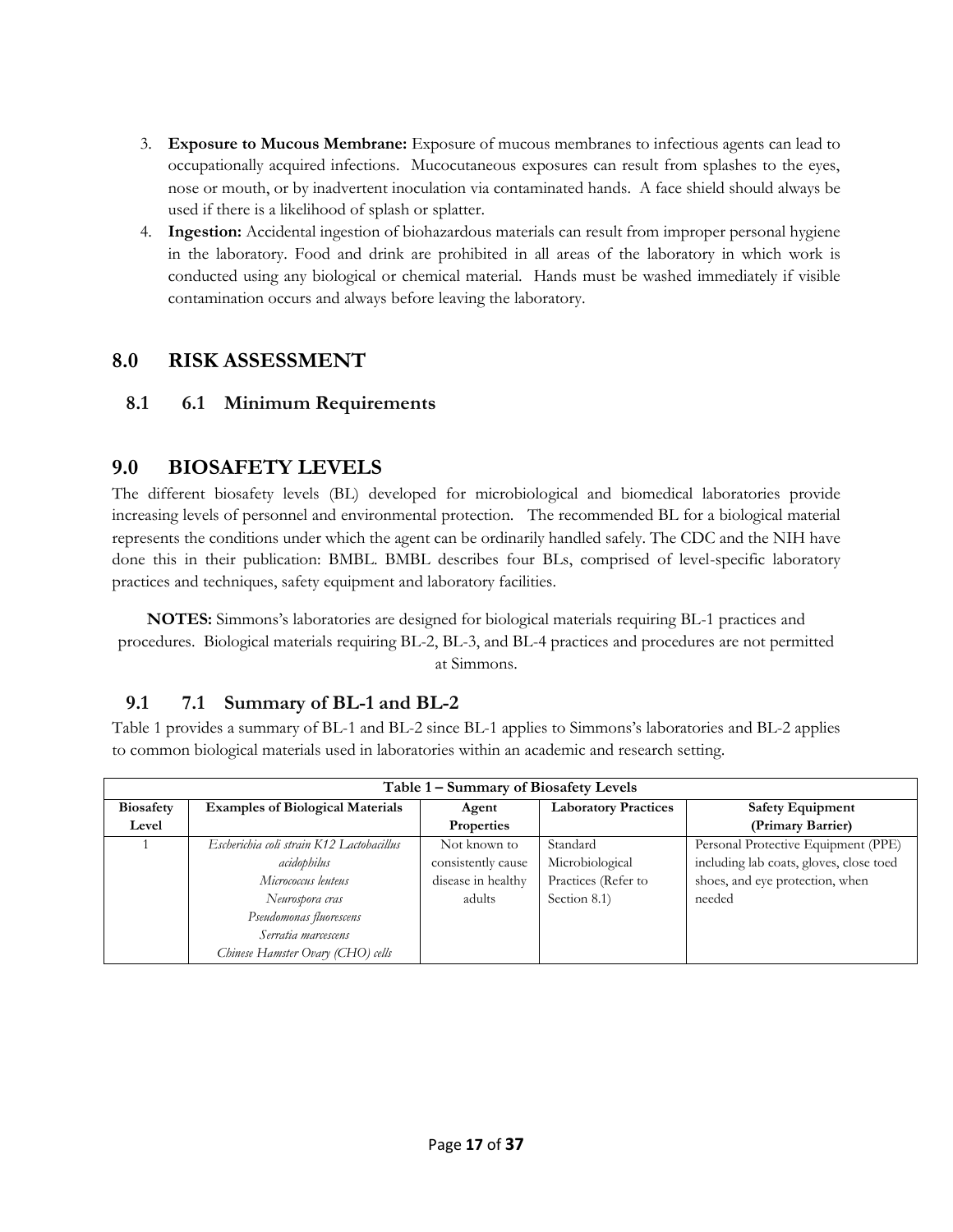|  | Staphylococcus aureus<br>Plasmodium cynomologi Trypanosoma cruzi<br>Leishmania spp.<br>Human cell lines | Associated with<br>human disease;<br>Potentially<br>infectious human<br>blood or bodily<br>fluids | BL-1 practices plus:<br>Limited access<br>Biohazard sign<br><b>PPE</b><br>Sharps<br>$\epsilon$<br>precautions<br><b>Biosafety Manual</b><br>including waste<br>procedures | Biosafety cabinet or other<br>٠<br>engineering control to prevent<br>exposure to aerosols and/or<br>splashes<br>PPE including lab coat, gloves,<br>close toed shoes, eye protection,<br>and face protection, when<br>needed. |
|--|---------------------------------------------------------------------------------------------------------|---------------------------------------------------------------------------------------------------|---------------------------------------------------------------------------------------------------------------------------------------------------------------------------|------------------------------------------------------------------------------------------------------------------------------------------------------------------------------------------------------------------------------|
|--|---------------------------------------------------------------------------------------------------------|---------------------------------------------------------------------------------------------------|---------------------------------------------------------------------------------------------------------------------------------------------------------------------------|------------------------------------------------------------------------------------------------------------------------------------------------------------------------------------------------------------------------------|

## **9.2 7.2 Laboratory Facilities Requirements**

In accordance with Section IV—Laboratory Biosafety Level Criteria of the BMBL, below are the Laboratory Facilities (Secondary Barrier) requirements for BL-1 and BL-2.

*BL-1*

- 1. Laboratories should have doors for access control.
- 2. Laboratories must have a sink for hand washing.
- 3. The laboratory should be designed so that it can be easily cleaned. Carpets and rugs in laboratories are not appropriate.
- 4. Laboratory furniture must be capable of supporting anticipated loads and uses. Spaces between benches, cabinets, and equipment should be accessible for cleaning.
	- Bench tops must be impervious to water and resistant to heat, organic solvents, acids, alkalis, and other chemicals.
	- b. Chairs used in laboratory work must be covered with a non-porous material that can be easily cleaned and decontaminated with appropriate disinfectant.
- 5. Laboratories windows that open to the exterior should be fitted with screens. *BL-2*
- 1. Laboratory doors should be self-closing and have locks in accordance with the institutional policies.
- 2. Laboratories must have a sink for hand washing. The sink may be manually, hands-free, or automatically operated. It should be located near the exit door.
- 3. The laboratory should be designed so that it can be easily cleaned and decontaminated. Carpets and rugs in laboratories are not permitted.
- 4. Laboratory furniture must be capable of supporting anticipated loads and uses. Spaces between benches, cabinets, and equipment should be accessible for cleaning.
- 5. Bench tops must be impervious to water and resistant to heat, organic solvents, acids, alkalis, and other chemicals.
- 6. Chairs used in laboratory work must be covered with a non-porous material that can be easily cleaned and decontaminated with appropriate disinfectant.
- 7. Laboratory windows that open to the exterior are not recommended. However, if a laboratory does have windows that open to the exterior, they must be fitted with screens.
- 8. Biosafety cabinets (BSCs) must be installed so that fluctuations of the room air supply and exhaust do not interfere with proper operations. BSCs should be located away from doors, windows that can be opened, heavily traveled laboratory areas, and other possible airflow disruptions.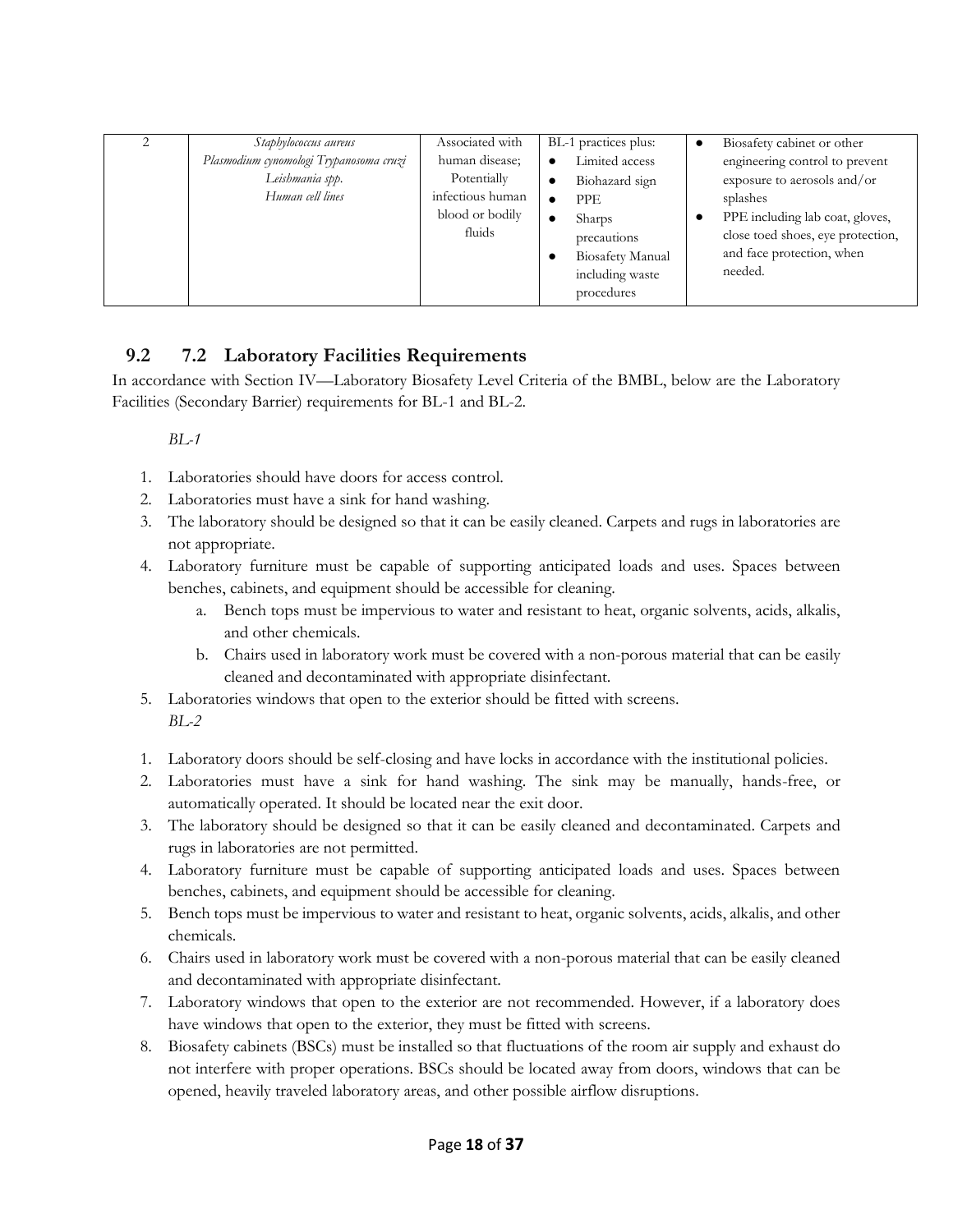- 9. Vacuum lines should be protected with liquid disinfectant traps.
- 10. An eyewash station must be readily available.
- 11. There are no specific requirements for ventilation systems. However, planning of new facilities should consider mechanical ventilation systems that provide an inward flow of air without recirculation to spaces outside of the laboratory.
- 12. *High-efficiency particulate air* (HEPA) filtered exhaust air from a Class II BSC can be safely recirculation back into the laboratory environment if the cabinet is tested and certified at least annually and operated according to manufacturer's recommendations. BSCs can also be connected to the laboratory exhaust system by either a thimble (canopy) connection or directly exhausted to the outside through a hard connection. Provisions to assure proper safety cabinet performance and air system operation must be verified.
- 13. A method for decontaminating all laboratory wastes should be available in the facility (e.g., autoclave, chemical disinfection, incineration, or other validated decontamination method).

## <span id="page-19-0"></span>**10.0 LABORATORY PRACTICES**

Guidelines evolved as a means of protecting microbiological workers based on published data and an understanding of the risks associated with manipulating various agents. These guidelines work on the premise that safe work sites result from a combination of engineering controls, management policies, work practices and procedures, and, occasionally, medical interventions.

In addition, each laboratory and studio should have a specific biosafety or operation manual that identifies the hazards that may be encountered, and which specifies practices and procedures designed to minimize or eliminate risks.

## **10.1 8.1 Human Factors and Attitudes in Relation to Laboratory Accidents**

## **10.2 8.1 Standard Microbiological Practices**

An important element of containment is strict adherence to standard microbiological practices and techniques. Persons working with infectious agents or potentially infected materials must be aware of potential hazards, and must be trained and proficient in the practices and techniques required for handling such material safely. The faculty, staff member, laboratory manager, or laboratory supervisor is responsible for communicating the potential hazards and for providing or arranging appropriate training.

Below are the Standard Microbiological Practices as outlined in the BMBL:

- 1. The faculty, staff member, laboratory manager, or laboratory supervisor must enforce the institutional policies that control access to the laboratory.
- 2. Persons must wash their hands after working with potentially hazardous materials and before leaving the laboratory.
- 3. Eating, drinking, smoking, handling contact lenses, applying cosmetics, and storing food for human consumption must not be permitted in laboratory areas. Food must be stored outside the laboratory area in cabinets or refrigerators designated and used for this purpose.
- 4. Mouth pipetting is prohibited; mechanical pipetting devices must be used.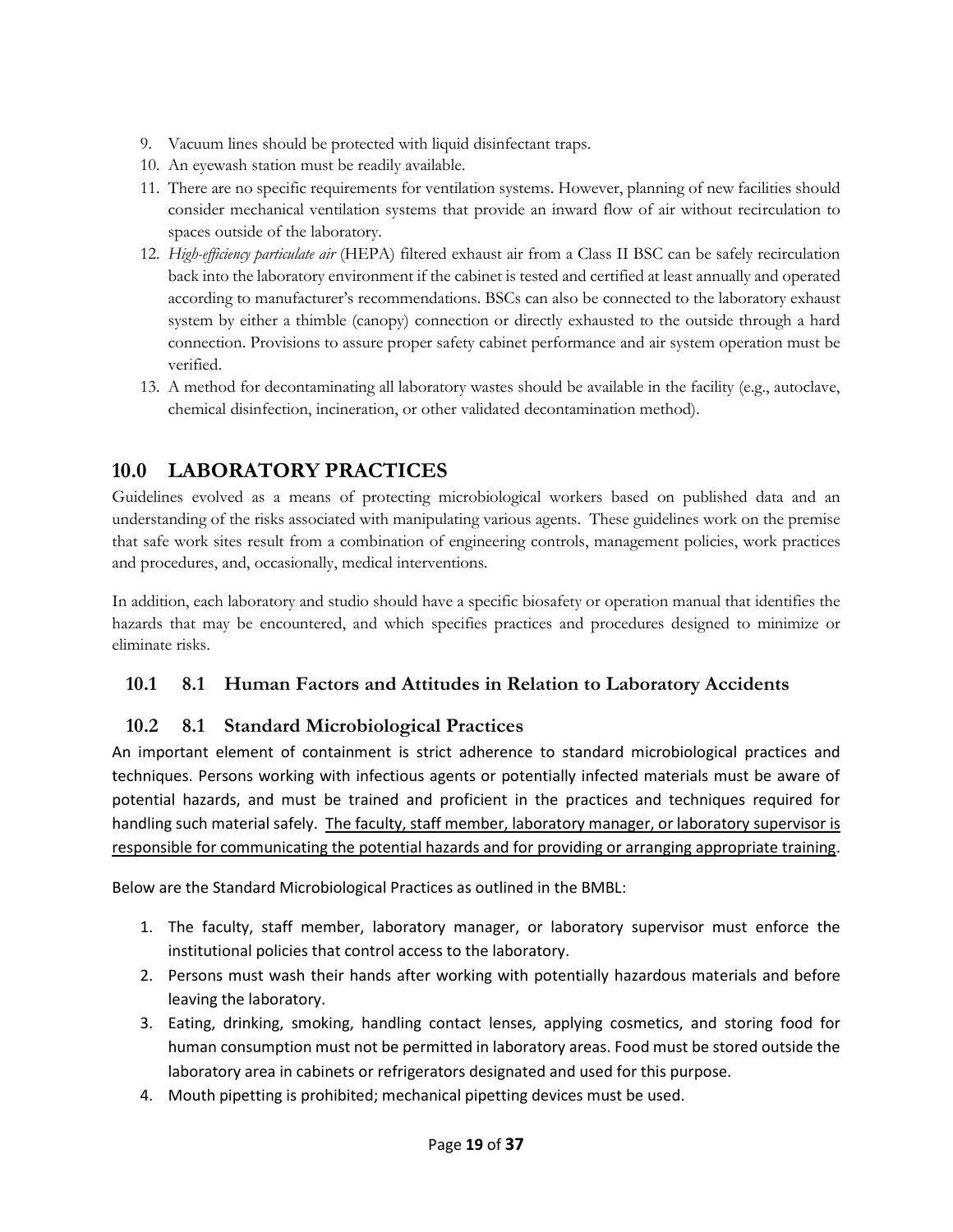- 5. Policies for the safe handling of sharps, such as needles, scalpels, pipettes, and broken glassware must be developed and implemented. Whenever practical, faculty, staff members, laboratory managers, or laboratory supervisors should adopt improved engineering and work practice controls that reduce risk of sharps injuries.
- 6. Precautions, including those listed below, must always be taken with sharp items. These include:
	- a. The use of needles, glass pipettes, glass slides and cover slips, scalpels and lancets should be kept to a minimum.
	- b. Careful management of needles and other sharps are of primary importance. Needles must not be bent, sheared, broken, recapped, removed from disposable syringes, or otherwise manipulated by hand before disposal.
	- c. Used disposable needles and syringes must be carefully placed in conveniently located puncture-resistant containers used for sharps disposal.
	- d. Non-disposable sharps must be placed in a hard walled container for transport to a processing area for decontamination, preferably by autoclaving.
	- e. Minimize the use of sharps
- 7. Broken glassware must not be handled directly. Instead, it must be removed using a brush and dustpan, tongs, or forceps. Plastic ware should be substituted for glassware whenever possible.
- 8. Perform all procedures to minimize the creation of splashes and/or aerosols.
- 9. Decontaminate work surfaces after completion of work and after any spill or splash of potentially infectious material with appropriate disinfectant. Refer to Section 9.0.
- 10. Decontaminate all cultures, stocks, and other potentially infectious materials before disposal using an effective method. Depending on where the decontamination will be performed, the following methods should be used prior to transport. See Section 9.0.
	- a. Materials to be decontaminated outside of the immediate laboratory must be placed in a durable, leak proof container and secured for transport.
	- b. Materials to be removed from the facility for decontamination must be packed in accordance with applicable local, state, and federal regulations.
- 11. A sign incorporating the universal biohazard symbol must be posted at the entrance to the laboratory when infectious agents are present. The sign may include the name of the agent(s) in use, and the name and phone number of the faculty, staff member, laboratory manager, laboratory supervisor or other responsible personnel. Agent information should be posted in accordance with the institutional policy.
- 12. An effective integrated pest management program is required.
- 13. The faculty, staff member, laboratory manager, or laboratory supervisor must ensure that laboratory personnel receive appropriate training regarding their duties, the necessary precautions to prevent exposures, and exposure evaluation procedures. Personnel must receive annual updates or additional training when procedural or policy changes occur. Personal health status may impact an individual's susceptibility to infection, ability to receive immunizations or prophylactic interventions. Therefore, all laboratory personnel and particularly women of childbearing age should be provided with information regarding immune competence and conditions that may predispose them to infection. Individuals having these conditions should be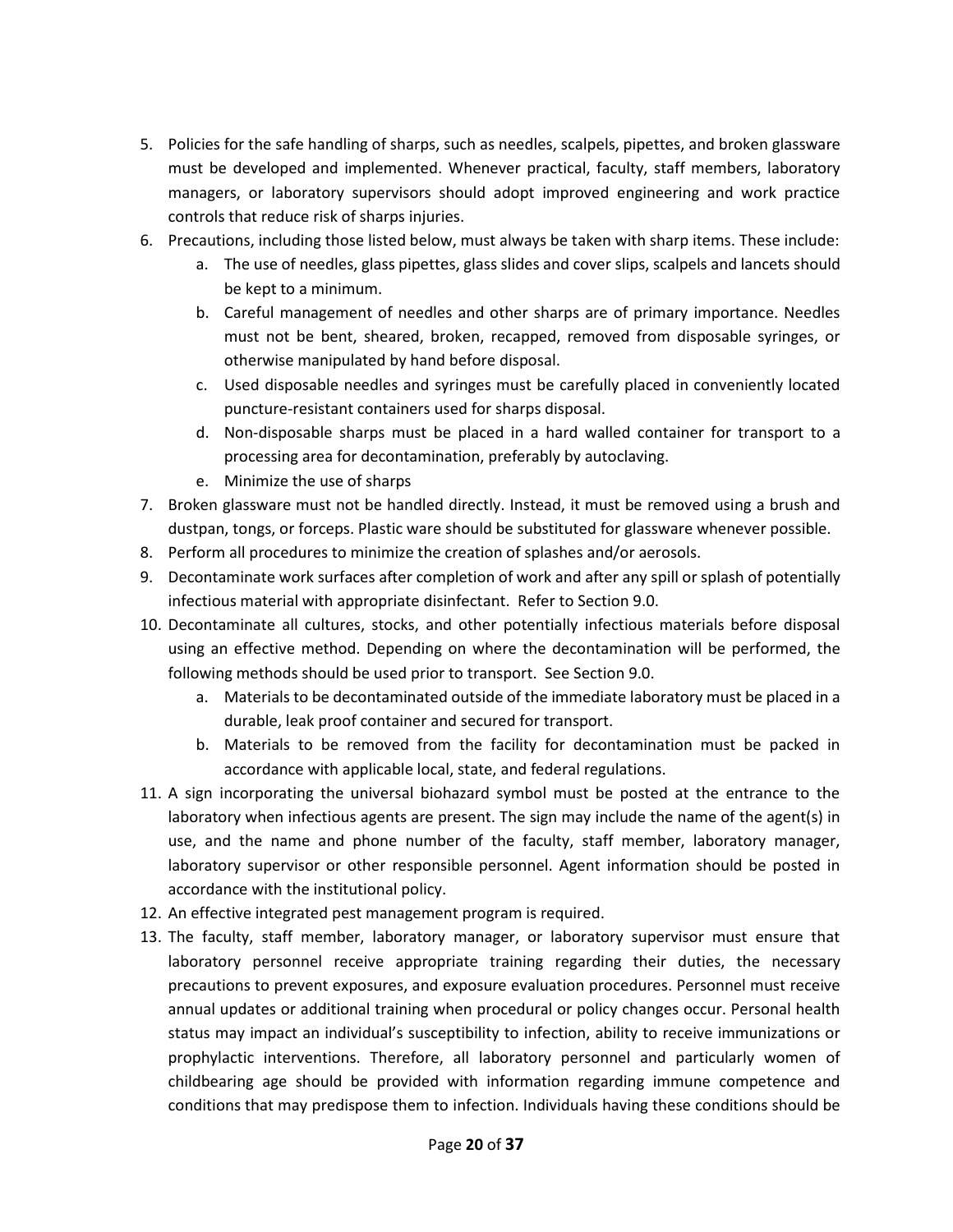encouraged to self-identify to the institution's healthcare provider or personal healthcare provider for appropriate counseling and guidance.

In addition to the Standard Microbiological Practices, laboratory and studio personnel should:

- Know and understand the biology and infectious potential of the biohazards they handle;
- Handle all potentially infectious materials as if the biohazard is present;
- Develop safe operating procedures;
- Know the location of spill kits and emergency response equipment;
- Plan in advance for safe handling of accidents;
- Use disinfectants with proven efficacy against the specific biohazard you are handling;
- Work at the appropriate BL for the biological material you are handling;
- Accept full responsibility for your work;
- Complete any necessary training before you work with biohazards;
- Report all accidents to your supervisor; and
- Dispose of biohazards waste properly.

## **10.3 8.2 Personal Protective Equipment**

Once a biological hazard has been identified, the faculty must ensure that their students are wearing the appropriate personal protective equipment (PPE) as the primary barrier of protection. PPE may include, but is not limited to face protection, lab coats and gowns, respirators, booties, and gloves. The laboratory managers deliver an initial training each academic year on laboratory safety to all students, student employees and faculty. Faculty members are responsible for ensuring and reinforcing students' compliance. Laboratory managers are responsible for ensuring and reinforcing student employees' compliance.

Appropriate PPE must be worn before handling potentially hazardous biological materials and removed immediately and replaced if gross contamination occurs. PPE must be removed before exiting the laboratory.

- 1. **Face Protection:** When splash or splatter of infectious substances or other biological materials is anticipated, appropriate face protection must be worn if work is performed outside a biological safety cabinet. Such equipment would include but is not limited to goggles, side-shielded safety glasses and chin length face shields.
- 2. **Lab Coats and Gowns:** Long sleeved lab coats or gowns must be worn to protect skin and street clothes from contamination. In circumstances when splash or splatter is anticipated, the garment must be resistant to liquid penetration. A cuffed lab coat or gown should be worn when working with potentially infectious materials. Long sleeved shirts and long pants or equivalent must be worn in the laboratory.
- 3. **Gloves:** Gloves should always be worn when handling biological materials. Disposable gloves provide an adequate barrier between the lab worker and biological materials. Gloves with extended arms, which cover the skin between the lab coat and glove, should be used when the biological material has the potential to be absorbed through the skin.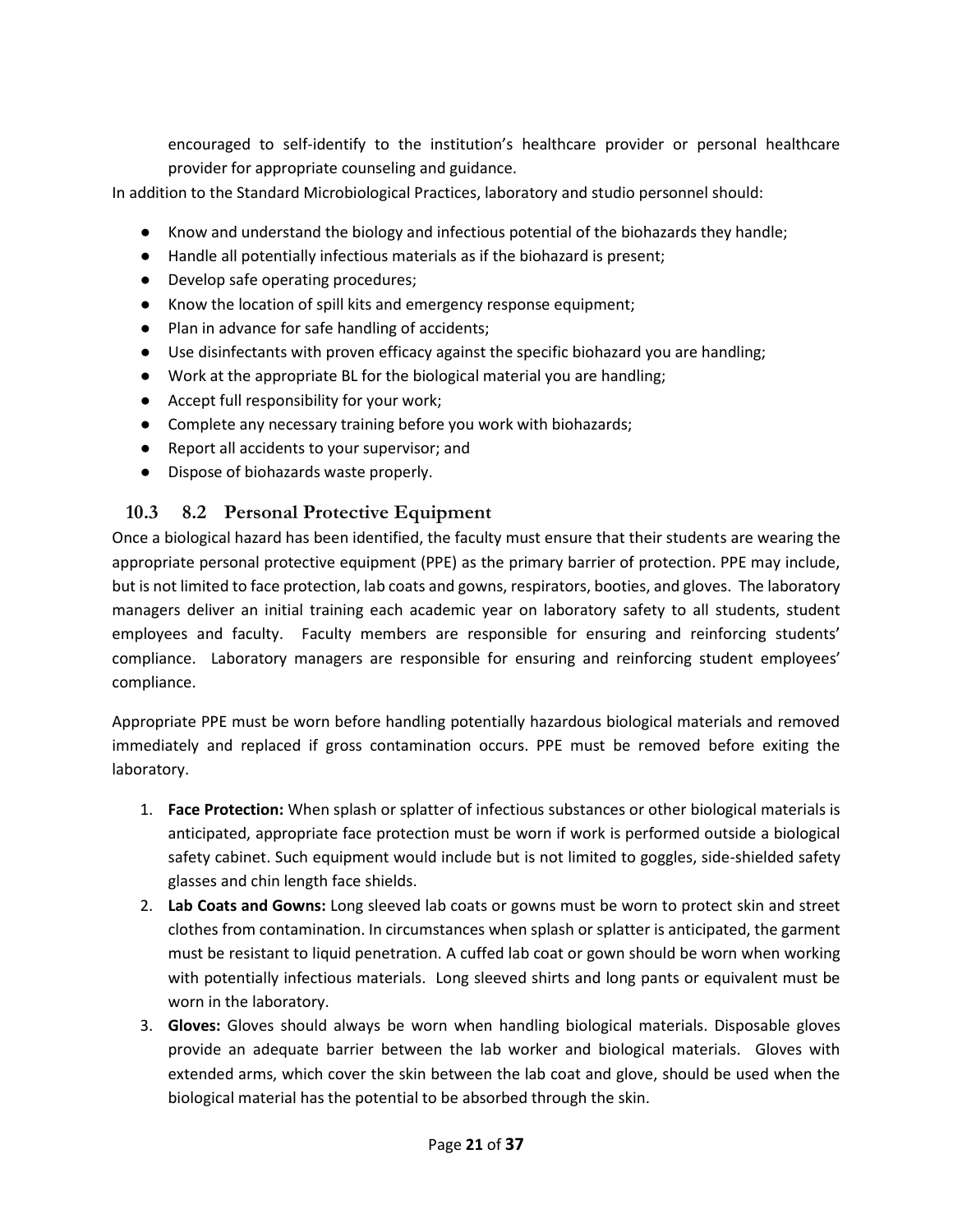- 4. **Respirators:** When engineering controls (i.e. Biological Safety Cabinets) are not available to provide adequate protection against aerosolized agents or when mandated by federal regulations, respirators shall be worn. The Respiratory Protection Program requires that employees be medically cleared, fit-tested, and trained on proper usage and care before being allowed to wear a respirator. Please contact lab manager regarding Respirator training and fit testing.
- 5. **Disposable Booties/ Shoe-covers:** Close toed shoes should be worn to protect feet from contamination. When significant splash and splatter are anticipated, booties/ shoe-covers should be considered. Prior to exiting the laboratory, these must be removed and disposed of properly.

| Table 2 – PPE Selection Guide by Task                                       |                                                                                                                                |  |
|-----------------------------------------------------------------------------|--------------------------------------------------------------------------------------------------------------------------------|--|
| Task/Activity                                                               | <b>PPE</b>                                                                                                                     |  |
| non-hazardous/non-infectious<br>with<br>Working<br>biological materials     | Safety glasses or goggles when there is a splash hazard<br>One pair of disposable gloves                                       |  |
| Working with biological materials requiring BL1<br>practices and procedures | Laboratory coats<br>Safety glasses or goggles when there is a splash hazard<br>One pair of disposable gloves                   |  |
| Working with biological materials requiring BL2<br>practices and procedures | Laboratory coats<br>Safety glasses, goggles, or face shield when there is a splash<br>hazard<br>Two pairs of disposable gloves |  |

Table 2 provides a summary on which PPE is required for which activity.

# **10.4 8.3 Biosafety Cabinets**

Biosafety cabinets (BSCs) are designed to contain aerosols generated during work with biological material through the use of laminar air flow and high-efficiency particulate air (HEPA) filtration. When combined with standard microbiological and laboratory practices, BSCs protect both laboratory personnel and the environment. **The primary purpose of a BSC is to protect laboratory personnel from exposures to biological materials.** The BSC also provides product protection to avoid contamination of the work, experiment, or process; and environmental protection from contaminants contained within the cabinet.

*Types* 

Three types of biological safety cabinets (Class I, II and III) are used in laboratories. These classes are based on the specific airflow within the BSC and on the locations of the HEPA filter within the cabinet. Table 3 provides the characteristics of the different types of BSCs.

| Table 3 - Biosafety Cabinet Characteristics       |                                              |                                                                                             |                                                             |
|---------------------------------------------------|----------------------------------------------|---------------------------------------------------------------------------------------------|-------------------------------------------------------------|
| <b>New NSF</b><br>Classification,<br>Adopted 2002 | <b>Previous NSF</b><br><b>Classification</b> | <b>General Description</b>                                                                  | Use of Volatile<br>Chemicals and/or<br><b>Radionuclides</b> |
| A1                                                | Class II, Type A                             | [70% air recirculated; 30% exhausted from a common plenum to the room;<br>75FPM intake; and | No                                                          |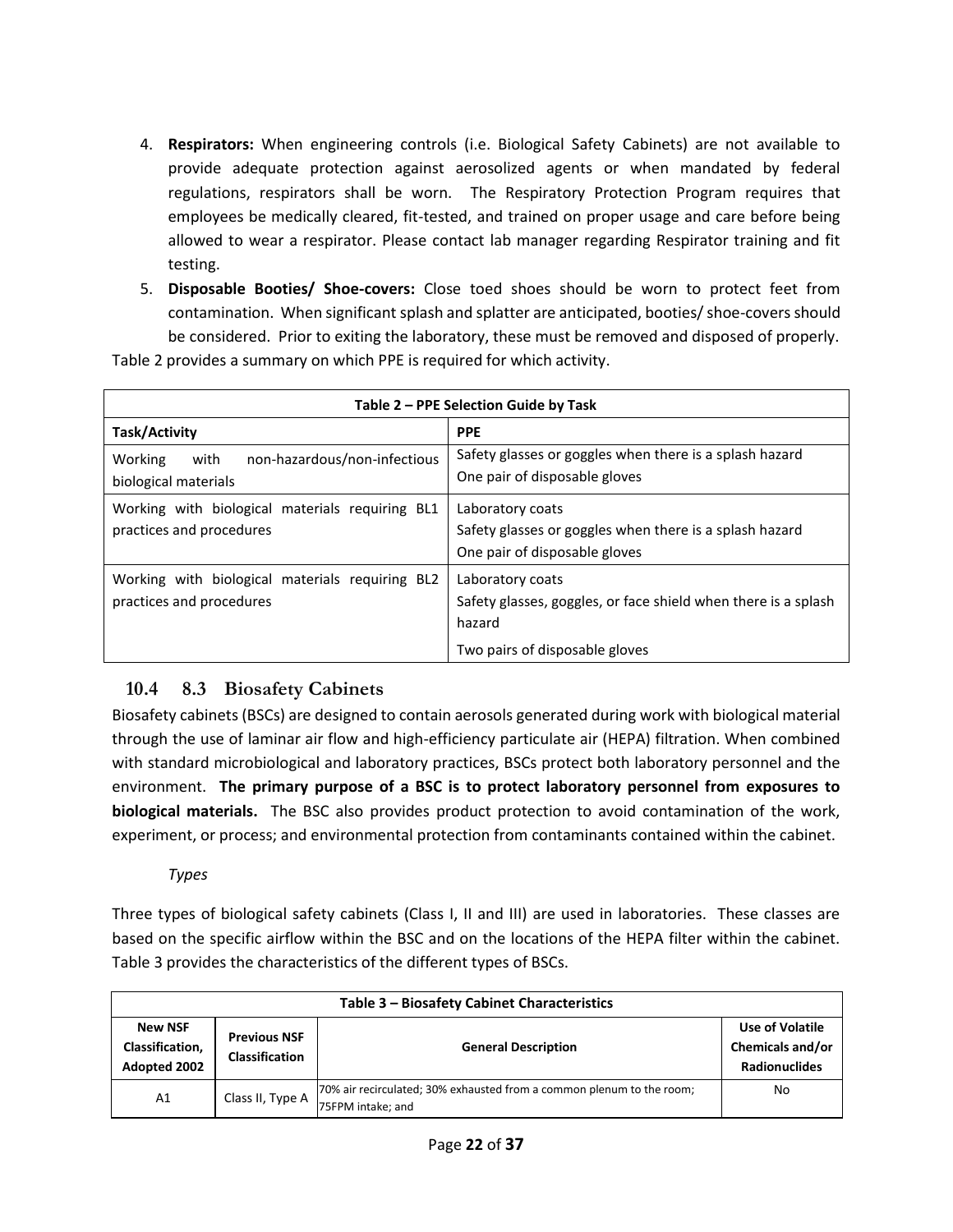|                |                                                                                                      | may have biologically contaminated positive pressure plenum                                             |                 |
|----------------|------------------------------------------------------------------------------------------------------|---------------------------------------------------------------------------------------------------------|-----------------|
|                | Class II, Type                                                                                       | 70% air recirculated; 30% exhausted from a common plenum to the room;<br>100FPM intake; and             | Yes             |
| A <sub>2</sub> |                                                                                                      |                                                                                                         | (small amounts) |
|                | A/B3                                                                                                 | biologically contaminated plenum under negative pressure or surrounded by                               |                 |
|                |                                                                                                      | negative pressure                                                                                       |                 |
|                |                                                                                                      | 70% air recirculated; 30% exhausted from a common plenum to a facility                                  | Yes             |
|                |                                                                                                      | exhaust system;                                                                                         | (small amounts) |
| A2             |                                                                                                      | Class II, Type B3 100FPM intake; and                                                                    |                 |
|                |                                                                                                      | biologically contaminated plenum under negative pressure or surrounded by                               |                 |
|                |                                                                                                      | negative pressure                                                                                       |                 |
|                |                                                                                                      | 40% air recirculated; 60% exhausted from cabinet;                                                       | Yes             |
|                |                                                                                                      | exhaust air pulled through dedicated exhaust duct into facility exhaust system;                         | (small amounts) |
| <b>B1</b>      |                                                                                                      | Class II, Type B1 100FPM intake; and                                                                    |                 |
|                |                                                                                                      | all biologically contaminated plenums are negative to the room or surrounded                            |                 |
|                |                                                                                                      | by negative pressure plenums                                                                            |                 |
|                |                                                                                                      | 0% air recirculated; 100% exhausted from cabinet                                                        | Yes             |
|                | Class II, Type B2                                                                                    | exhaust air pulled through dedicated exhaust duct into facility exhaust system;                         | (small amounts) |
|                |                                                                                                      | 100FPM intake; and                                                                                      |                 |
| <b>B2</b>      |                                                                                                      | all ducts and plenums are under negative pressure                                                       |                 |
|                |                                                                                                      | all contaminated ducts are under negative pressure or surrounded by directly                            |                 |
|                |                                                                                                      | exhausted negative pressure ducts or plenums                                                            |                 |
| <b>NOTES:</b>  |                                                                                                      |                                                                                                         |                 |
| 1.             |                                                                                                      | Information provided by Baker Company's webpage (http://www.bakerco.com/introduction-biological-safety- |                 |
|                | cabinets) viewed on December 1, 2014.                                                                |                                                                                                         |                 |
| 2.             | Under no circumstances should the chemical concentration reach the chemical's lower explosion limit. |                                                                                                         |                 |

HEPA filters are typically composed of a pleated sheet of borosilicate fiber material that has been treated with a wet-strength water-repellant binder. These filters are specifically designed to remove particles equal and greater than 0.3 microns with an efficiency of 99.97%. This filtration will capture a majority of bacteria, spores, and viruses from the air.

BSCs are required to be tested and certified annually by technicians accredited by the National Sanitation Foundation (NSF). Additionally, BSCs will be certified when they are first installed and whenever they are moved, even to a nearby laboratory, because HEPA filters may be dislodged from their proper fitting during these moves. The technician certifies the BSCs in accordance with NSF International/American National Standards Institute Standard 49, *Biosafety Cabinetry: Design, Construction, Performance, and Field Certification.*

Class II, Type A2 BSCs are used at Simmons. Figure 4 demonstrates the airflow in a Class II, Type A2 BSC.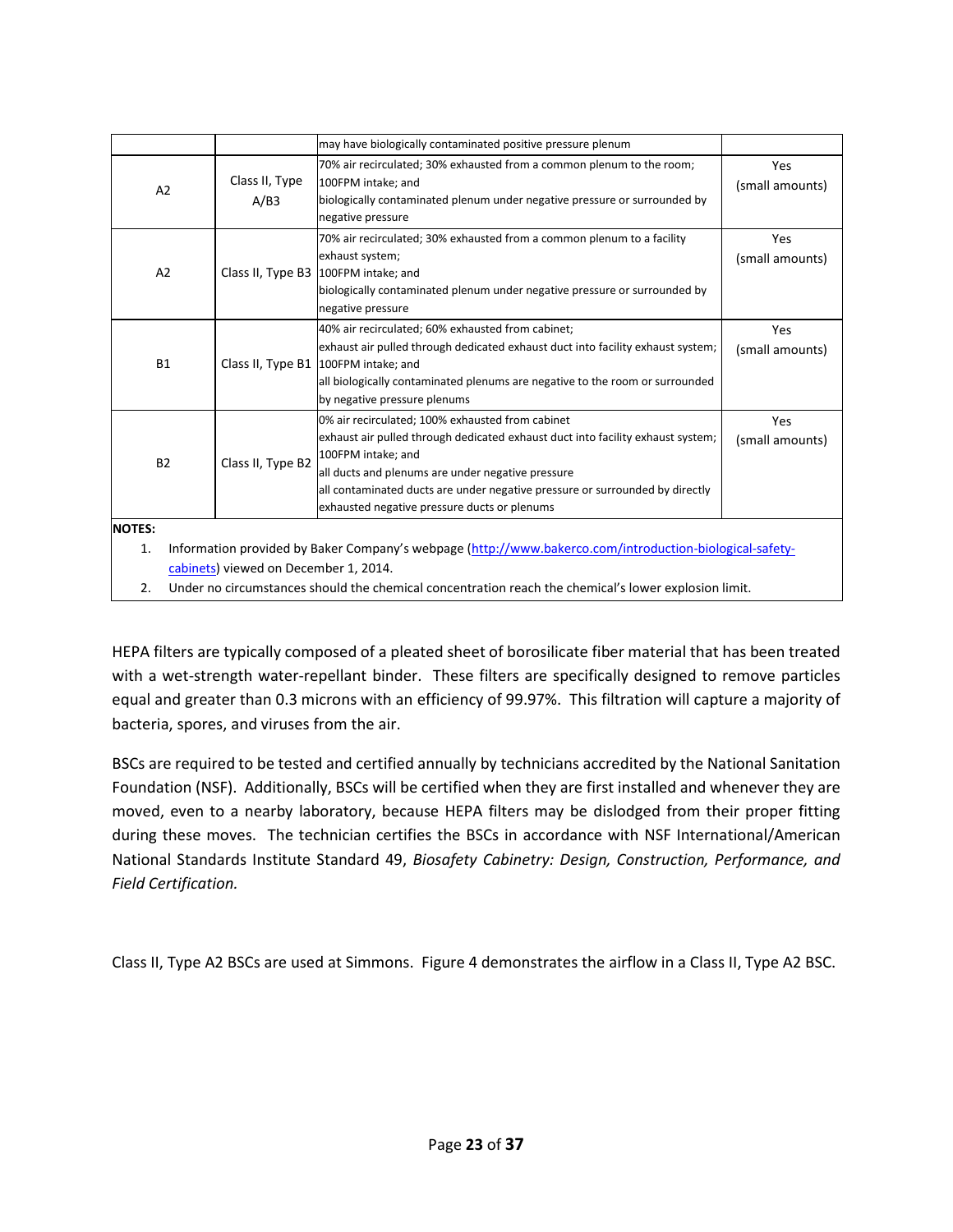

**Figure 4 – Class II, Type A2 Airflow Diagram**

#### **NOTE: Picture obtained from NuAire's webpage on December 1, 2014.**

#### *Proper Use of Biosafety Cabinets*

#### **Start-up Procedure**

- 1. If the unit has not been left running continuously, press the blower on/off switch. The yellow indicator light below the switch will light. Make sure that you have cabinet airflow by listening for blower sound.
- 2. Turn on the fluorescent light. The fluorescent light will not operate unless the ultraviolet light is turned off. Never leave the ultraviolet light on while there is anyone in the room unless view screen is fully closed.
- 3. Check to determine that the drain valve is in the closed position or the drain coupling is capped.
- 4. Wipe down the interior area of the cabinet with a surface disinfectant.

**NOTE:** Some disinfectants, such as bleach or iodine, may corrode or stain the steel surfaces. If this happens, thoroughly clean the surfaces afterward with a detergent and rinse with sterile water to prevent corrosion.

- 5. Place all materials to be used for the next procedure inside the cabinet on the solid work surface. **Disinfect the exterior of these materials (by spraying them with ethanol) prior to placing them on the work surface.**
- 6. Ensure an appropriate in-line filter (e.g., hydrophobic) and two flasks containing a proper disinfectant are installed for the vacuum line. Refer to Figure 5 for an example of this setup.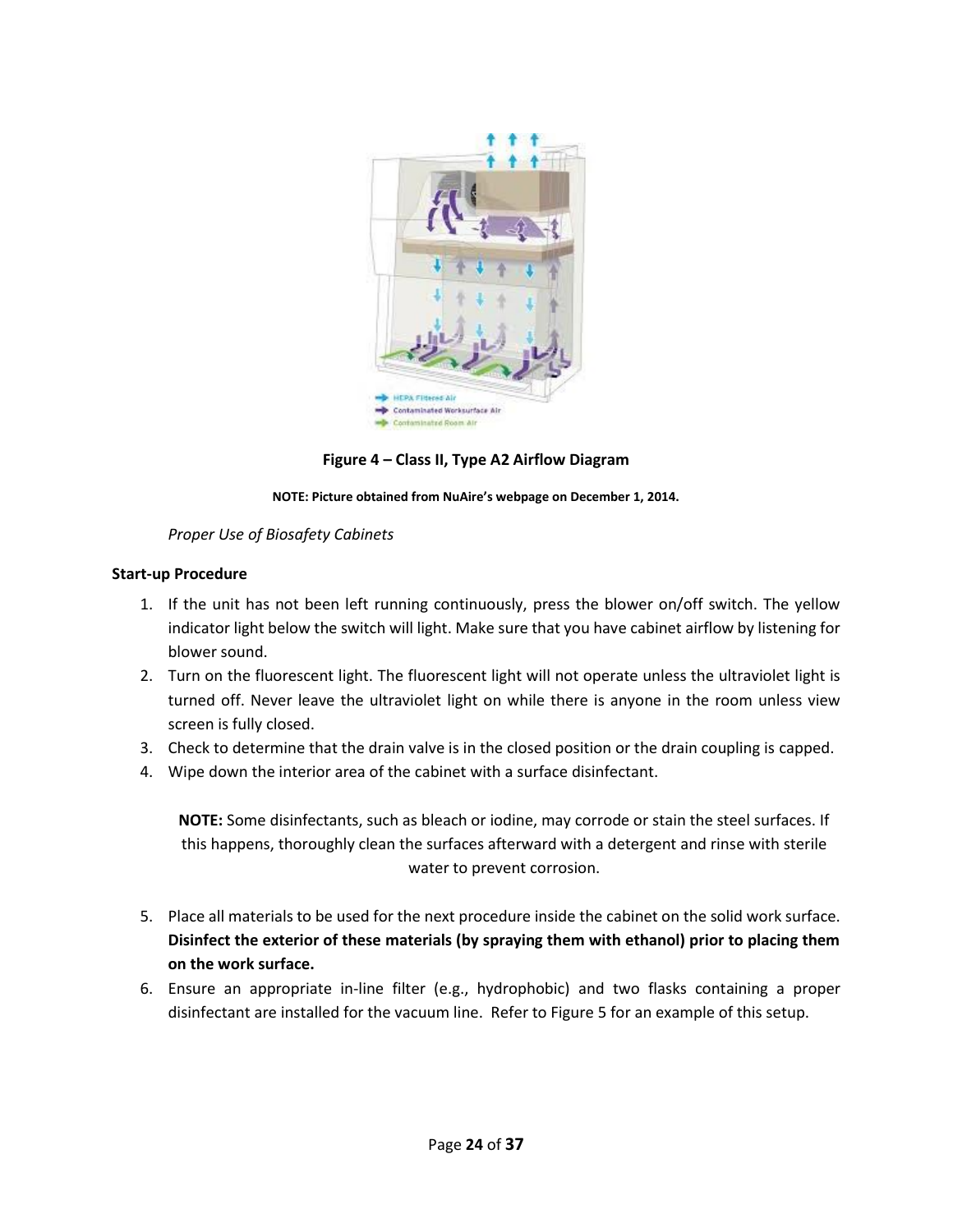

**Figure 5 – Example of Aspiration Flask Set-up NOTE: Picture obtained from U.S. Department of Energy's webpage on December 1, 2014.**

This combination will provide protection to the central building vacuum system vacuum pump, as well as to the personnel who service this equipment. Inactivation of aspirated materials can be accomplished by placing sufficient chemical decontamination solution such as bleach, into the flask to kill the microorganisms as they are collected. Once inactivation occurs, liquid materials can be disposed of as non-infectious waste down the sink.

- 7. Place a horizontal pipette discard trays containing an autoclave bag or an appropriate chemical disinfectant within the cabinet. Upright pipette collection containers placed on the floor outside the cabinet should not be used. The frequent inward/outward movement needed to place objects in these containers is disruptive to the integrity of the cabinet air barrier and can compromise both personnel and product protection.
- 8. Ensure operations are performed on the work surface at least four (4) inches from the inside edge of the front grille.
- 9. Ensure active work flows from the clean to contaminated area across the work surface. Bulky items such as biohazard bags, discarded pipette trays and suction collection flasks must be placed to one side of the interior of the cabinet.
- 10. Avoid using open flames. Open flames are rarely necessary in the near microbe-free environment of a BSC. An open flame creates turbulence that disrupts the pattern of HEPA-filtered air supplied to the work surface. When deemed absolutely necessary, touch-plate micro-burners equipped with a pilot light to provide a flame on demand may be used to help minimize internal cabinet air disturbance and heat build-up. The burner must be turned off when work is completed.
- 11. Follow proper disinfection and decontamination procedures for the BSC. Please see Section 9.0.
- 12. After your equipment is in place inside the cabinet, adjust the sliding view screen so it is open no higher than the correct access opening height (8" or 10"). An alarm will signal if you have exceeded the design opening. This is important to maintain proper airflow.
- 13. After the cabinet has run for at least three minutes with the window in the proper position, you are ready to begin.

#### **Working in the BSC**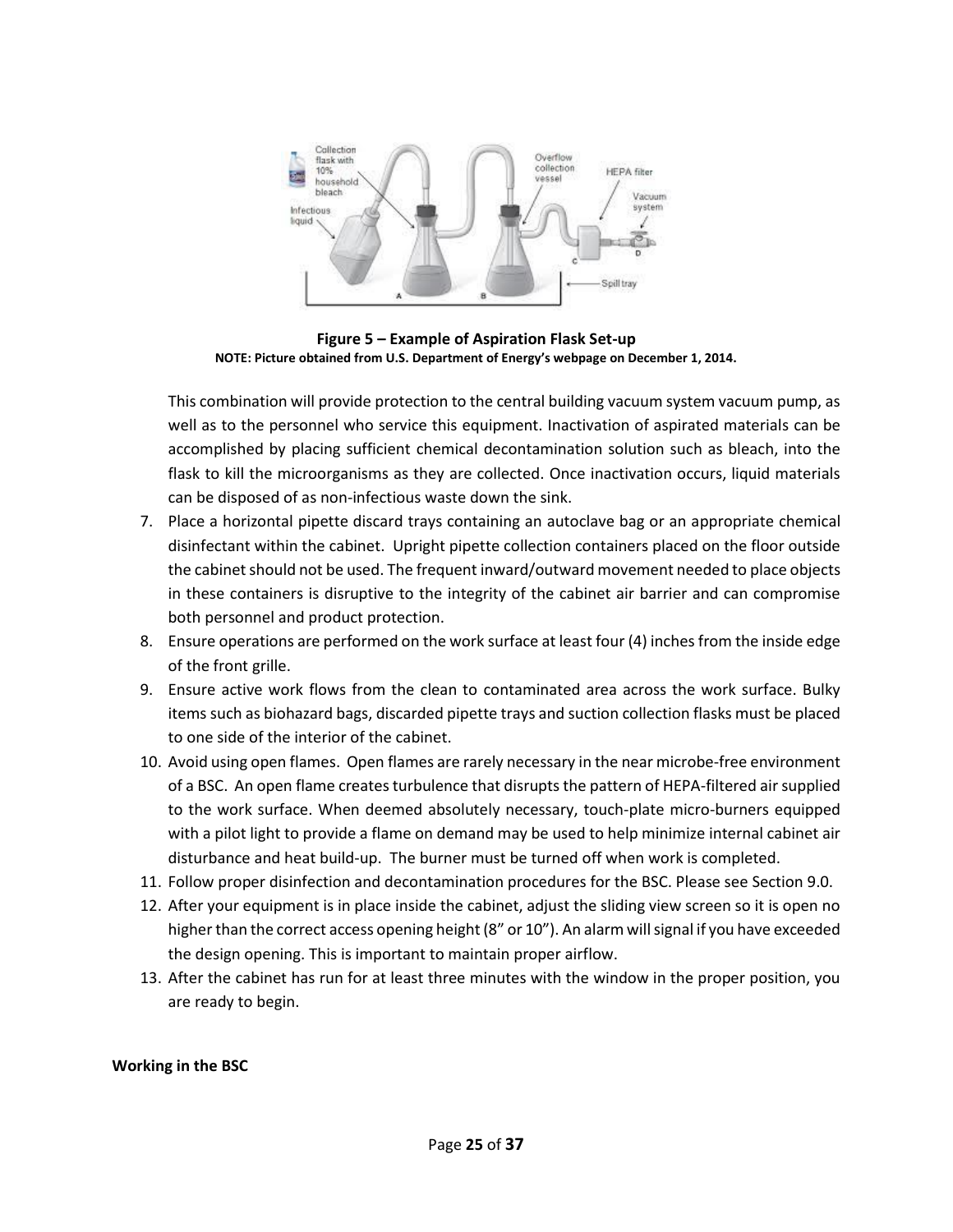- 1. Hands and arms should be washed thoroughly with germicidal soap both before and after work in the cabinet. Operators are encouraged to wear long-sleeved gowns or lab coats with tightfitting cuffs and sterile gloves. This minimizes the shedding of skin flora into the work area and protects hands and arms from contamination.
- 2. Perform all work on the depressed area of the solid work surface. Work with a limited number of slow movements. Since all of the equipment you need is already in the cabinet, it will not be necessary to move your arms in and out through the air barrier.
- 3. Opening and closing doors in the laboratory should be kept to a minimum to prevent air disturbance which might interfere with cabinet airflow. Personnel should also avoid walking by the front of the cabinet while it is in use.
- 4. Avoid using floor-type pipette discard canisters. It is important that your used pipettes be discarded into a tray or other suitable container inside the cabinet. This reduces the temptation to move in and out of the work area unnecessarily.
- 5. Because of the restricted access, pipetting within the cabinet will require the use of pipetting aids.
- 6. Use aseptic technique. Procedures done with good technique and proper cabinet methods will not require the use of a flame.

**NOTE:** If, however, the BSO approves the use of flame after evaluating the circumstances, then a burner with a pilot light such as the "Touch-O-Matic" should be used. Place it at the rear of the work area where the air turbulence caused by the flame will have the least possible effect. Flame disturbs the unidirectional airstream and also contributes to the heat load. If the cabinet blower is unintentionally turned off, the flame could also damage a filter. Tubing for a burner within the cabinet should be resistant to cracking or puncture. Material such as Tygon tubing is not acceptable for this use.

- 7. *Never operate your cabinet while the view screen alarm indicator is on*. The operating position of the sash provides either an 8" or 10" high access opening, depending on the design set at the factory. This restricted opening permits optimum operating conditions for the cabinet. Because operators will not all be the same height, it is suggested that the operator use a chair which may be adjusted for height.
- 8. After a procedure has been completed, all equipment which has been in contact with the research agent should be enclosed, and the entire surface decontaminated. Trays of discarded pipettes and glassware should be covered. The cabinet should then be allowed to run for at least three minutes with no activity so that the airborne contaminants will be purged from the work area. Next, make sure that all equipment is removed from the cabinet.
- 9. After you have removed all materials, culture apparatus, etc., decontamination of the interior surfaces should be repeated. Check the work area carefully for spilled or splashed nutrient which might support bacterial growth. **Never use the cabinet to store supplies or laboratory equipment.**
- 10. We recommend that the cabinet be left running continuously to ensure containment and cleanliness. If the user elects to turn the cabinet off at the end of a work session, the window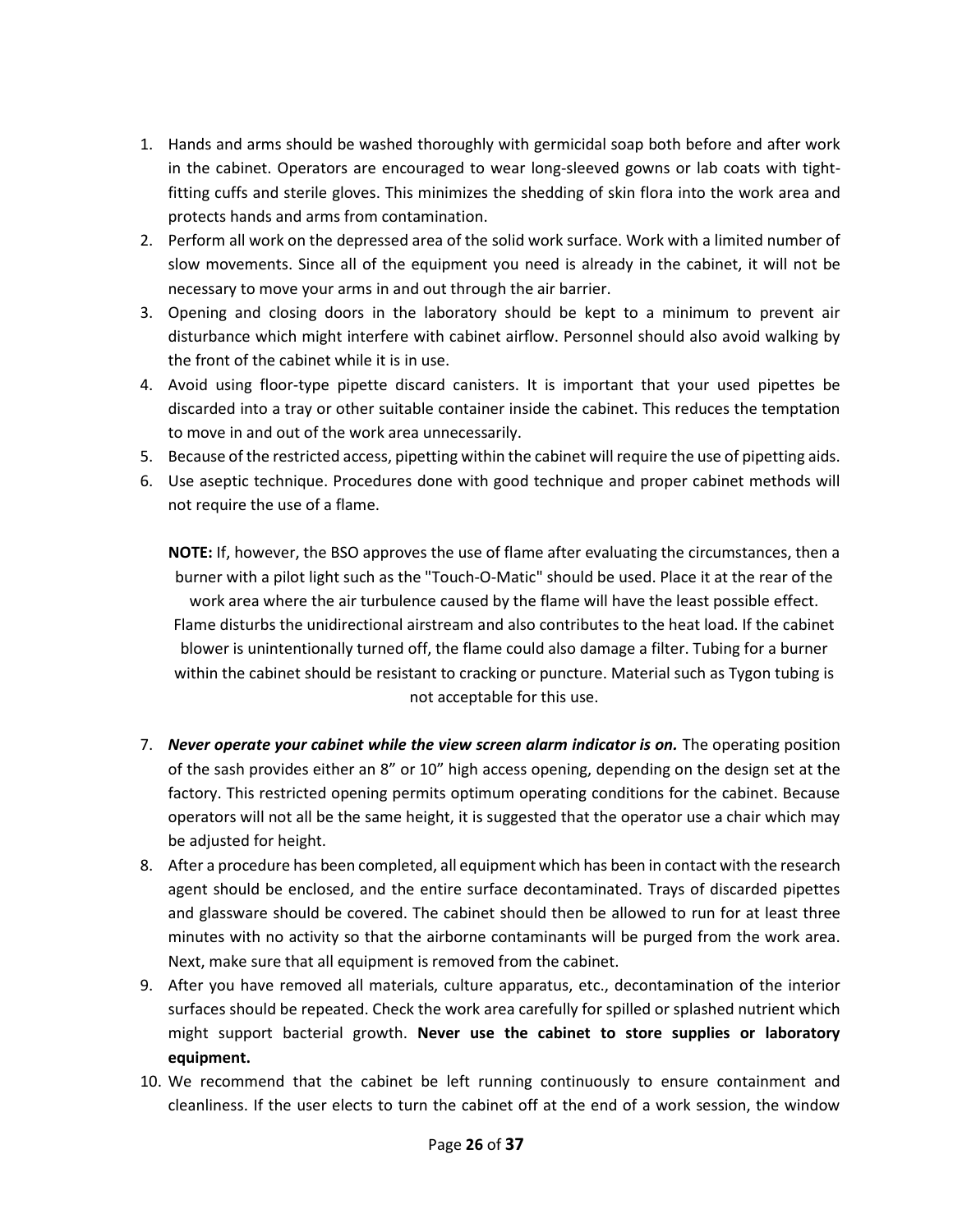should be closed completely. The sash alarm will be silenced when the window is in the closed position.

#### **Key Points:**

- **Store** equipment and supplies outside of the cabinet.
- Always leave the blower on.
- Set the view screen at the proper height.
- When possible, use pipetting aids.
- Avoid use of an open flame (e.g., Bunsen burner) within the cabinet unless the use has been specifically approved by a safety professional

## **10.5 8.4 Other Safety Equipment**

Other safety equipment includes enclosed containers and other engineering controls designed to remove or minimize exposures to biological materials.

#### *Eppendorf Microcentrifuge*

1. Open lid of the instrument and remove the top of the rotor as shown.





2. Place samples in a slot making sure the rotor is balanced while rotating (if 2 samples, place 1 across from the other)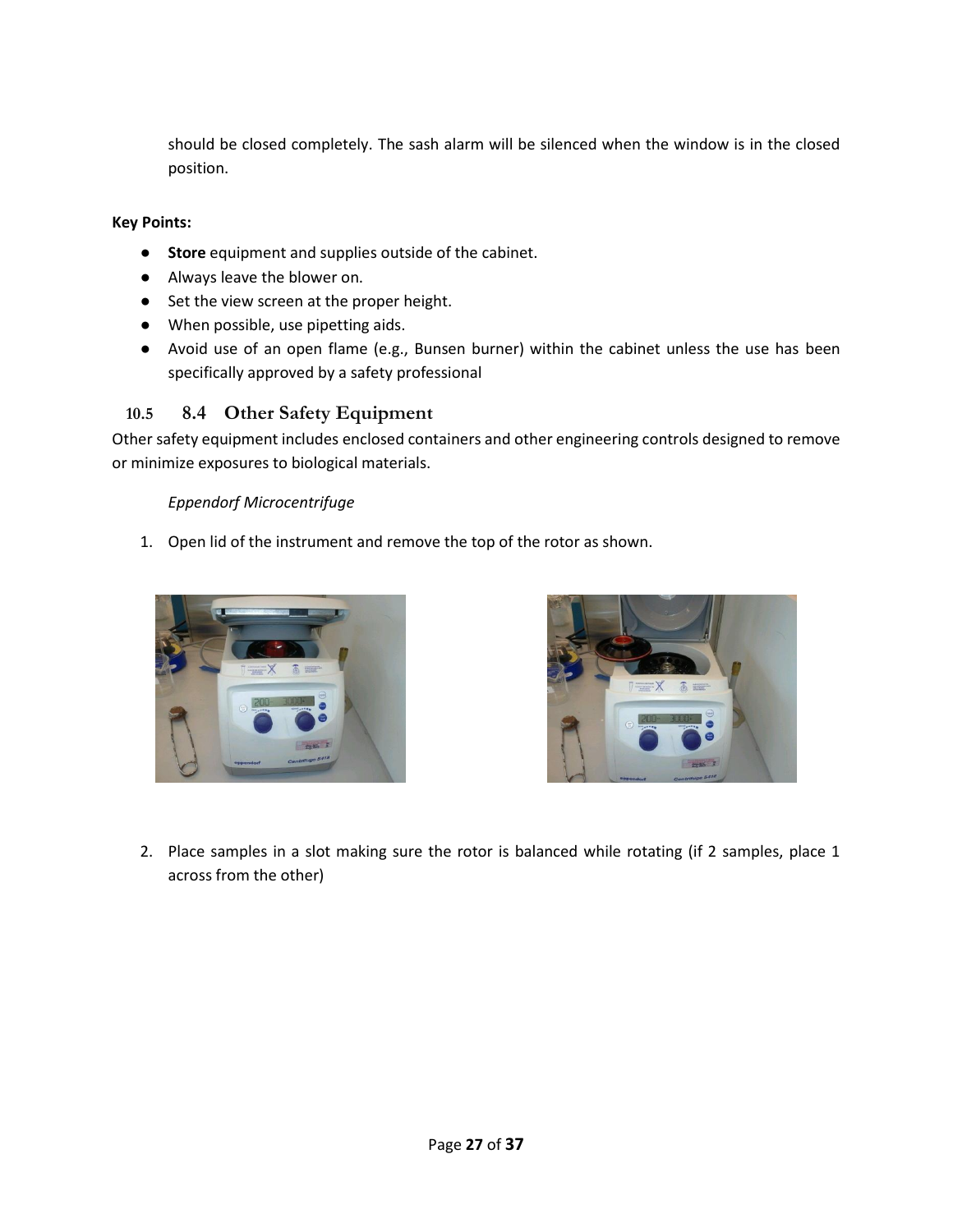

3. Close the rotor and lock it in place by turning it clockwise until a clicking noise is heard.



4. Close the lid of the instrument and adjust duration and speed (rpm or rcf) of rotation.



- 5. Press start button to begin sample spin.
- 6. Once spinning is complete, the lid should automatically open. If not, press the open button.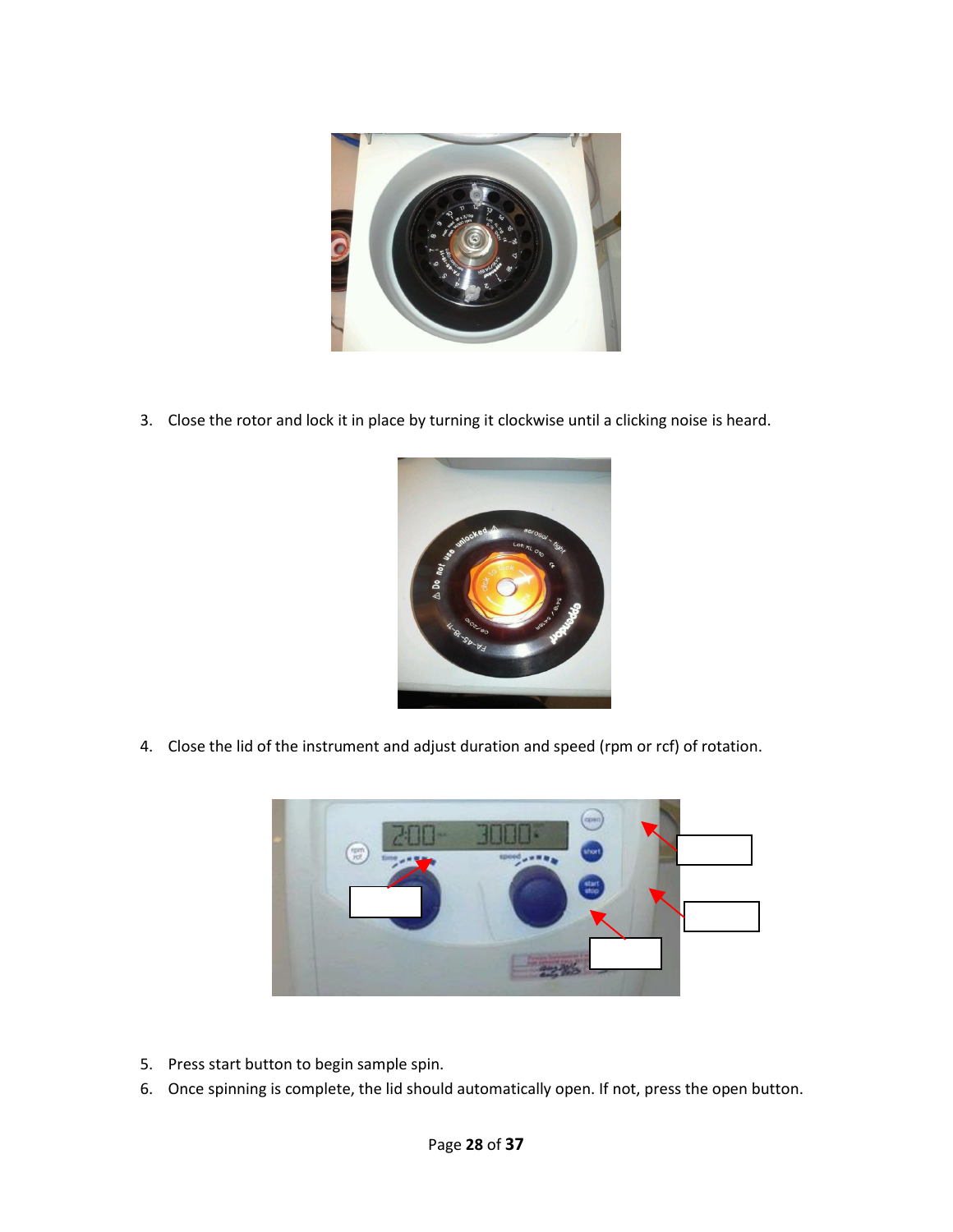#### *Facility Design*

Properly designed labs and animal facilities can provide protection for persons working inside and outside of the laboratory, as well as persons and animals in the community surrounding Simmons. Basic facility design includes separation of the laboratory or animal room from public access and the availability of a sink for hand washing. If the risk of airborne transmission is high, additional design features, such as specialized ventilation systems, filtering of exhaust air, airlock entrances and controlled access zones may be necessary.

# <span id="page-29-0"></span>**11.0 DISINFECTION, DECONTAMINATION, AND STERILIZATION**

A basic knowledge of disinfection and sterilization is crucial for biosafety in the laboratories. Since heavily soiled items cannot promptly be disinfected or sterilized, it is equally important to understand the fundamentals of cleaning prior to disinfection (pre-cleaning). In this regard, the following general principles apply to all known classes of microbial pathogens.

Specific decontamination requirements will depend on the type of experimental work and the nature of the biological materials being handled. The generic information given here can be used to develop both standardized and more specific procedures to deal with biohazard(s) involved in a particular laboratory. Contact times for disinfectants are specific for each material and manufacturer. Therefore, all recommendations for use of disinfectants should follow manufacturers' specifications.

## **11.1 9.1 Definitions**

Many different terms are used for disinfection and sterilization. The following are among the more common in biosafety:

- **Antimicrobial**  An agent that kills microorganisms or suppresses their growth and multiplication.
- **Antiseptic**  A substance that inhibits the growth and development of microorganisms without necessarily killing them. Antiseptics are usually applied to body surfaces.
- **Biocide**  A general term for any agent that kills organisms.
- **Chemical germicide**  A chemical or a mixture of chemicals used to kill microorganisms.
- **Decontamination**  Any process for removing and/or killing microorganisms. The same term is also used for removing or neutralizing hazardous chemicals and radioactive materials.
- **Disinfectant**  A chemical or mixture of chemicals used to kill microorganisms, but not necessarily spores. Disinfectants are usually applied to inanimate surfaces or objects.
- **Disinfection**  A physical or chemical means of killing microorganisms, but not necessarily spores.
- **Microbicide**  A chemical or mixture of chemicals that kills microorganisms. The term is often used in place of "biocide", "chemical germicide" or "antimicrobial".
- **Sporocide**  A chemical or mixture of chemicals used to kill microorganisms and spores.
- **Sterilization**  A process that kills and/or removes all classes of microorganisms and spores.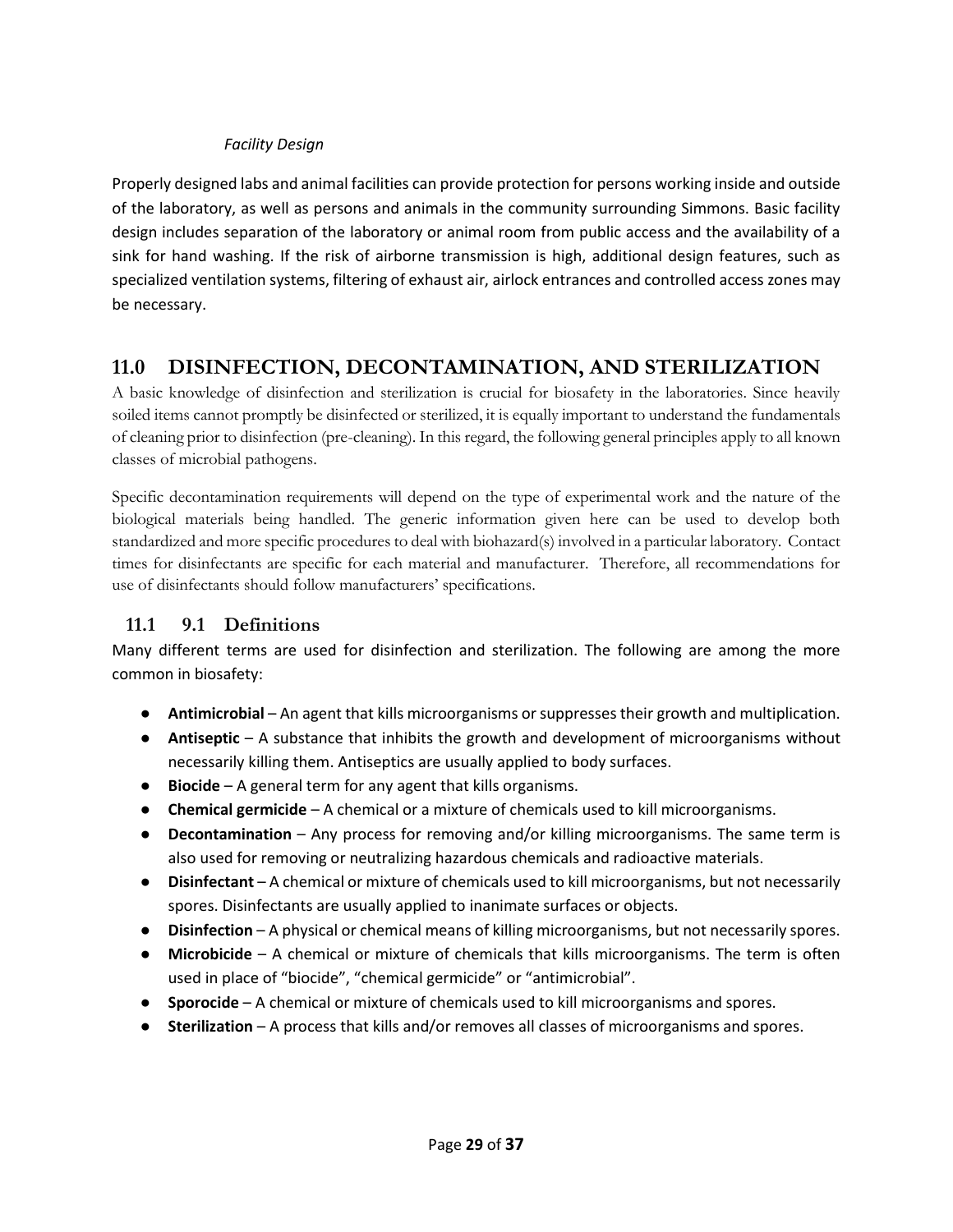## **11.2 9.2 Cleaning Laboratory Materials**

Cleaning is the removal of dirt, organic matter and stains. Cleaning includes brushing, vacuuming, dry dusting, washing or damp mopping with water containing a soap or detergent. Dirt, soil and organic matter can shield microorganisms and can interfere with the killing action of decontaminants (antiseptics, chemical germicides and disinfectants).

Pre-cleaning is essential to achieve proper disinfection or sterilization. Many germicidal products claim activity only on pre-cleaned items. Pre-cleaning must be carried out with care to avoid exposure to infectious agents. Materials chemically compatible with the germicides to be applied later must be used. It is quite common to use the same chemical germicide for pre-cleaning and disinfection.

## **11.3 9.3 Disinfection**

Laboratory personnel use one of the following:

- A 10% sodium hypochlorite (i.e., bleach) solution for disinfecting laboratory surfaces. Sodium hypochlorite is an effective disinfectant against the biological materials, which are being used and/or stored at Simmons.
- A 70% alcohol solution to disinfect the working surfaces of the BSC. If a 10% sodium hypochlorite solution is used in a BSC then it is rinsed with a water solution prior to the alcohol solution. Sodium hypochlorite is not recommended for BSC disinfection since it may erode the stainless steel.

In addition to sodium hypochlorite and alcohols, there are other disinfectants available for use at Simmons. Types of disinfectants and their uses are summarized in Table 4.

| Table 4 – Types of Disinfectants and Uses |                                                        |                                 |                    |
|-------------------------------------------|--------------------------------------------------------|---------------------------------|--------------------|
| <b>Disinfectant</b>                       | <b>Final Concentration</b>                             | <b>Effective</b>                | <b>Ineffective</b> |
| Sodium hypochlorite: Clorox™              | 1:10                                                   | Bacteria, some spores, viruses, | Some spores        |
|                                           |                                                        | TB, HIV                         |                    |
| Chlorine dioxide: Clidox®-S               | $1:3:1$ or $1:18:1$                                    | Bacteria, spores, viruses, TB   |                    |
|                                           | (check with manufacturer)                              |                                 |                    |
| Alcohols: ethanol, isopropyl              | 70%                                                    | Bacteria, most viruses          | Spores, TB         |
| alcohol                                   |                                                        |                                 |                    |
| Formaldehyde: Formalin <sup>®</sup>       | Depending on biological                                | Bacteria, spores, viruses, TB   | Prions             |
|                                           | material; Follow                                       |                                 |                    |
|                                           | manufacturer's                                         |                                 |                    |
|                                           | recommendations                                        |                                 |                    |
| Quaternary ammonium                       | Depending on biological                                | Bacteria, spores, viruses, TB   |                    |
| compounds: Quatricide <sup>®</sup>        | material; Follow                                       |                                 |                    |
|                                           | manufacturer's                                         |                                 |                    |
|                                           | recommendations                                        |                                 |                    |
| <b>NOTES:</b>                             |                                                        |                                 |                    |
| 1.                                        | The use of a brand name does not imply recommendation. |                                 |                    |
|                                           |                                                        |                                 |                    |

2. TB means tuberculosis.

3. HIV means *Human Immunodeficiency Virus.*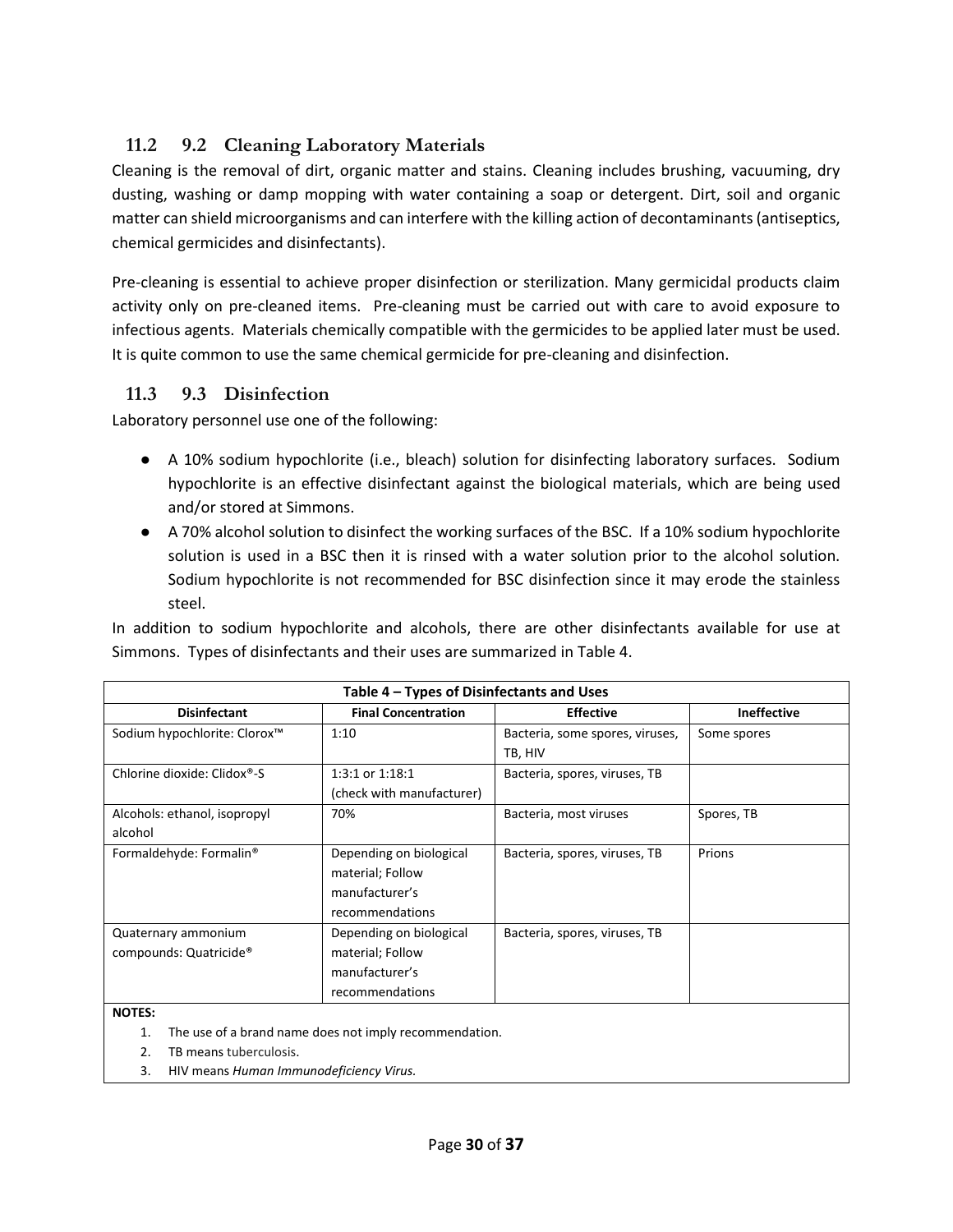## **11.4 9.4 Decontamination of BSC**

To decontaminate Class II cabinets, equipment that independently generates, circulates and neutralizes formaldehyde gas is available. Alternatively, the appropriate amount of paraformaldehyde (final concentration of 0.8% paraformaldehyde in air) should be placed in a frying pan on an electric hot plate. Another frying pan, containing 10% more ammonium bicarbonate than paraformaldehyde, on a second hot plate is also placed inside the cabinet. The hot plate leads are plugged in outside the cabinet, so that operation of the pans can be controlled from the outside by plugging and unplugging the hot plates as necessary. If the relative humidity is below 70%, an open container of hot water should also be placed inside the cabinet before the front closure is sealed in place with strong tape (e.g. duct tape). Heavy gauge plastic sheeting is taped over the front opening and exhaust port to make sure that the gas cannot seep into the room. Penetration of the electric leads passing through the front closure must also be sealed with duct tape.

BSC decontamination will occur prior to moving a BSC to another location within Simmons or disposing of the BSC. Simmons will hire a contractor to perform this process to decontaminate the BSCs.

## **11.5 9.5 Hand-washing/Hand Decontamination**

Whenever possible, suitable gloves should be worn when handling biological materials. However, this does not replace the need for regular and proper hand-washing by laboratory personnel. Hands must be washed after handling biological materials and animals, and before leaving the laboratory.

In most situations, thorough washing of hands with ordinary soap and water is sufficient to decontaminate them, but the use of germicidal soaps is recommended in high-risk situations. Hands should be thoroughly lathered with soap, using friction, for at least 10 seconds, rinsed in clean water and dried using a clean paper or cloth towel (if available, warm-air hand-dryers may be used).

Foot- or elbow-operated faucets are recommended. Where not fitted, a paper/cloth towel should be used to turn off the faucet handles to avoid re-contaminating washed hands.

Alcohol-based hand-rubs may be used to decontaminate lightly soiled hands when proper hand-washing is not available.

## **11.6 9.6 Autoclaving**

Saturated steam under pressure (autoclaving) is the most effective and reliable means of sterilizing laboratory materials and biological materials. Laboratory personnel at Simmons use the autoclave to sterilize laboratory equipment and biological waste.

## *Autoclave Operation*

Autoclaves work by denaturing biological materials with superheated steam. Dry heat is not as effective. Example: It takes 12 minutes to kill most spores with steam at 121 degrees Celsius ( $\degree$ C), while 6 hours are required for dry heat at 121°C. As a result, it is important that biological materials and contaminated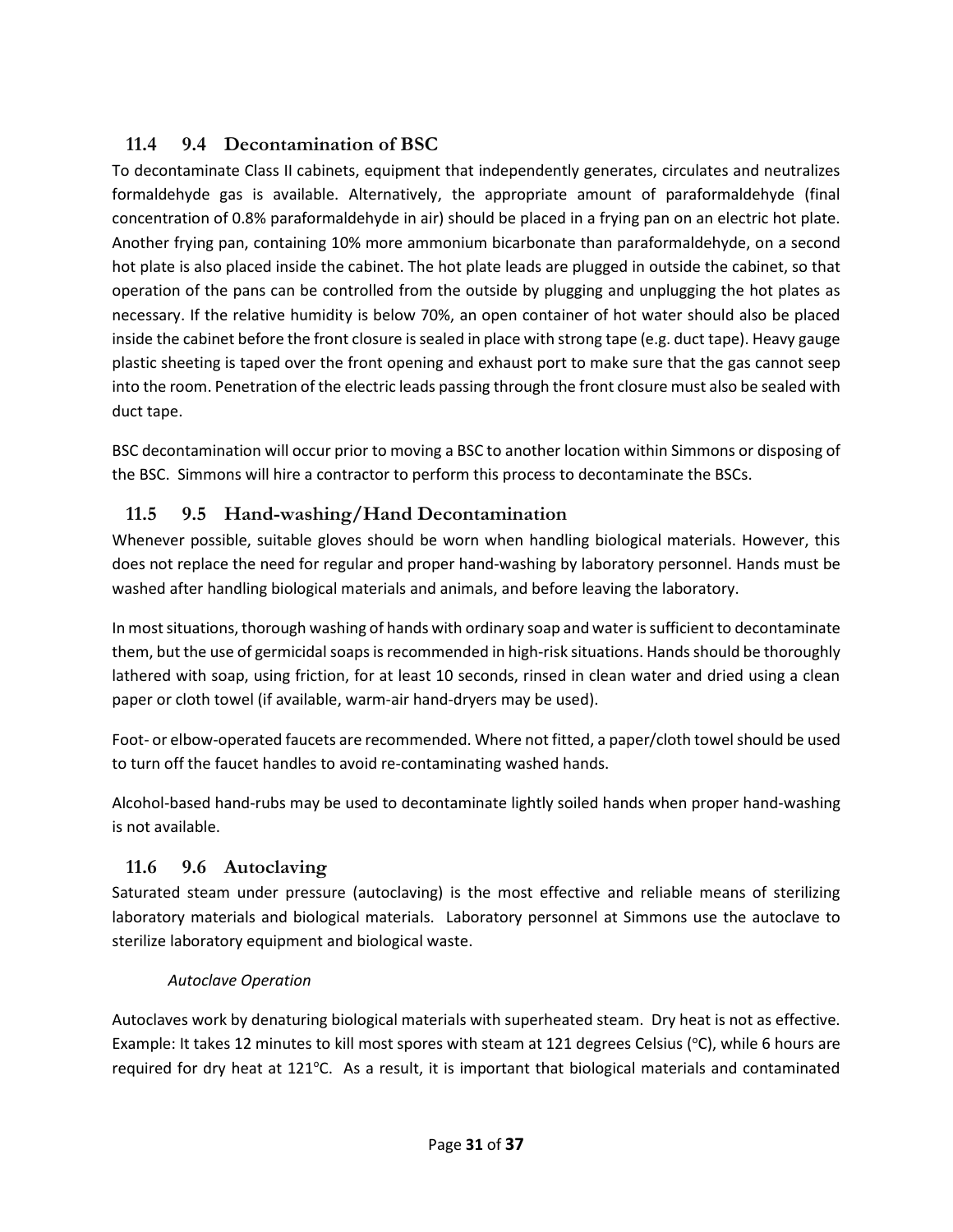equipment come in contact with the steam within the autoclave's chamber. This is accomplished in two ways:

- 1. Cut a hole in the autoclave bag.
- 2. Place approximately 200 milliliters of water into the bag before sealing.

Simmons has two gravity displacement autoclaves in the Park Science Center. Figure 6 provides a diagram how these autoclaves work.



**Figure 6 – Autoclave Diagram NOTE: Picture obtained from University of North Carolina's webpage on December 1, 2014.**

#### **TO OPERATE:**

- 1. IMPORTANT: Make sure the drain valve is closed. Make sure the drain valve is closed. Fill bottom of the sterilizer chamber with approximately 6 quarts of water or just below ledge at bottom of door opening.
- 2. **LOAD STERILIZER:** Use proper sterilizer loading procedures when placing materials in sterilizer chamber. All solid containers or instruments must be placed so that water or air will not be trapped in them.
- 3. **CLOSE DOOR:** Grasp handle, and holding it in vertical position, pull door down until bottom of door rests in the bottom of door opening. Then rotate handle forward, engaging the lower curved portion under the horizontal rod in the casting at the bottom of the door opening. Push handle all the way down and back until door is locked securely in position.

#### *4.* **DETERMINE CORRECT STERILIZATION TIME:**

**NOTE:** In no case should the timer be set to less than 15 minutes. Sterilization will not be accomplished in less than 15 minutes exposure time.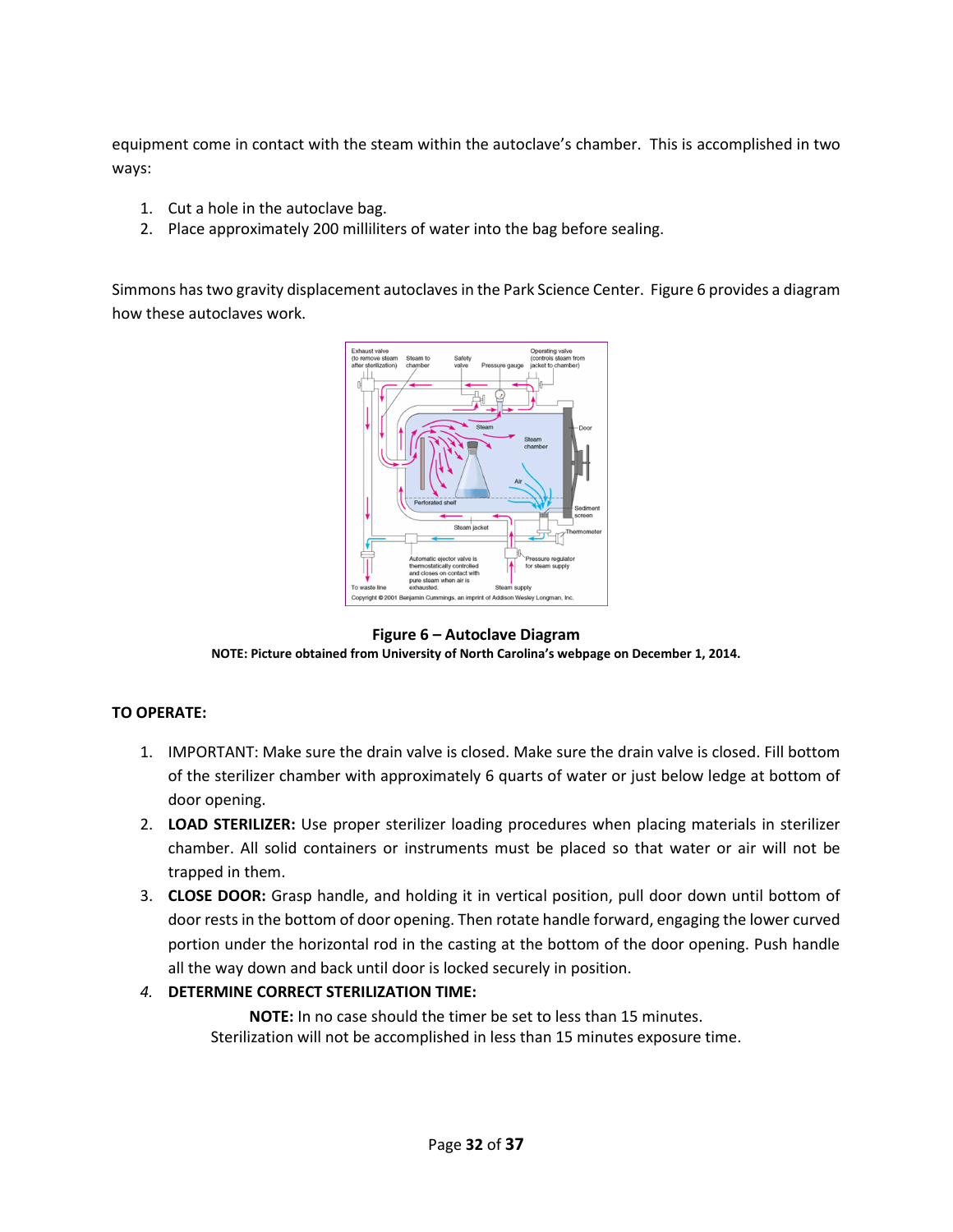| <b>TIME</b><br>(MINUTES) | <b>ITEMS</b>                                                           |
|--------------------------|------------------------------------------------------------------------|
| 15                       | Glassware, needles (unwrapped), pipettes, and tubing glass             |
| 20                       | Flasked solutions (75-250mL) and rubber gloves                         |
| 30                       | Brushers in dispensers, flasked solutions (500mL-1000mL), and syringes |
| 45                       | Flasked solutions (1500-2000mL)                                        |

- 5. **TURN TIMER:** Located at upper right front of sterilizer. Select desired length of sterilizing period. This turns power supply on and starts the cycle after pressure-temperature combination has been reached. Amber pilot light indicates that the timer is running.
- 6. When the sterilizer chamber reaches the selected temperature, the timed exposure cycle will begin. When the exposure cycle is completed, the electric supply will be opened automatically. When the chamber pressure gauge located at the top of the control housing reads "0", the door may be opened. (Release handle and let go to avoid possible contact with remaining steam.) When opening the door, allow a few seconds for steam to escape from chamber before opening completely.

#### TO MAINTAIN - **DAILY CLEANING PROCEDURE (***AT THE END OF EACH DAY***):**

- **1. IMPORTANT:** Sterilizing chamber must be cleaned and drained daily
- 2. **DRAIN** sterilizing chamber completely
- 3. **ADD** approximately 3 quarts of water to cavity
- 4. **ADD** a small portion of a mild detergent to the water in the cylinder. NOTE: If a soft cloth or brush used with the detergent does not completely remove the surface film, a NYLON soap pad should be used.
- 5. After washing a thorough rinse with clean soft water is IMPERATIVE. Dry cylinder and leave door OPEN overnight.

*Autoclave Testing and Validation*

Each treatment of biological waste is tested by the laboratory manager using autoclave tape. Autoclave tape changes color when it reaches a certain temperature, typically  $121^{\circ}$ C. It is important to note that autoclave tape only indicates that a critical temperature was met. The tape does not indicate the length of time at the desired temperature or whether steam was produced during the autoclave run.

On a quarterly basis as required by the MADPH for biological waste, the laboratory manager tests and validates each autoclave to ensure it is operating properly and effectively killing the biological materials in each load. This is accomplished through the use of a commercial spore test kit. This kit uses ampoules containing a bacterial species that is tolerate to high temperatures and a color indicator solution. The ampoules are placed in the middle of the autoclave bag and incubated for two days at  $56^{\circ}$ C. If spores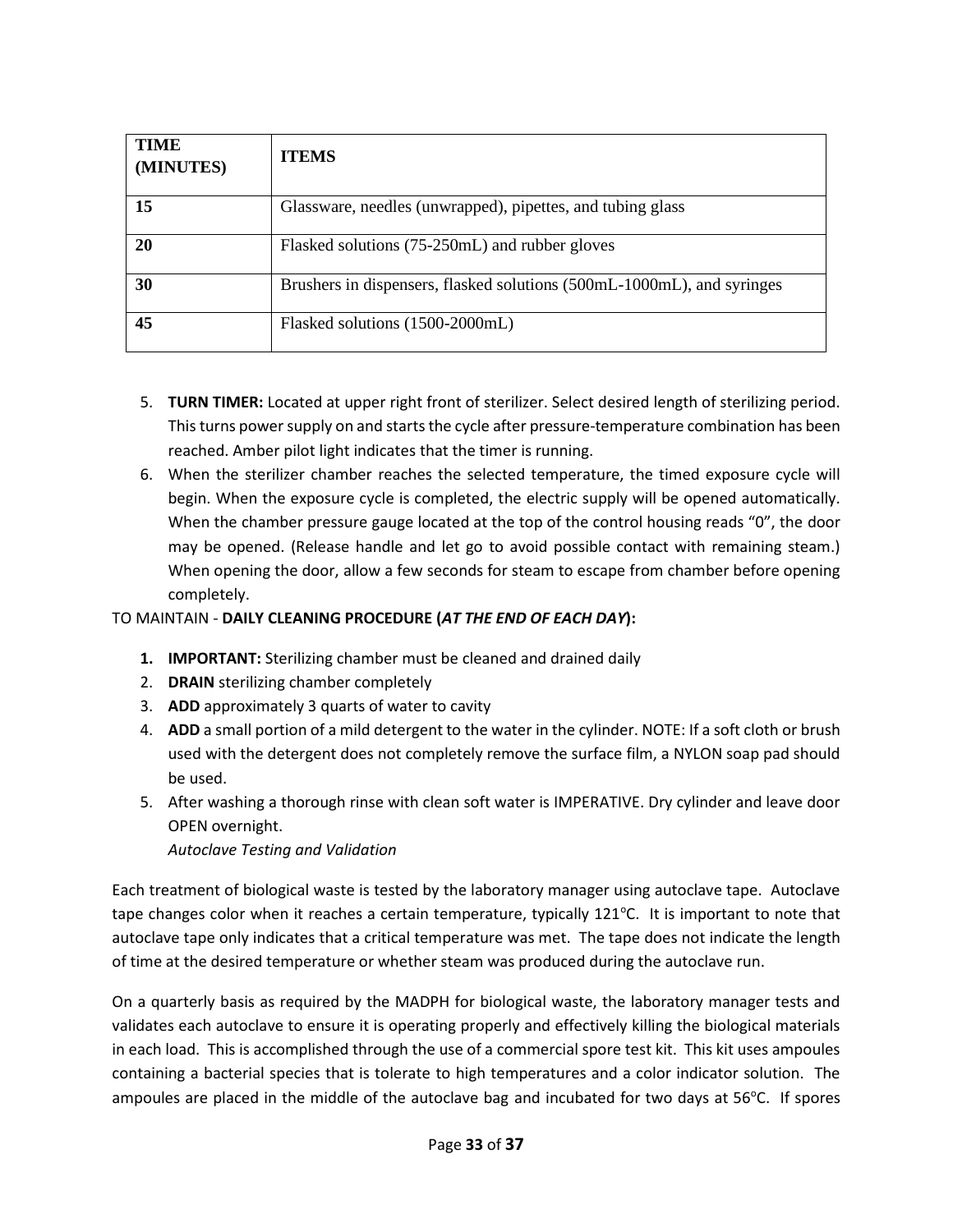grow, the color changes, which indicates that the autoclave did not sterilized the contents of the autoclave bag. If spores do not grow, then there is no color change and the autoclave procedure is adequate.

#### *Biological Waste Treatment*

The MADPH regulation, 105 CMR 480.000, requires that if an autoclave is used to treat biological waste, each load must be logged with the date of treatment, the quantity of the waste treated, the type of waste, process parameters (e.g., time, temperature) and the signature of the operator. This log is posted adjacent to the autoclave and completed by the laboratory manager, who is responsible for treating the biological waste. A hyperlink to this log is available in Appendix D of this document.

Below is the process for treating biological waste in the autoclaves:

- Place biological waste into a clear autoclave bag. It is recommended that no biohazard symbol should be visible. Do not use red or orange biohazard bags to autoclave biohazard waste as these bags cannot be disposed of as regular trash.
- Label autoclaved waste bags non-infectious with the supporting information. To meet this requirement, the laboratory manager or students will label the outer black trash bag with the words:
	- o Non-infectious and Non-hazardous,
	- o Treated in accordance with MADEP and MADPH regulations,
	- o Date Treated: with the treatment date (MM/DD/YYYY), and
	- o Simmons University Boston, MA.
- In addition, a placard with the following words will be placed inside the black trash bag to meet the MADPH recommendations for biological waste.
	- o Generator: Simmons University Boston, MA
	- o Contact Name:
	- o Contact Phone Number:
	- o Biological Waste (Please Specify Agent):
	- o Date Rendered Non-infectious (MM/DD/YYYY) and
	- o Sterilized via an Autoclave

#### *Helpful Tips*

Failure to effectively sterilize an autoclave load can be due to either a mechanical problem with the equipment or operator error. Laboratory personnel must report mechanical problems to the laboratory manager. Operator errors are generally due to insufficient steam circulation and penetration due to:

- Autoclaving for too short of a time for the size and configuration of load
- Using an autoclave bag that is too large for the autoclave
- Filling bags more than 3/4 full
- Closing bags before autoclaving
- Not having enough liquid in bottom of bag to create steam and force air out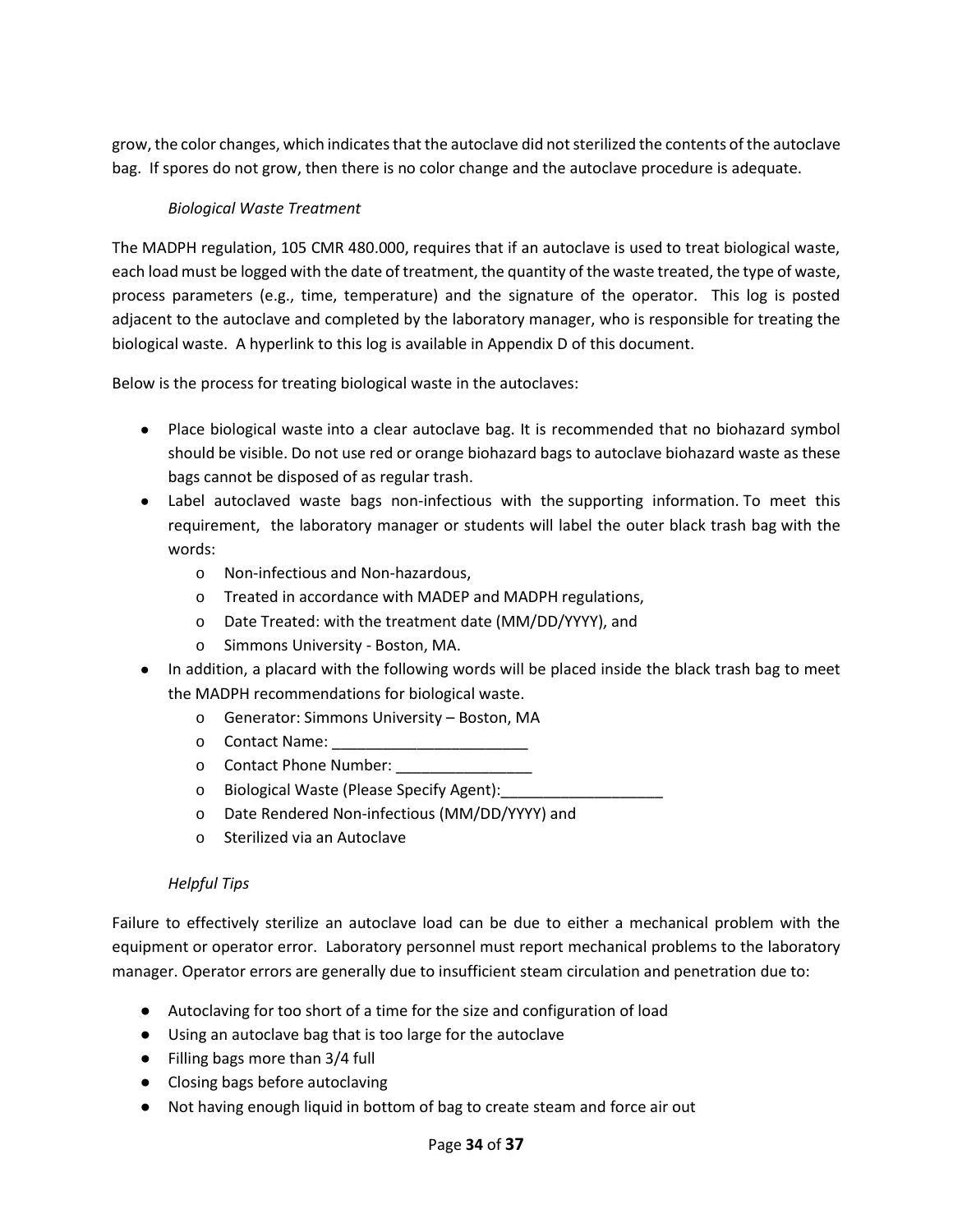- Placing material in plastic container that does not allow efficient heat transfer
- Placing material in plastic container with high sides that does not allow effective steam penetration

**NOTE:** DO NOT autoclave plastic unless it is rated as autoclavable. Do not exceed the temperature that the material is rated. Melted plastic releases fumes, ruins autoclave surfaces and clog chamber drains.

# <span id="page-35-0"></span>**12.0 DISPOSAL OF BIOLOGICAL WASTE**

## **12.1 10.1 Definition**

The MADPH defines medical or biological waste as *"Waste that because of its characteristics may cause, or significantly contribute to, an increase in mortality or an increase in serious irreversible or incapacitating reversible illness; or pose a substantial present potential hazard to human health or the environment when improperly treated, stored, transported, disposed of, or otherwise managed.*

*The following types of waste are identified and defined as medical or biological waste, and shall be subject to the requirements of 105 CMR 480.000:*

- *1. Blood and Blood Products: Discarded bulk human blood and blood products in free draining, liquid state; body fluids contaminated with visible blood; and materials saturated/dripping with blood. Blood and Blood Products shall not include: feminine hygiene products.*
- *2. Pathological Waste: Human anatomical parts, organs, tissues and body fluids removed and discarded during surgery, autopsy, or other medical or diagnostic procedures; specimens of body fluids and their containers; and discarded material saturated with body fluids other than urine. Pathological waste shall not include: Teeth and contiguous structures of bone without visible tissue, nasal secretions, sweat, sputum, vomit, urine, or fecal materials that do not contain visible blood or involve confirmed diagnosis of infectious disease.*
- *3. Cultures and Stocks of Infectious Agents and their Associated Biologicals: All discarded cultures and stocks of infectious agents and their associated biologicals, including culture dishes and devices used to transfer, inoculate, and mix cultures, as well as discarded live and attenuated vaccines intended for human use, that are generated in:*
	- *a. Laboratories involved in basic and applied research;*
	- *b. Laboratories intended for educational instruction; or*
	- *c. Clinical laboratories*
- *4. Contaminated Animal Waste: Contaminated carcasses, body parts, body fluids, blood or bedding from animals known to be:*
	- *a. Infected with agents of the following specific zoonotic diseases that are reportable to the Massachusetts Department of Agricultural Resources, Bureau of Animal Health pursuant to 105 CMR 300.140: African swine fever, Anthrax, Avian influenza – H5 and H7 strains and any highly pathogenic strain, Bovine spongiform encephalopathy (BSE), Brucellulosis, Chronic wasting disease of cervids, Foot and mouth disease, Glanders, Exotic, Newcastle*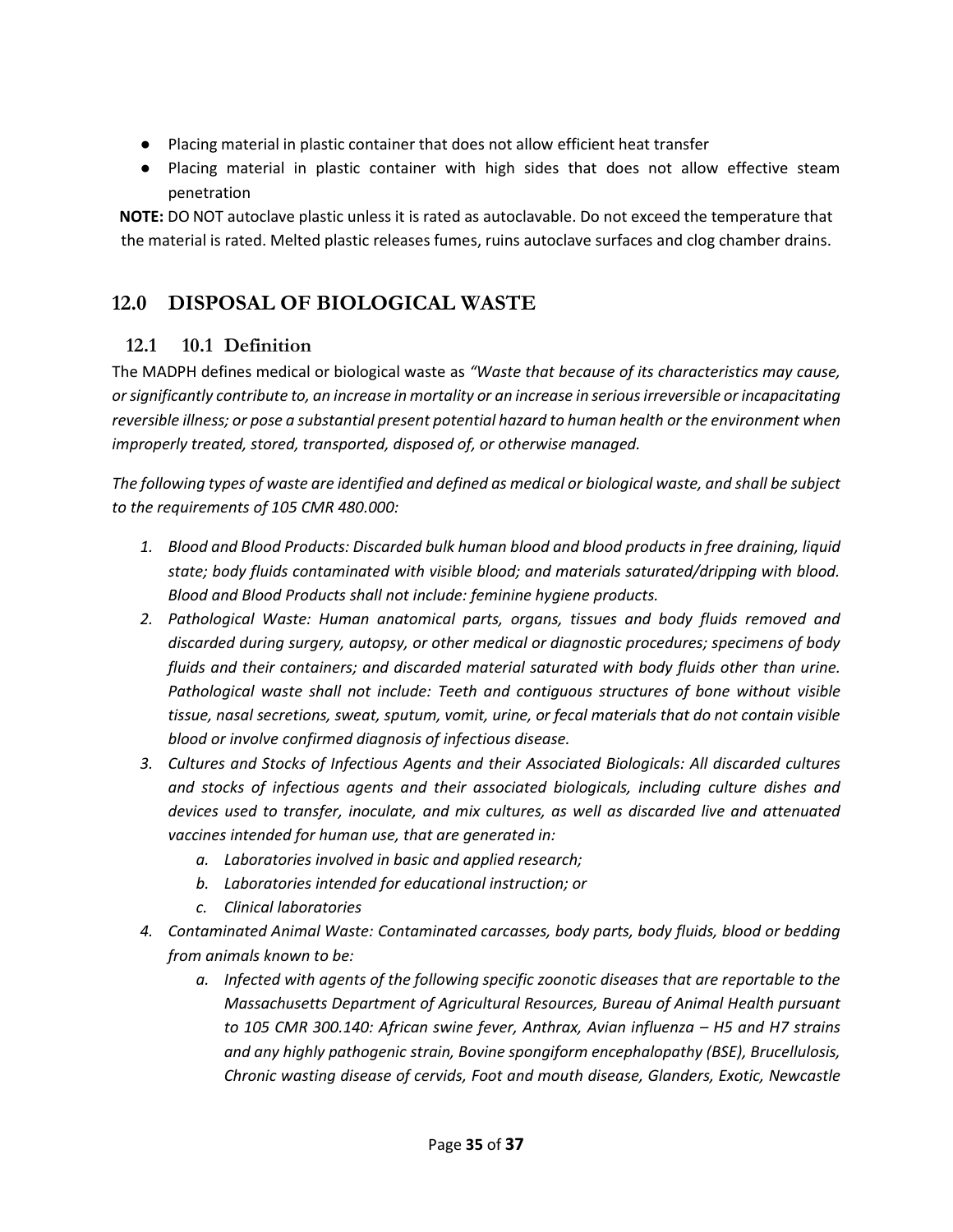*disease, Plague (Yersinia pestis), Q Fever (Coxiella burnetti), Scrapie, Tuberculosis, Tularemia (Francisella tularensis); or*

- *b. Infected with diseases designated by the State Epidemiologist and the State Public Health Veterinarian as presenting a risk to human health; or*
- *c. Inoculated with infectious agents for purposes including, but not limited to, the production of biologicals or pharmaceutical testing.*
- *5. Sharps: Discarded medical articles that may cause puncture or cuts, including, but not limited to, all needles, syringes, lancets, pen needles, Pasteur pipettes, broken medical glassware/plasticware, scalpel blades, suture needles, dental wires, and disposable razors used in connection with a medical procedure.*
- *6. Biotechnology By-Product Effluents: Any discarded preparations, liquids, cultures, contaminated solutions made from microorganisms and their products including genetically altered living microorganisms and their products."*

Laboratory personnel at Simmons generate cultures and stocks of biological materials, contaminated animal waste, and sharps. Animal waste is discussed in Simmons's Animal Safety Manual and will not be discussed in this manual.

Biological waste at Simmons may be disposed of in four ways:

- 1. Designated biohazard waste box,
- 2. Designated sharps containers,
- 3. Chemical disinfection, which is discussed in Section 9.0, or
- 4. Sterilization via autoclave, refer to Section 9.0.

## **12.2 10.2 Solid Biological Waste**

Solid biological waste is placed into a cardboard box lined with two red biohazard waste bags. Each box is labeled with the universal biohazard symbol. See Figure 7. When constructing the cardboard box, ensure that the U.S. DOT arrows are pointing towards the ceiling. Tape the bottom of the box with 2-inch shipping tape. Place the label identifying the waste generator information on the pre-printed label location on the box.

Once the cardboard box is ready for disposal, contact the biohazard waste company for disposal. When the cardboard box is picked up by the disposal company, a person trained in biohazard waste must sign the Shipping Tracking form. Refer to Section 12.0 for details regarding training. The MADPH requires that off-site shipments of biohazard waste be documented using a form provided by them. A hyperlink to the form is provided in Appendix D.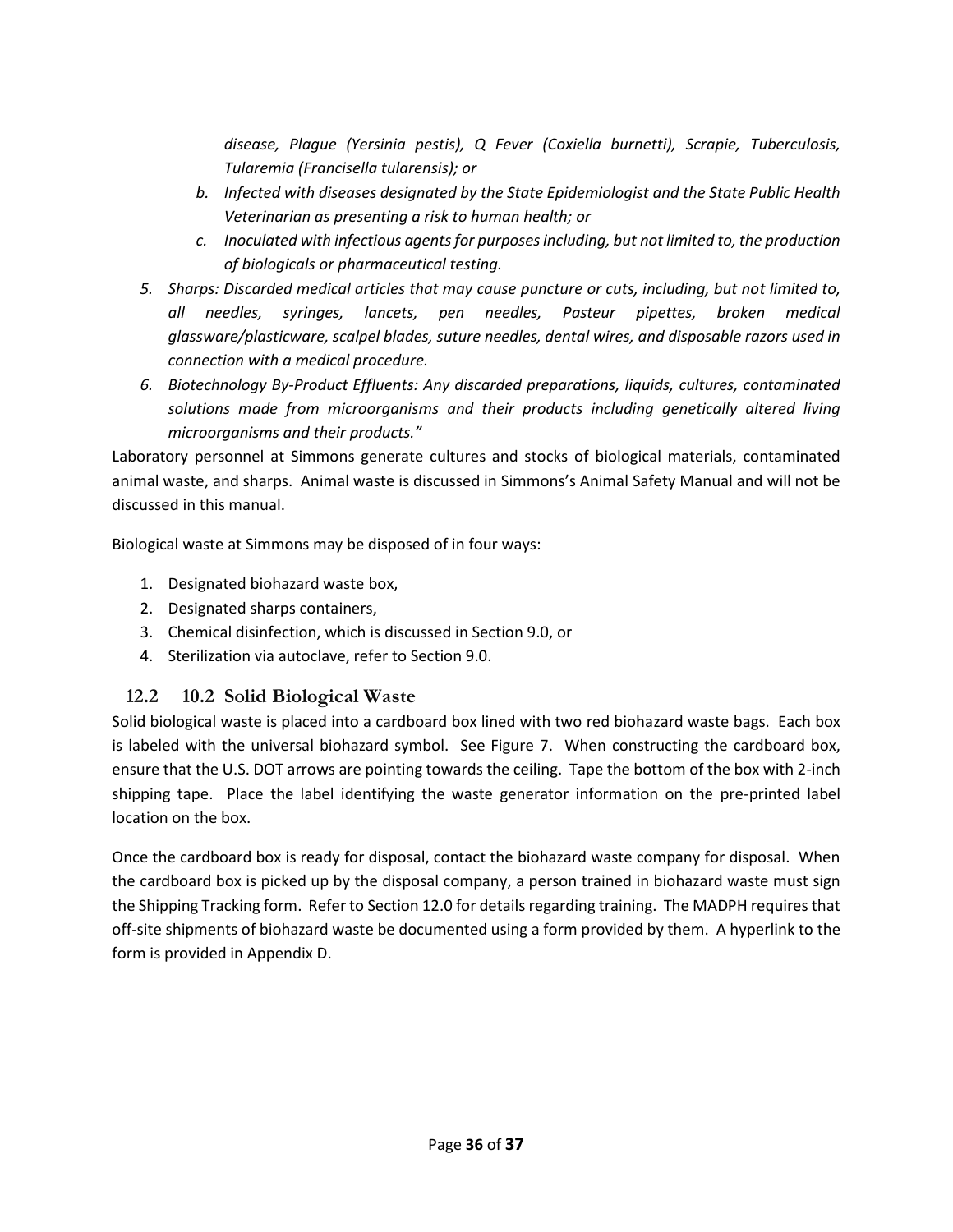

**Figure 7 – Universal Biohazard Symbol NOTE: Picture obtained from OSHA's webpage on December 1, 2014.**

When a biological waste box is between two-thirds (2/3) and three-quarters (3/4) full, each bag must be hand-tied by gathering and twisting the neck of the bag. Then, close the cardboard box and ensure that no red bag is visible once closed. Once closed, tape the cardboard box using two-inch shipping tape. The laboratory manager will contact the biohazard waste company for disposal.

**NOTES:** DO NOT OVERFILL THE BOX. The weight limit for carrying the box is 55 pounds.

## **12.3 10.3 Liquid Waste**

Liquid biological waste must be rendered non-infectious by steam sterilization or chemical disinfection prior to sink disposal. If chemical disinfection is selected, a chlorine bleach solution may be added to the liquid waste container (e.g., aspiration flask) so that the **final**solution concentration of bleach will be 10%. Contact time should be at least 30 minutes prior to sink disposal for bleach.

**NOTES:** If bleach is not adequate disinfectant for the biological material, an U.S. EPA approved disinfectant must be used for the biological material. Ensure the proper contact time prior to disposal.

Prior to sink disposal, the treated liquid biological waste should be tested for pH to ensure it is within the permissible range (5.5 – 12.0 standard units) under the Massachusetts Water Resource Authority discharge permit. If the pH is within this range, the treated solution should be poured down the sink drain while running tap water to minimize possible plumbing damage due to corrosive effects of the disinfectants. **Autoclaving solutions containing bleach is not permitted due to the potential for production of toxic chlorine gas.**

## **12.4 10.4 Biological and Chemical Waste**

The first step when dealing with biological and chemical waste disposal is to render the biological waste as non- infectious through disinfection. Do not select a chemical, which will react with the chemical in the biological and chemical waste. Contact the laboratory manager or Director of EH&S if you have any questions.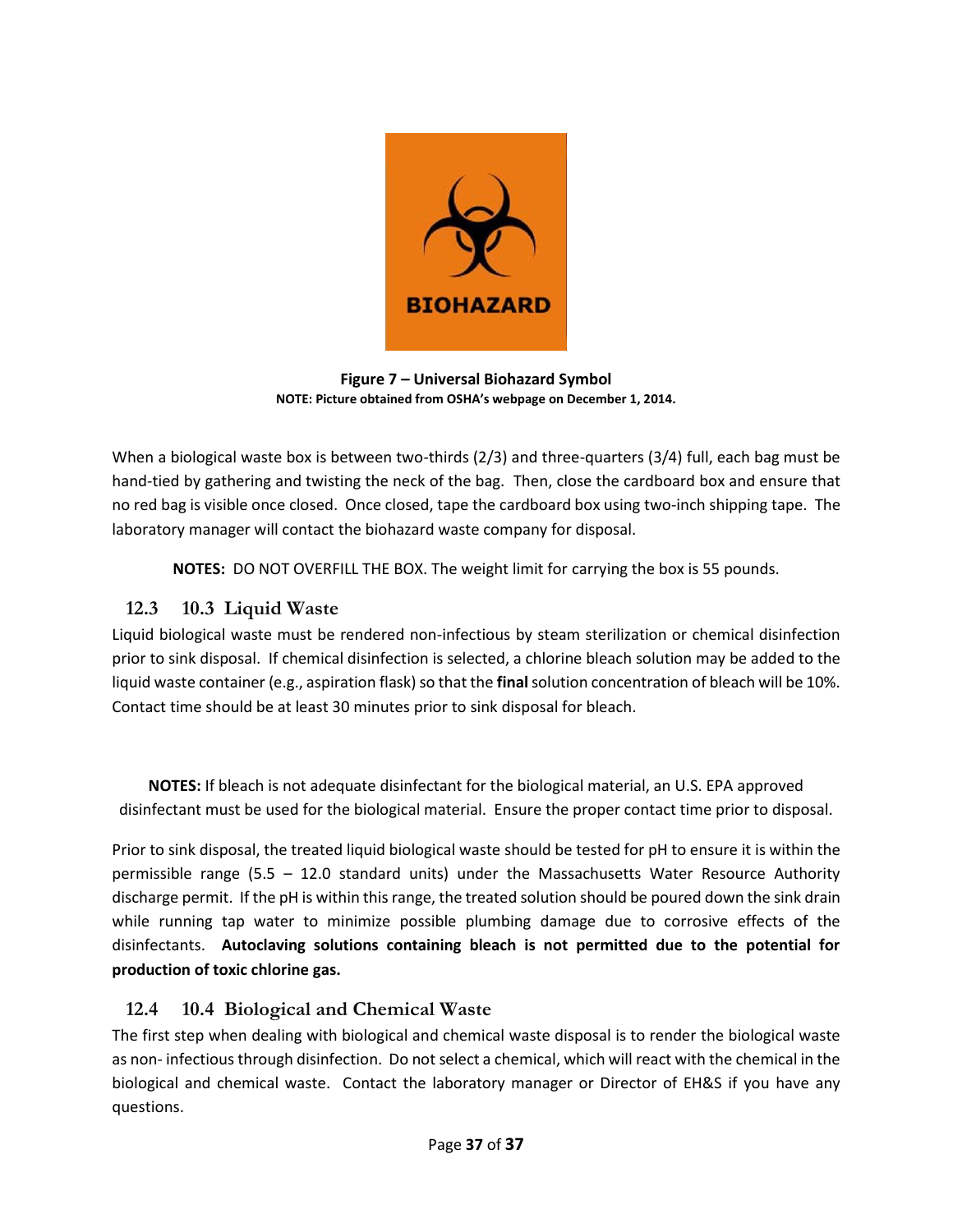## **12.5 10.5 Sharps**

To prevent exposure to biological materials and injuries from sharps, place needles, **Pasteur pipettes**, syringes, suture needles, scalpels, and razor blades into a sharps container immediately after use. Large volumetric/serological pipettes or other items that have the potential to puncture the red biohazard bag should also be placed into a sharps container.

Sharps containers are red, leak-proof, rigid, puncture-resistant, and shatter-proof containers that are marked with the universal biohazard symbol (see Figure 5) and the "Biohazard" in a contrasting color. Place sharps containers in convenient locations near work areas so they will be used after sharps' use.

Containers should be sealed when they are three-quarters (3/4) full or when they reach the fill line on the sharps containers. Full sharps containers must be sealed with two-inch shipping tape and placed into the biohazard waste box or autoclaved in accordance with Section 9.0. If a sharps container is placed into a biohazard waste box, please ensure that the SHARPS box is checked off on the side of the cardboard box.

## **12.6 10.6 Broken Glassware**

Place clean broken glassware into the standard recycling boxes for glassware. Contaminated broken test tubes or other glassware must be placed into the sharps containers. Contact the laboratory manager or Director of EH&S if you have any questions.

# <span id="page-38-0"></span>**13.0 SHIPPING OF BIOLOGICAL MATERIALS**

Import, export, and interstate transport of biological materials are subject to requirements and laws from PHS, DOT, USDA, USDA, and USPS regulate the transport of hazardous materials by rail, air, vessel, and public highway. The guidelines and regulations of the IATA/ICAO also apply when shipping substances by air. Import permit and export permit requirements are regulated by the Bureau of Customs, the Department of Commerce, CDC, and USDA.

Faculty, staff members, or laboratory managers, who may be shipping biological materials internationally or within the U.S., must receive shipping training **PRIOR TO SHIPPING** to comply with these international and federal regulations and guidelines. This training will include information on:

- Properly packaging, labeling and marking the shipment;
- Accurately completing the paperwork;
- Making advance arrangements as needed with the recipient and the carrier; and
- Obtaining any permits needed to import or export biological materials.

Individuals who fail to comply with the regulations may have their shipments refused by airlines or other carriers. They are also at risk for the fines and/or jail terms.

**NOTE:** It is illegal to carry infectious or other hazardous materials on an airplane. For example, if you visit another lab and want to bring an infectious substance back to your lab, you CANNOT take it on an airplane. You must ship it using a certified carrier such as DHL or Federal Express.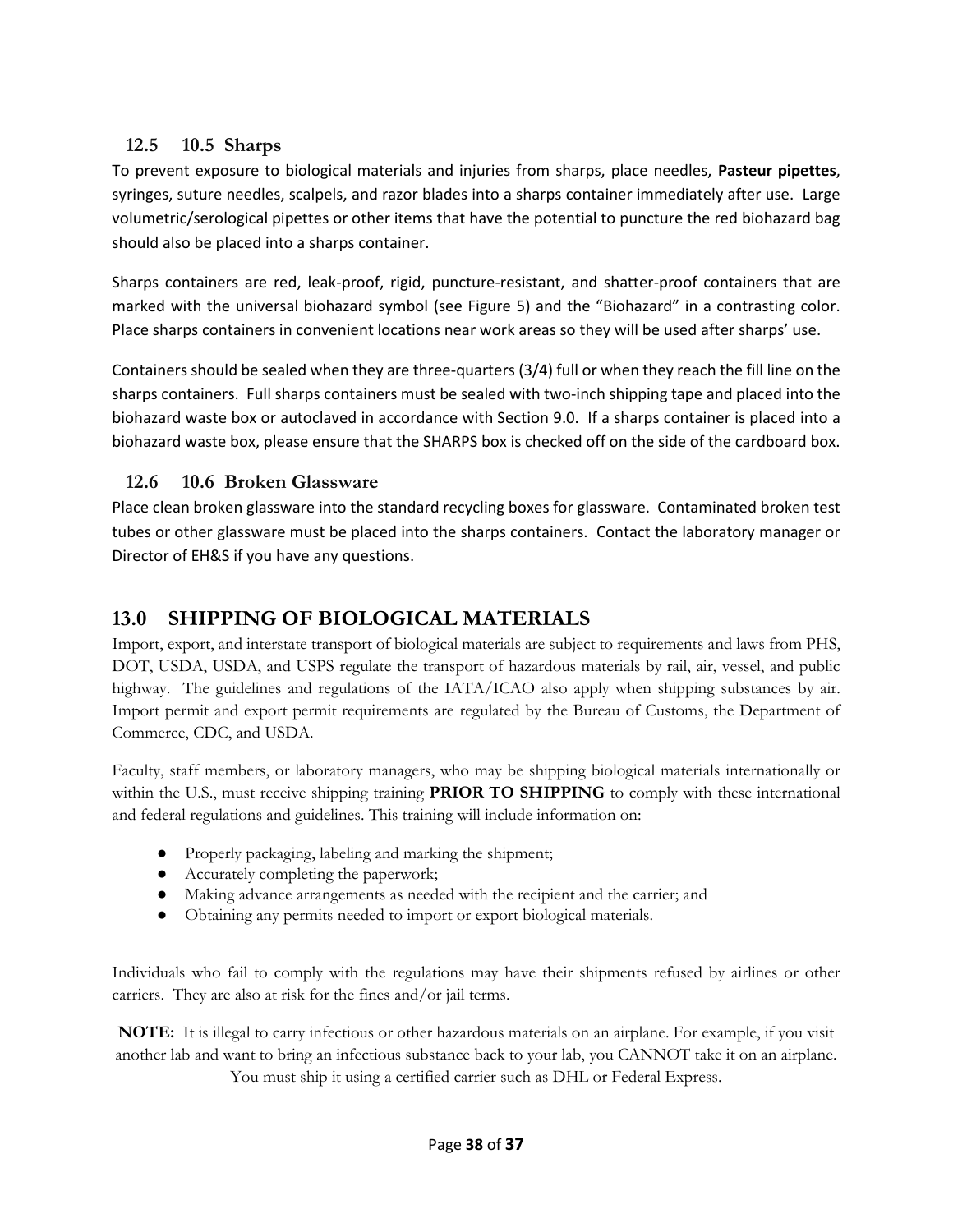In addition, carriers have specific requirements so prior to shipping a biological material, so it is important to contact your carrier prior to shipping the biological material.

# <span id="page-39-0"></span>**14.0 TRAINING**

Biosafety training is required for all individuals, faculty, adjunct, staff, or student, prior to the start of any work in a laboratory or classroom with biological materials. These trainings are mandated by OSHA and other regulatory agencies including the NIH and CDC. Faculty members are responsible for providing students with information regarding the biological materials present in the laboratory or classroom. Faculty members should work with the BSO to schedule any other necessary trainings. The BSO will deliver a holistic training on working with hazardous materials prior to each semester with the other Laboratory Manager. Students, faculty and student employees are required to attend.

The following additional trainings are required which can be arranged through the BSO or Director EH&S.

- **INITIAL BIOSAFETY TRAINING** upon hire or within first month at Simmons.
- **ANNUAL REFRESHER BIOSAFETY TRAINING**.
- **U.S./IATA SHIPPING TRAINING** prior to shipping biological materials
- **REFRESHER U.S./IATA SHIPPING TRAINING** once every two years unless there is a change in the regulations and guidelines, which warrants re-training.

Additional training, provided by the faculty, adjuncts, laboratory manager, or laboratory supervisor should be specific to the activities conducted in the laboratory or classroom. It should include:

- 1. Biological health risks posed by experimental procedures conducted in laboratory or classroom.
- 2. Biological waste training and proper disposal methods for biological materials.
- 3. The existence and location of all areas in the laboratory or classroom that are specified for only certain procedures.
- 4. The selection and use of personal protective equipment appropriate for tasks to be completed in the laboratory or classroom.
- 5. The proper use of engineering controls and equipment used with biological materials to prevent exposures and spills.

## <span id="page-39-1"></span>**15.0 EMERGENCY RESPONSE**

## **15.1 13.1 Biological Spill**

Below is the procedure for biological spills:

- Evacuate the area immediately. Turn off heat sources and equipment, if you are able to do it safely, and close all the doors and windows behind you.
- Call Public Safety immediately at 617-521-1111. If needed, Public Safety will notify 911.
- Try to describe the conditions and identify the material, if known. DO NOT attempt to clean up the spill.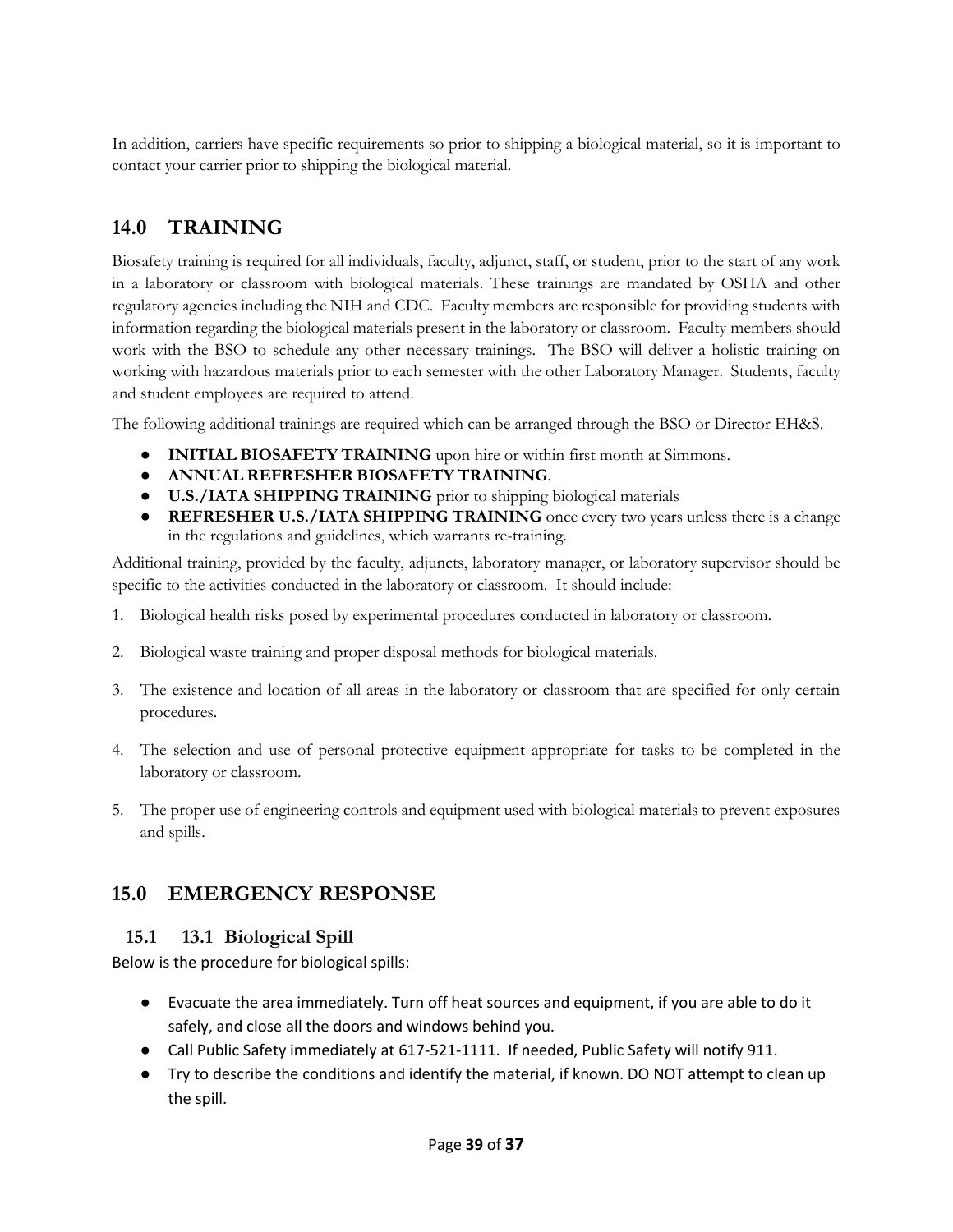- Follow all instructions from Public Safety officers and other local emergency responders about evacuating or sheltering in place.
- Notify others in the area about the spill.
- If a hazardous material spills/splashes on skin or eyes, flush the affected area immediately with water from an eyewash station or a drench shower for at least 15 minutes or until help arrives.
- If the spill or release occurs outdoors, move upwind from the spill location.

## **15.2 13.2 Medical Emergency**

In case of a medical emergency:

- Notify Public Safety at 617-521-1111 and 911immediately.
- Follow all instructions from Public Safety officers and other local emergency responders.
- Don't move an injured person unless you are able to do so safely and they face a greater danger by not moving.
- Protect yourself and others; be aware of your surroundings.
- Remain with the injured until medical personnel arrive.
- Administer first aid if you are trained and feel comfortable.
- Automated external defibrillators (AEDs) are available for use in the Holmes Sports Center and Health Services.
- Avoid contact with blood or bodily fluids.
- Keep area clear for medical personnel.

# <span id="page-40-0"></span>**16.0 IMMUNIZATION and MEDICAL RESTRICTIONS**

Certain biological materials require personnel working with them to receive immunizations and/or have medical restrictions.

## **16.1 14.1 Hepatitis B Vaccine**

Under the OSHA BBP Standard, a HBV vaccine is recommended for anyone working with human blood, body fluids, or tissues. OSHA requires that the vaccine be offered free of charge to employees who have the potential for occupational exposure. Those employees declining vaccination will be asked to sign the OSHA declination indicating that HBV vaccine has been offered and refused. Any questions should be directed to the laboratory manager, BSO, or Director of EH&S.

## **16.2 14.2 Other Medical Restrictions**

Restrictions or recommendations will be made on an individual basis after discussion with either an occupational medicine practitioner or the affected individual's personal physician.

Examples of some conditions that might warrant special precautions are infection, immunosuppressive conditions, or drug therapy that suppresses the immune system. Therefore, anyone who has any of the above-mentioned conditions is encouraged to inform their personal physician about any issues that prevent them from being able to work in a laboratory with biological materials.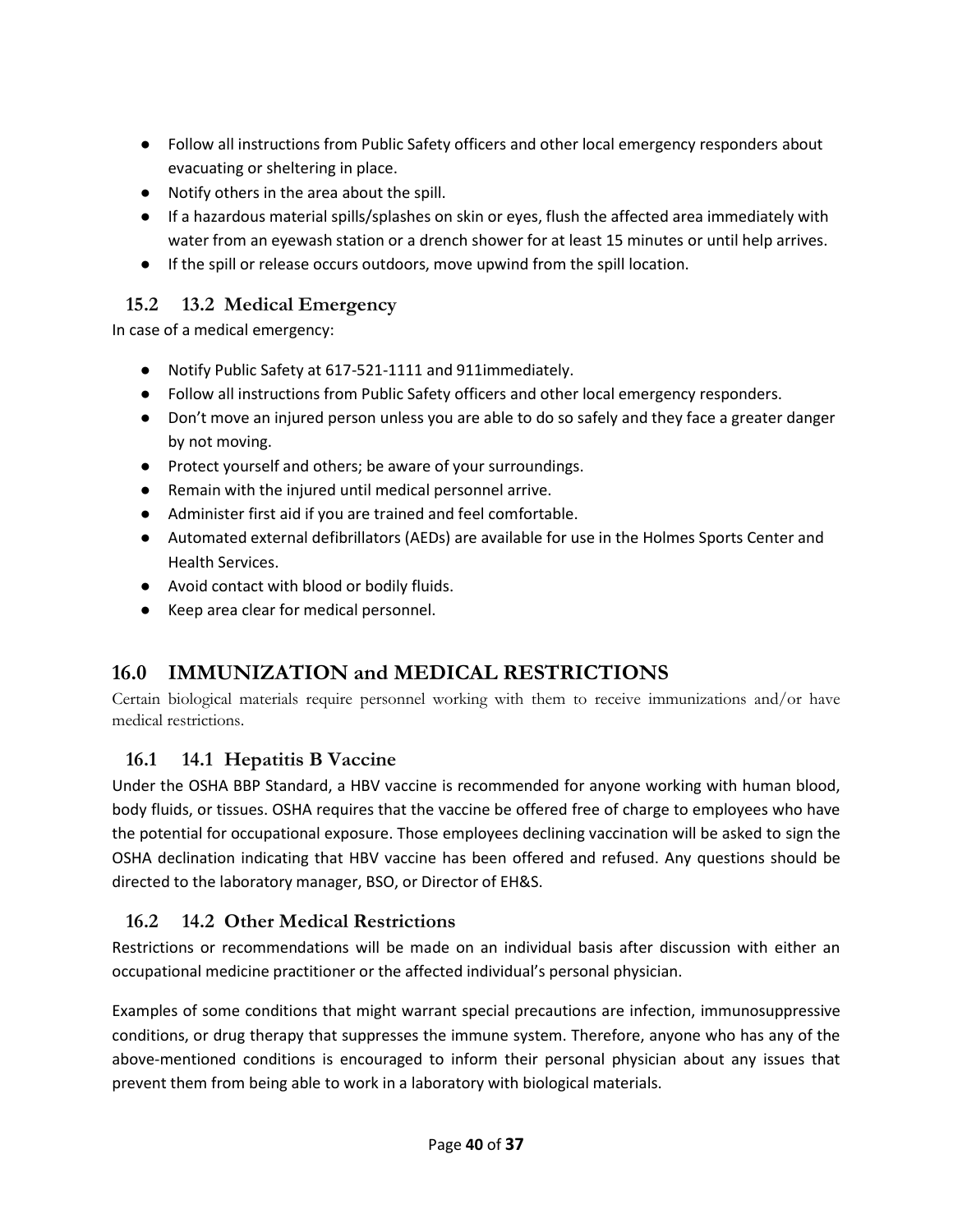# <span id="page-41-0"></span>**17.0 BIOSECURITY**

Since the publication of the 4th edition of BMBL in 1999, significant events have brought national and international scrutiny to the area of laboratory security. These events, including the anthrax attacks on U.S. citizens in October 2001 and the subsequent expansion of the United States Select Agent regulations in December 2003, have led scientists, laboratory managers, security specialists, biosafety professionals, and other scientific and institutional leaders to consider the need for developing, implementing and/or improving the security of biological agents and toxins within their facilities.

Doors associated with the laboratories, which are storing and using biological materials, at Simmons are locked at all times. Only faculty, adjuncts, staff, and students, who are authorized to enter the laboratories, have access to the laboratories via keys and to the floors via card access.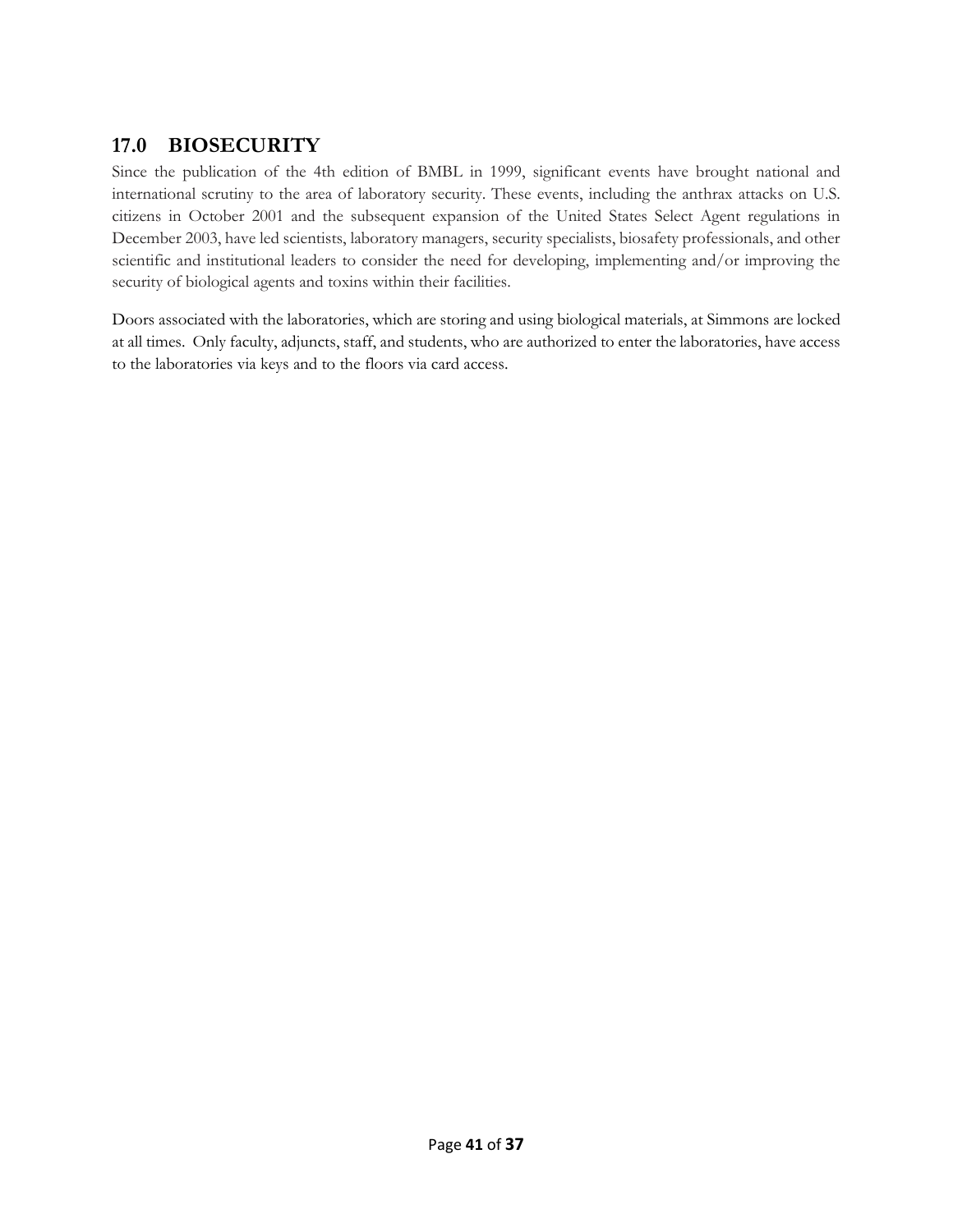# <span id="page-42-0"></span>**18.0 APPENDIX A - LIST OF BIOLOGICAL MATERIALS**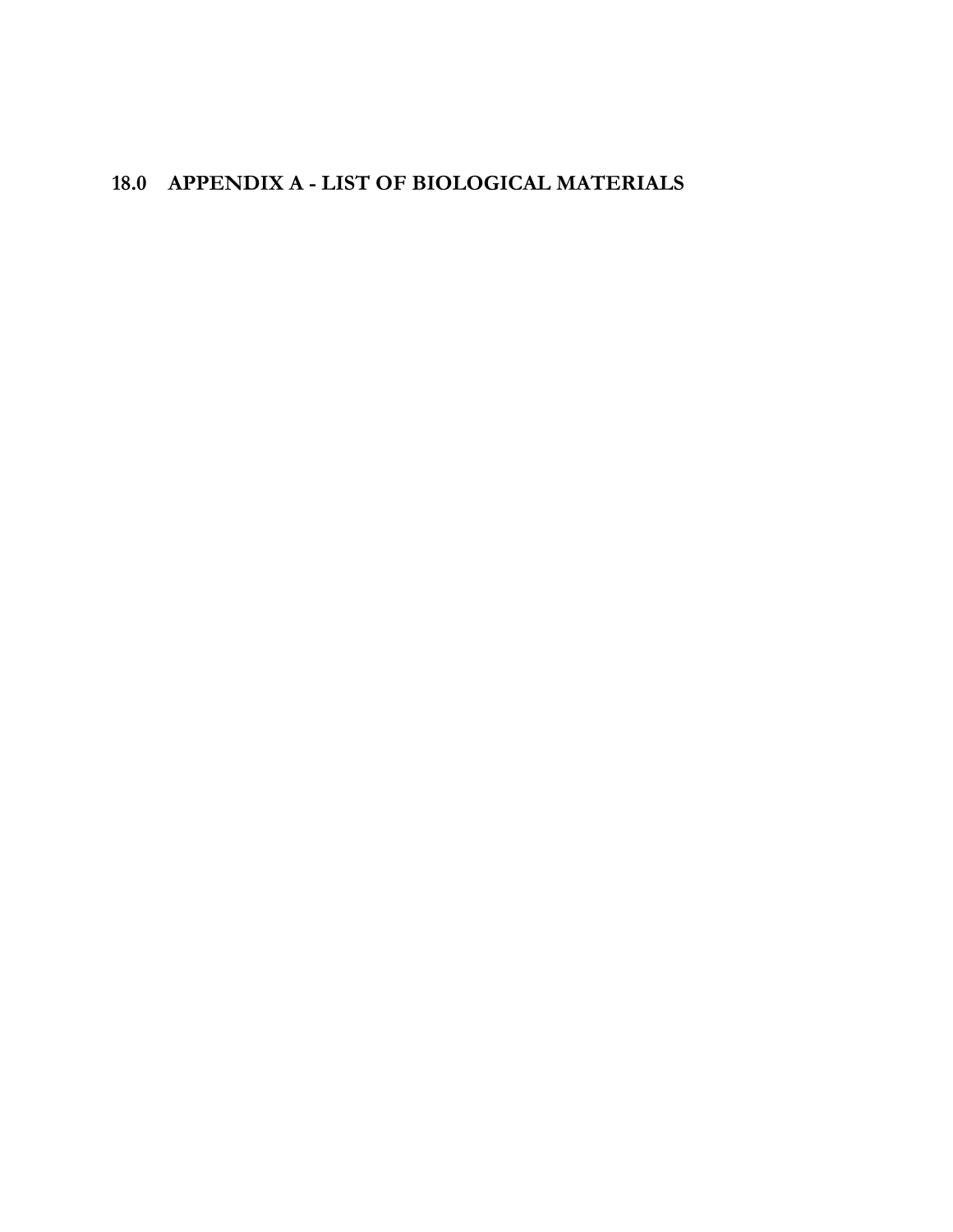#### <span id="page-43-0"></span>**19.0 APPENDIX B**

#### <span id="page-43-1"></span>**20.0**

## **21.0 MEMBERS OF THE INSTITUTIONAL BIOSAFETY COMMITTEE**

#### **22.0**

| Jennifer Bosselman | Director of EH&S/BSO           |
|--------------------|--------------------------------|
| Bruce Gray         | Chair, Biology                 |
| Jane Lopilato      | Associate Professor, Biology   |
| Mary Owen          | Department Chair, Biology      |
| Jyl Richards       | Laboratory Manager, Biology    |
| Tracy Solari       | Laboratory Supervisor, Biology |
|                    |                                |

#### **MEMBERS OF THE SAFETY COMMITTEE**

Jennifer Bosselman Director of EH&S Vito Scotti Director of Public Safety Bruce Gray Chair, Biology<br>Edie Bresler Associate Prof

Michael Berger Associate Professor, Chemistry and Physics Associate Professor of Practice, *Art and Music* Colleen Kiely Associate Professor, Art and Music<br>Jane Lopilato Associate Professor, Biology Associate Professor, *Biology* Mary Owen Department Chair, Biology Kris McDonough Laboratory Manager, Chemistry Jyl Richards Laboratory Manager, Biology Jennifer Roecklein-Canfield Department Chair, Chemistry and Physics Tracy Solari Laboratory Supervisor, Biology<br>Richard Stewart Facilities Manager, Buildings an Facilities Manager, Buildings and Grounds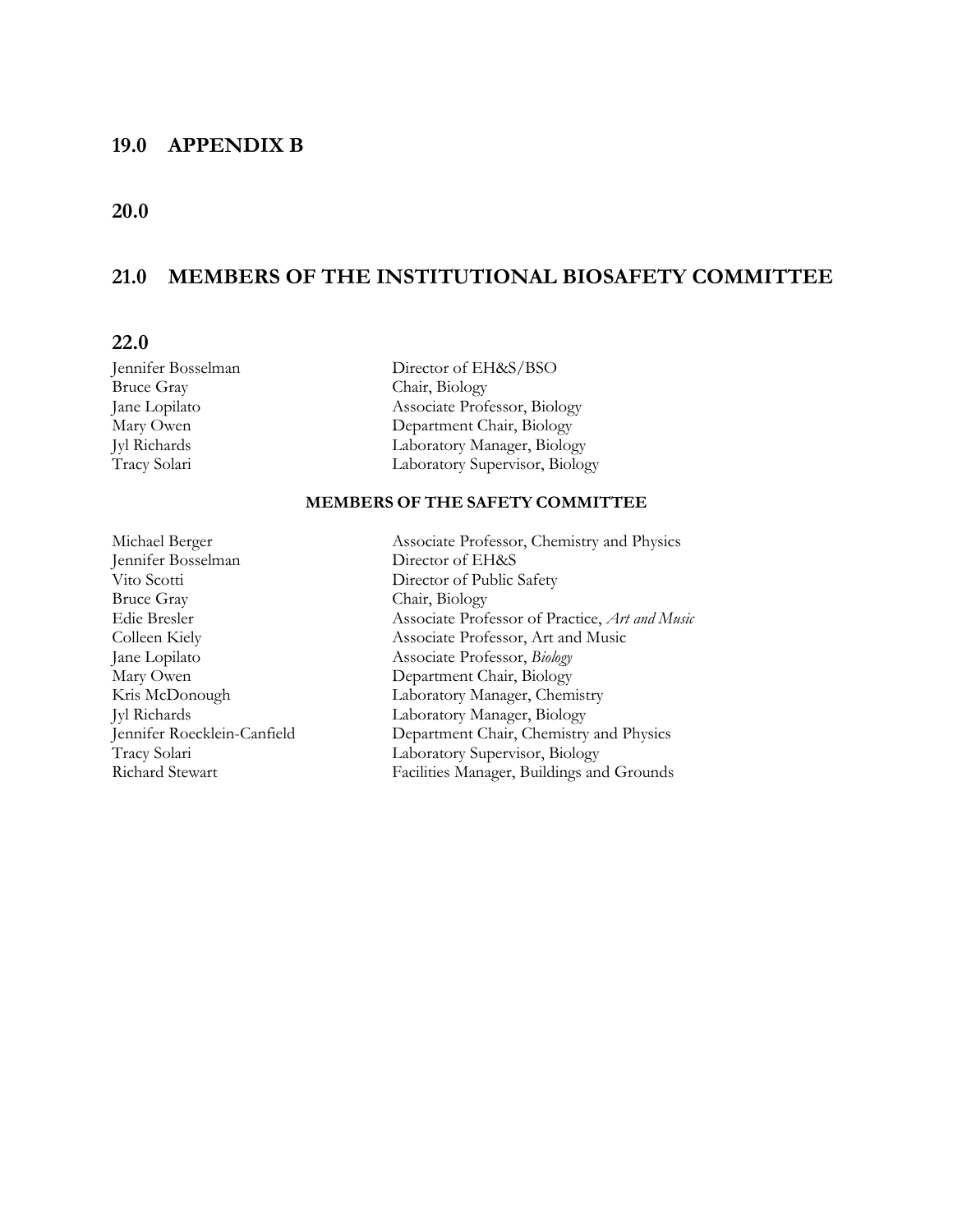<span id="page-44-0"></span>**23.0 APPENDIX C**

<span id="page-44-1"></span>**24.0**

**25.0 RISK ASSESSMENT**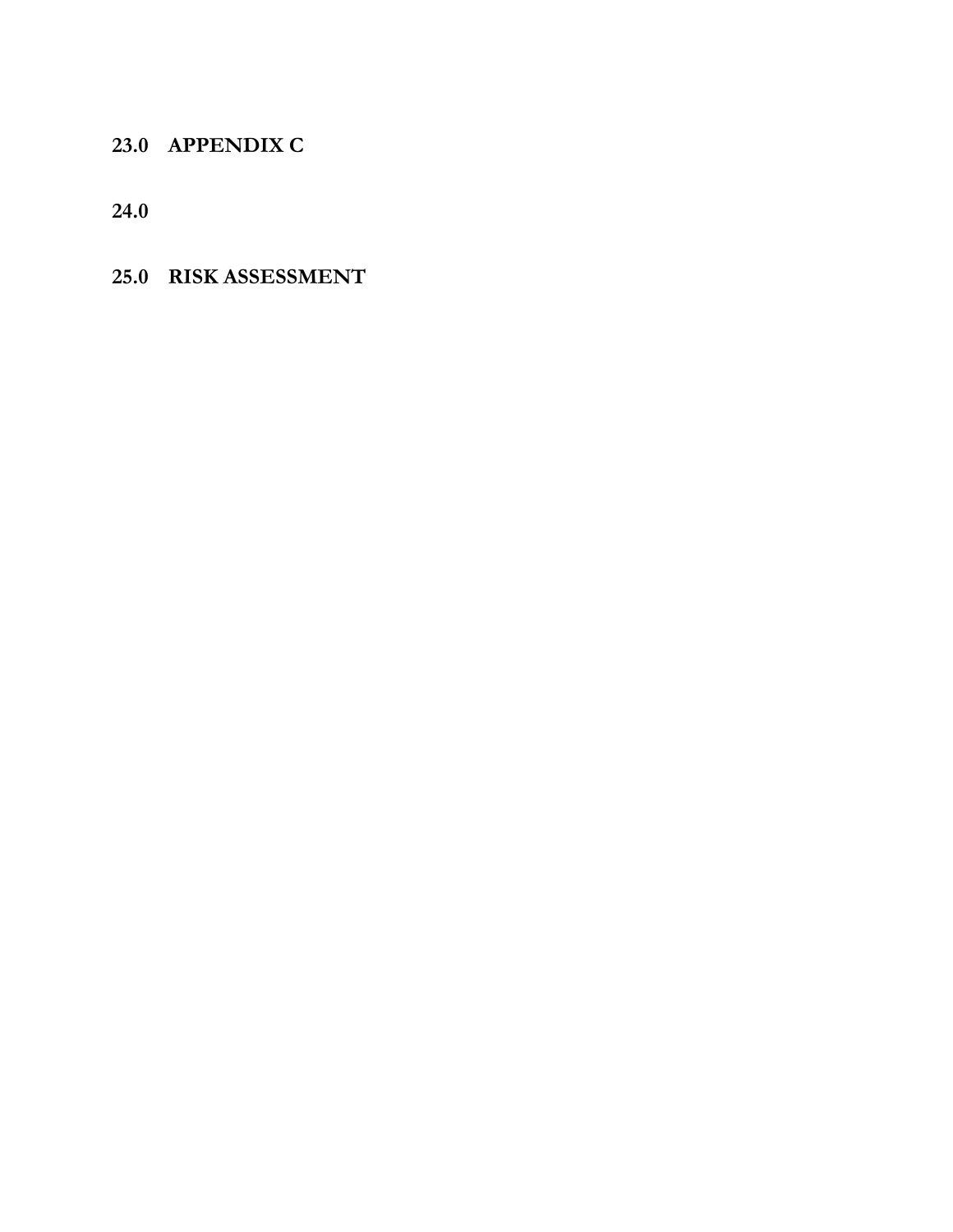# <span id="page-45-0"></span>**26.0 APPENDIX D**

<span id="page-45-1"></span>**27.0**

# **28.0 MADPH BIOLOGICAL WASTE FORMS HYPERLINKS**

[Autoclave or Chemical Disinfection Treatment of Biological Waste](http://www.mass.gov/eohhs/docs/dph/environmental/sanitation/105cmr480-medical-waste-on-site-log.pdf)

[Log of Off-site Shipments of Biological Waste](http://www.mass.gov/eohhs/docs/dph/environmental/sanitation/105cmr480-medical-waste-off-site-log.pdf)